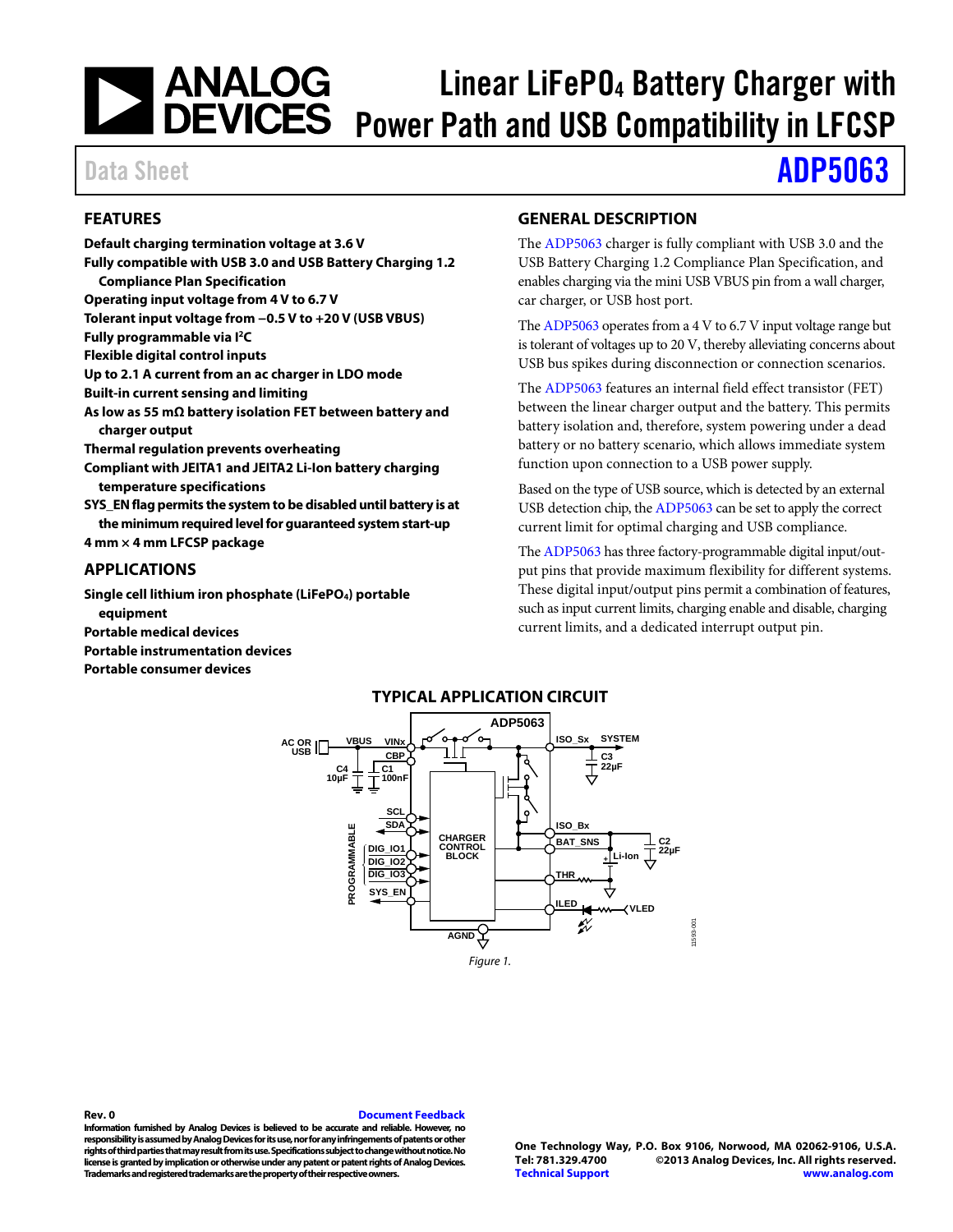# ADP5063

# **TABLE OF CONTENTS**

| Recommended Input and Output Capacitances 6                    |
|----------------------------------------------------------------|
| I <sup>2</sup> C-Compatible Interface Timing Specifications  6 |
|                                                                |
|                                                                |
|                                                                |
| Pin Configuration and Function Descriptions 9                  |
|                                                                |
|                                                                |
|                                                                |
|                                                                |
|                                                                |
|                                                                |
|                                                                |
|                                                                |

| Power Dissipation and Thermal Considerations  39 |
|--------------------------------------------------|
|                                                  |
|                                                  |
|                                                  |
|                                                  |
|                                                  |
|                                                  |
|                                                  |
|                                                  |
|                                                  |

# <span id="page-1-0"></span>**REVISION HISTORY**

7/13-Revision 0: Initial Version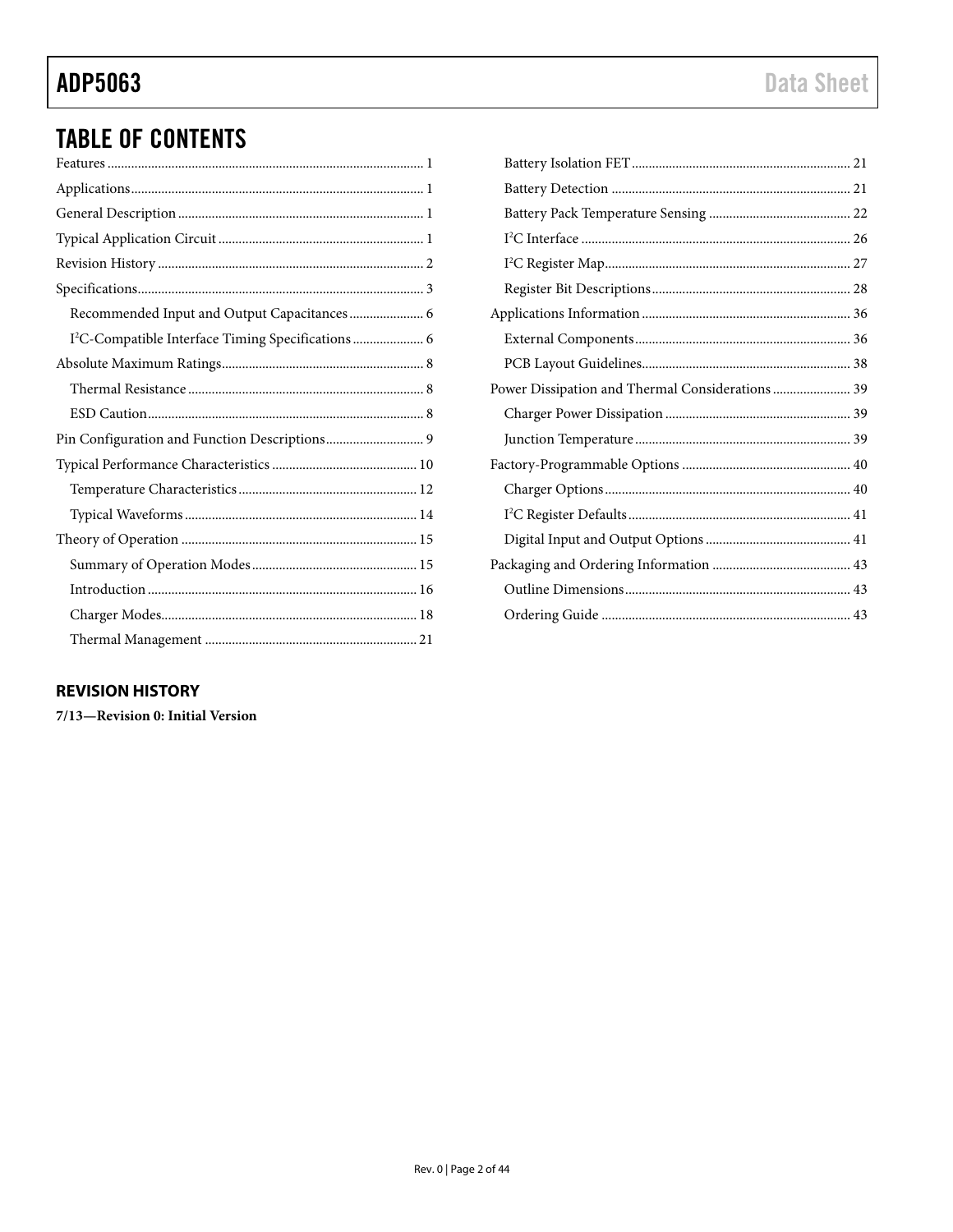# <span id="page-2-0"></span>**SPECIFICATIONS**

 $-40^{\circ}\text{C} < T_{\text{J}} < +125^{\circ}\text{C}, \text{V}_{\text{VINx}} = 5.0 \text{ V}, \text{R}_{\text{HOT\_RISE}} < \text{R}_{\text{THR}} < \text{R}_{\text{COLD\_FALL}}, \text{V}_{\text{BAT\_SNS}} = 3.6 \text{ V}, \text{V}_{\text{ISO\_Bx}} = \text{V}_{\text{BAT\_SNS}}, \text{C}_{\text{VINx}} = 10 \text{ }\mu\text{F}, \text{C}_{\text{ISO\_Sx}} = 22 \text{ }\mu\text{F}, \text{C}_{\text{ISO\_Bx}} = 22 \text{ }\mu\$ 22  $\mu$ F, C<sub>CBP</sub> = 100 nF, all registers are at default values, unless otherwise noted.

| Table 1.                                                      |                          |         |                      |         |      |                                                                                                          |  |  |  |  |
|---------------------------------------------------------------|--------------------------|---------|----------------------|---------|------|----------------------------------------------------------------------------------------------------------|--|--|--|--|
| <b>Parameter</b>                                              | Symbol                   | Min     | <b>Typ</b>           | Max     | Unit | <b>Test Conditions/Comments</b>                                                                          |  |  |  |  |
| <b>GENERAL PARAMETERS</b>                                     |                          |         |                      |         |      |                                                                                                          |  |  |  |  |
| Undervoltage Lockout                                          | V <sub>UVLO</sub>        | 2.25    | 2.35                 | 2.5     | V    | Falling threshold, higher of V <sub>VINx</sub> or V <sub>BAT_SNS</sub> <sup>1</sup>                      |  |  |  |  |
| Hysteresis                                                    |                          | 50      | 100                  | 150     | mV   | Hysteresis, higher of V <sub>VINx</sub> or V <sub>BAT_SNS</sub> rising <sup>1</sup>                      |  |  |  |  |
| <b>Total Input Current</b>                                    | <b>I</b> <sub>LIM</sub>  | 74      | 92                   | 100     | mA   | Nominal USB initialized current level <sup>2</sup>                                                       |  |  |  |  |
|                                                               |                          | 114     |                      | 150     | mA   | USB super speed                                                                                          |  |  |  |  |
|                                                               |                          |         |                      | 300     | mA   | USB enumerated current level (specification for<br>China)                                                |  |  |  |  |
|                                                               |                          | 425     | 470                  | 500     | mA   | USB enumerated current level                                                                             |  |  |  |  |
|                                                               |                          |         |                      | 900     | mA   | Dedicated charger input                                                                                  |  |  |  |  |
|                                                               |                          |         |                      | 1500    | mA   | Dedicated wall charger                                                                                   |  |  |  |  |
| <b>VINx Current Consumption</b>                               | IQVIN                    |         | $\overline{2}$       |         | mA   | Charging or LDO mode                                                                                     |  |  |  |  |
|                                                               | <b>QVIN SUSPEND</b>      |         | 1.0                  | 1.8     | mA   | DIS_LDO = high, $T_1 = -40^{\circ}C$ to $+85^{\circ}C$                                                   |  |  |  |  |
| <b>Battery Current Consumption</b>                            | <b>IOBATT</b>            |         | 20                   |         | μA   | LDO mode, V <sub>ISO_Sx</sub> > V <sub>BAT_SNS</sub>                                                     |  |  |  |  |
|                                                               |                          |         |                      | 5       | μA   | Standby, includes ISO_Sx pin leakage, V <sub>VINx</sub> = 0 V,<br>$T_J = -40^{\circ}C$ to $+85^{\circ}C$ |  |  |  |  |
|                                                               |                          |         | 0.5                  | 0.9     | mA   | Standby, battery monitor active                                                                          |  |  |  |  |
| <b>CHARGER</b>                                                |                          |         |                      |         |      |                                                                                                          |  |  |  |  |
| <b>Fast Charge Current Constant</b><br>Current (CC) Mode      | Існа                     |         | 750                  |         | mA   |                                                                                                          |  |  |  |  |
| <b>Fast Charge Current Accuracy</b>                           |                          | $-9$    |                      | $+9$    | %    | $I_{CHG}$ = 400 mA to 1300 mA, $V_{ISO_Bx}$ = 3.3 V,<br>$TJ = 0°C$ to 115°C                              |  |  |  |  |
| Trickle Charge Current <sup>2</sup>                           | <b>TRK DEAD</b>          | 16      | 20                   | 25      | mA   |                                                                                                          |  |  |  |  |
| Weak Charge Current <sup>2, 3</sup>                           | CHG_WEAK                 |         | $ITRK$ dead $+ ICHG$ |         | mA   |                                                                                                          |  |  |  |  |
| Trickle to Weak Charge Threshold                              |                          |         |                      |         |      |                                                                                                          |  |  |  |  |
| Dead Battery                                                  | <b>VTRK DEAD</b>         | 1.9     | 2.0                  | 2.1     | V    | $V_{\text{TRK}\_\text{DEAD}} < V_{\text{BAT}\_\text{SNS}} < V_{\text{WEAK}}{}^{2,4}$                     |  |  |  |  |
| Hysteresis                                                    | $\Delta V$ TRK DEAD      |         | 100                  |         | mV   | On BAT_SNS <sup>2</sup>                                                                                  |  |  |  |  |
| Weak Battery Threshold                                        |                          |         |                      |         |      |                                                                                                          |  |  |  |  |
| Weak to Fast Charge Threshold                                 | <b>VWFAK</b>             | 2.89    | 3.0                  | 3.11    | V    | On BAT_SNS <sup>2, 4</sup>                                                                               |  |  |  |  |
|                                                               | $\Delta V_{\text{WFAK}}$ |         | 100                  |         | mV   |                                                                                                          |  |  |  |  |
| <b>Battery Termination Voltage</b>                            | <b>V</b> <sub>TRM</sub>  |         | 3.600                |         | V    |                                                                                                          |  |  |  |  |
| <b>Termination Voltage Accuracy</b>                           |                          | $-0.6$  |                      | $+0.6$  | %    | On BAT_SNS, $T_1 = 25^{\circ}C$ , $I_{END} = 52.5$ mA <sup>2</sup>                                       |  |  |  |  |
|                                                               |                          | $-1.55$ |                      | $+1.45$ | %    | $T_1 = 0$ °C to 115°C <sup>2</sup>                                                                       |  |  |  |  |
|                                                               |                          | $-1.7$  |                      | $+1.7$  | %    | $T_1 = -40^{\circ}C$ to $+125^{\circ}C$                                                                  |  |  |  |  |
| <b>Battery Overvoltage Threshold</b>                          | <b>VBATOV</b>            |         | $V_{IN} - 0.075$     |         | V    | Relative to VINx voltage, BAT_SNS rising                                                                 |  |  |  |  |
| <b>Charge Complete Current</b>                                | <b>END</b>               | 15      | 52.5                 | 98      | mA   | $VBAT SNS = VTRM$                                                                                        |  |  |  |  |
| <b>Charging Complete Current</b><br><b>Threshold Accuracy</b> |                          | 17      |                      | 83      | mA   | $I_{END} = 52.5$ mA, T <sub>J</sub> = 0°C to 115°C <sup>2</sup>                                          |  |  |  |  |
|                                                               |                          | 59      |                      | 123     | mA   | $I_{END} = 92.5$ mA, T <sub>J</sub> = 0°C to 115°C                                                       |  |  |  |  |
| Recharge Voltage Differential                                 | <b>V</b> <sub>RCH</sub>  | 160     | 260                  | 390     | mV   | Relative to VTRM, BAT_SNS falling <sup>2</sup>                                                           |  |  |  |  |
| Battery Node Short Threshold Voltage <sup>2</sup>             | $V_{BAT\_SHR}$           | 2.2     | $2.4\,$              | 2.5     | V    |                                                                                                          |  |  |  |  |
| <b>Battery Short Detection Current</b>                        | <b>TRK_SHORT</b>         |         | 20                   |         | mA   | $I_{\text{TRK\_SHORT}} = I_{\text{TRK\_DEAD}}^2$                                                         |  |  |  |  |
| Charging Start Voltage Limit                                  | $V_{CHG\_VLIM}$          | 3.1     | 3.2                  | 3.3     | V    | Voltage limit is not active by default                                                                   |  |  |  |  |
| <b>Charging Soft Start Current</b>                            | CHG_START                | 185     | 260                  | 365     | mA   | $V_{BAT\_SNS} > V_{TRK\_DEAD}$                                                                           |  |  |  |  |
| <b>Charging Soft Start Time</b>                               | t <sub>CHG_START</sub>   |         | 3                    |         | ms   |                                                                                                          |  |  |  |  |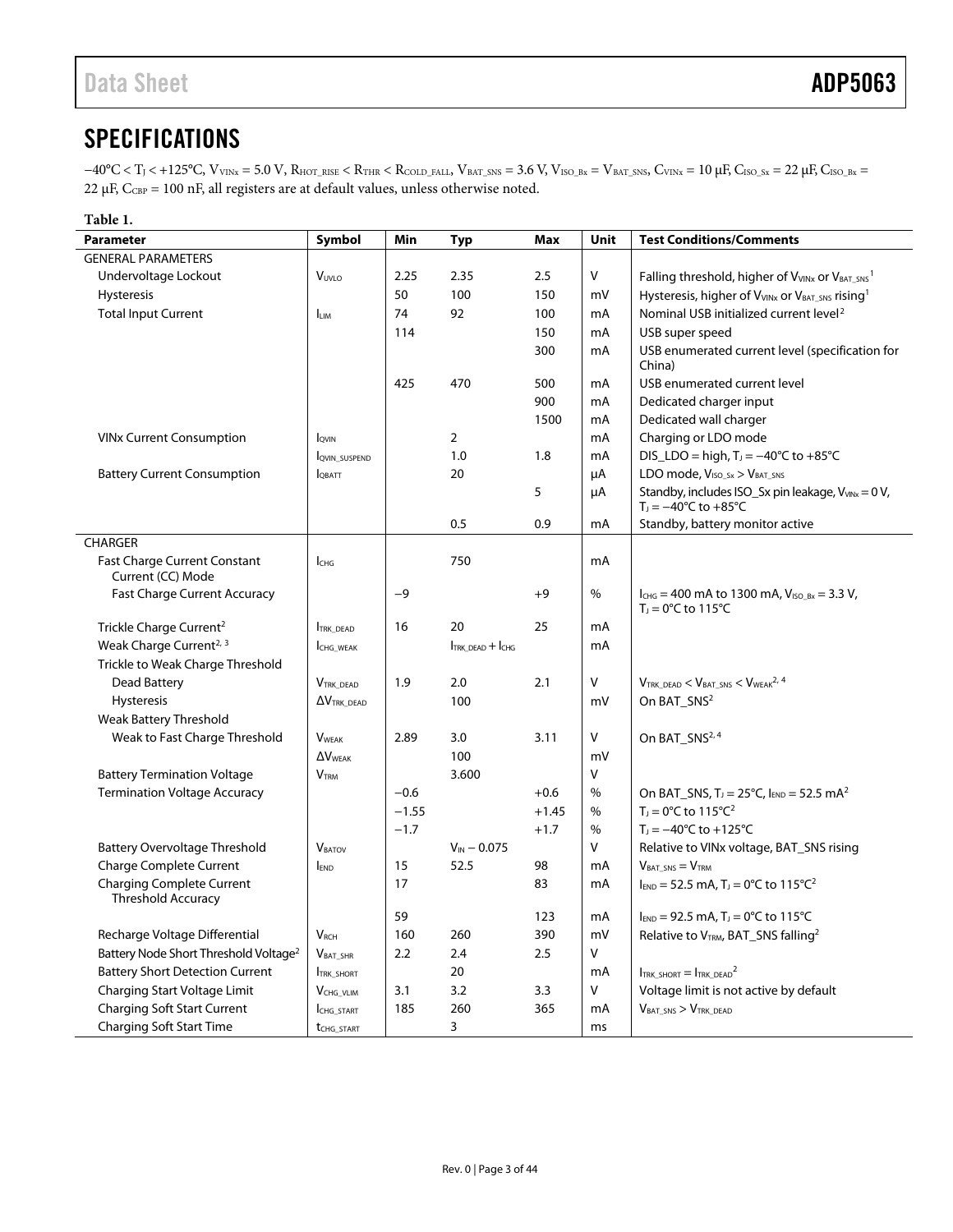| <b>Parameter</b>                                                      | Symbol                   | Min    | <b>Typ</b> | Max    | <b>Unit</b>       | <b>Test Conditions/Comments</b>                                                         |
|-----------------------------------------------------------------------|--------------------------|--------|------------|--------|-------------------|-----------------------------------------------------------------------------------------|
| <b>BATTERY ISOLATION FET</b>                                          |                          |        |            |        |                   |                                                                                         |
| Pin to Pin Resistance Between                                         |                          |        |            |        |                   |                                                                                         |
| ISO_Sx and ISO_Bx                                                     | R <sub>DSON</sub> ISO    |        | 55         | 89     | $m\Omega$         | On battery supplement mode, $VINx = 0 V$ ,<br>$V_{ISO_Bx} = 3.6 V, I_{ISO_Bx} = 500 mA$ |
| Regulated System Voltage: VBAT Low                                    | V <sub>ISO</sub> SFC     | 3.6    | 3.8        | 4.0    | V                 | VTRM[5:0] programming $\geq 4.00$ V                                                     |
|                                                                       |                          | 3.2    | 3.4        | 3.5    | v                 | VTRM[5:0] programming < 4.00 V                                                          |
| <b>Battery Supplementary Threshold</b>                                | <b>VTHISO</b>            | 0      | 5          | 12     | mV                | $V_{ISO_5x} < V_{ISO_5x}$ , system voltage rising                                       |
| LDO AND HIGH VOLTAGE BLOCKING                                         |                          |        |            |        |                   |                                                                                         |
| <b>Regulated System Voltage</b>                                       | <b>VISO STRK</b>         | 4.214  | 4.3        | 4.386  | ٧                 | VSYSTEM[2:0] = 000 (binary) = 4.3 V, $I_{ISO_5x}$ =<br>100 mA, LDO mode <sup>2</sup>    |
| <b>Load Regulation</b>                                                |                          |        | $-0.56$    |        | $%$ /A            | $I_{ISO Sx} = 0$ mA to 1500 mA                                                          |
| High Voltage Blocking FET (LDO FET)<br>On Resistance                  | R <sub>DS(ON)HV</sub>    |        | 330        | 485    | mΩ                | $I_{VINx} = 500 \text{ mA}$                                                             |
| Maximum Output Current                                                |                          |        | 2.1        |        | А                 | $V_{ISO Sx} = 4.3 V, LDO mode$                                                          |
| VINx Input Voltage, Good Threshold<br>Rising                          | VVIN OK RISE             | 3.75   | 3.9        | 4.0    | ٧                 |                                                                                         |
| <b>VINx Falling</b>                                                   | VVIN OK FALL             |        | 3.6        | 3.7    | V                 |                                                                                         |
| VINx Input Overvoltage Threshold                                      | V <sub>VIN_OV</sub>      | 6.7    | 6.9        | 7.2    | ٧                 |                                                                                         |
| Hysteresis                                                            | $\Delta V_{VIN}$ ov      |        | 0.1        |        | V                 |                                                                                         |
| <b>VINx Transition Timing</b>                                         | tvin RISE                | 10     |            |        | μs                | Minimum rise time for VINx from 5 V to 20 V                                             |
|                                                                       |                          | 10     |            |        |                   | Minimum fall time for VINx from 4 V to 0 V                                              |
| <b>THERMAL CONTROL</b>                                                | t <sub>VIN_FALL</sub>    |        |            |        | μs                |                                                                                         |
|                                                                       |                          |        |            |        |                   |                                                                                         |
| Isothermal Charging Temperature                                       | T <sub>LIM</sub>         |        | 115        |        | °C                |                                                                                         |
| Thermal Early Warning Temperature                                     | <b>T</b> <sub>SDL</sub>  |        | 130        |        | $^{\circ}{\sf C}$ |                                                                                         |
| Thermal Shutdown Temperature                                          | T <sub>SD</sub>          |        | 140        |        | °C                | T <sub>J</sub> rising                                                                   |
|                                                                       |                          |        | 110        |        | °C                | T <sub>J</sub> falling                                                                  |
| <b>THERMISTOR CONTROL</b>                                             |                          |        |            |        |                   |                                                                                         |
| <b>Thermistor Current</b>                                             |                          |        |            |        |                   |                                                                                         |
| 10,000 NTC (Negative Temperature<br>Coefficient) Resistor             | INTC 10k                 |        |            | 400    | μA                |                                                                                         |
| 100,000 NTC Resistor                                                  | $INTC_100k$              |        |            | 40     | μA                |                                                                                         |
| <b>Thermistor Capacitance</b>                                         | C <sub>NTC</sub>         |        | 100        |        | pF                |                                                                                         |
| Cold Temperature Threshold                                            | TNTC COLD                |        | 0          |        | °C                | No battery charging occurs                                                              |
| <b>Resistance Thresholds</b>                                          |                          |        |            |        |                   |                                                                                         |
| Cool to Cold Resistance                                               | RCOLD FALL               | 20,500 | 25,600     | 30,720 | Ω                 |                                                                                         |
| Cold to Cool Resistance                                               | RCOLD RISE               |        | 24,400     |        | Ω                 |                                                                                         |
| Hot Temperature Threshold                                             | TNTC HOT                 |        | 60         |        | °C                | No battery charging occurs                                                              |
| <b>Resistance Thresholds</b>                                          |                          |        |            |        |                   |                                                                                         |
| <b>Hot to Typical Resistance</b>                                      | RHOT FALL                |        | 3700       |        | Ω                 |                                                                                         |
| <b>Typical to Hot Resistance</b>                                      | $R$ <sub>HOT_RISE</sub>  | 2750   | 3350       | 3950   | Ω                 |                                                                                         |
| JEITA1 Li-ION BATTERY CHARGING<br>SPECIFICATION DEFAULTS <sup>5</sup> |                          |        |            |        |                   |                                                                                         |
| JEITA Cold Temperature<br><b>Resistance Thresholds</b>                | TJEITA COLD              |        | 0          |        | °C                | No battery charging occurs                                                              |
| Cool to Cold Resistance                                               |                          | 20,500 | 25,600     | 30,720 | Ω                 |                                                                                         |
| Cold to Cool Resistance                                               | RCOLD FALL<br>RCOLD RISE |        | 24,400     |        | Ω                 |                                                                                         |
|                                                                       |                          |        |            |        | $^{\circ}{\sf C}$ |                                                                                         |
| JEITA Cool Temperature                                                | TJEITA COOL              |        | 10         |        |                   | Battery charging occurs at 50% of programmed<br>level                                   |
| <b>Resistance Thresholds</b>                                          |                          |        |            |        |                   |                                                                                         |
| <b>Typical to Cool Resistance</b>                                     | RTYP FALL                | 13,200 | 16,500     | 19,800 | Ω                 |                                                                                         |
| Cool to Typical Resistance                                            | R <sub>TYP</sub> RISE    |        | 15,900     |        | Ω                 |                                                                                         |
| JEITA Warm Temperature                                                | TJEITA WARM              |        | 45         |        | °C                | Battery termination voltage (V <sub>TRM</sub> ) is reduced by<br>100 mV                 |
| <b>Resistance Thresholds</b>                                          |                          |        |            |        |                   |                                                                                         |
| Warm to Typical Resistance                                            | RWARM FALL               |        | 5800       |        | Ω                 |                                                                                         |
| Typical to Warm Resistance                                            | RWARM_RISE               | 4260   | 5200       | 6140   | Ω                 |                                                                                         |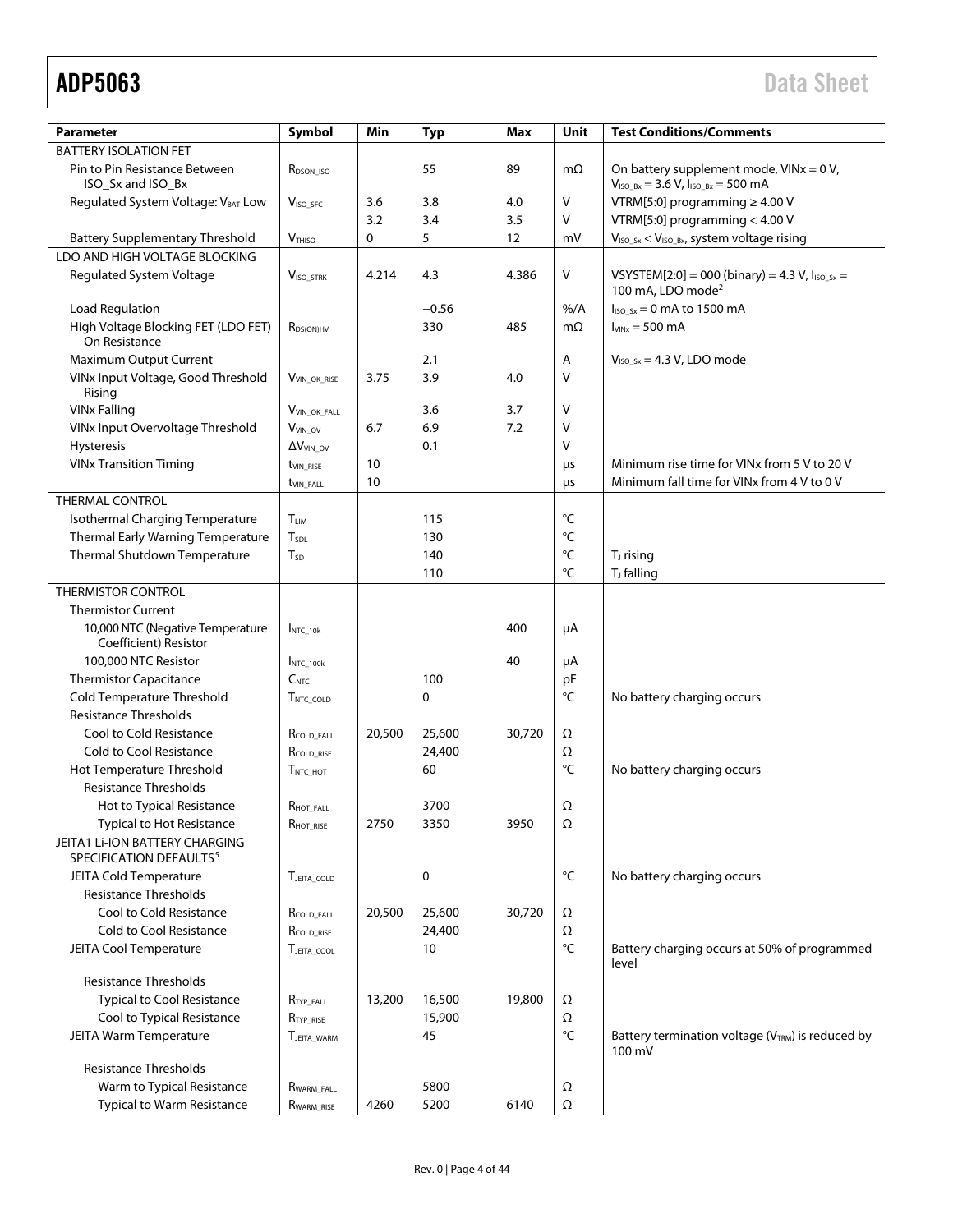# Data Sheet **ADP5063**

| <b>Parameter</b>                                                  | Symbol                   | Min    | <b>Typ</b> | Max    | Unit              | <b>Test Conditions/Comments</b>                                         |
|-------------------------------------------------------------------|--------------------------|--------|------------|--------|-------------------|-------------------------------------------------------------------------|
| <b>JEITA Hot Temperature</b>                                      | TJEITA HOT               |        | 60         |        | $\overline{C}$    | No battery charging occurs                                              |
| <b>Resistance Thresholds</b>                                      |                          |        |            |        |                   |                                                                         |
| <b>Hot to Warm Resistance</b>                                     | RHOT FALL                |        | 3700       |        | Ω                 |                                                                         |
| Warm to Hot Resistance                                            | RHOT_RISE                | 2750   | 3350       | 3950   | Ω                 |                                                                         |
| <b>JEITA2 Li-ION BATTERY CHARGING</b>                             |                          |        |            |        |                   |                                                                         |
| SPECIFICATION DEFAULTS                                            |                          |        |            |        |                   |                                                                         |
| <b>JEITA Cold Temperature</b>                                     | TJEITA COLD              |        | 0          |        | °C                | No battery charging occurs                                              |
| <b>Resistance Thresholds</b>                                      |                          |        |            |        |                   |                                                                         |
| Cool to Cold Resistance                                           | RCOLD FALL               | 20,500 | 25,600     | 30,720 | Ω                 |                                                                         |
| Cold to Cool Resistance                                           | RCOLD_RISE               |        | 24,400     |        | Ω                 |                                                                         |
| <b>JEITA Cool Temperature</b>                                     | TJEITA COOL              |        | 10         |        | $^{\circ}{\sf C}$ | Battery termination voltage (V <sub>TRM</sub> ) is reduced by<br>100 mV |
| <b>Resistance Thresholds</b>                                      |                          |        |            |        |                   |                                                                         |
| <b>Typical to Cool Resistance</b>                                 | RTYP FALL                | 13,200 | 16,500     | 19,800 | Ω                 |                                                                         |
| Cool to Typical Resistance                                        | RTYP RISE                |        | 15,900     |        | Ω                 |                                                                         |
| JEITA Warm Temperature                                            | <b>TJEITA WARM</b>       |        | 45         |        | $^{\circ}{\sf C}$ | Battery termination voltage (V <sub>TRM</sub> ) is reduced by           |
| <b>Resistance Thresholds</b>                                      |                          |        |            |        |                   | 100 mV                                                                  |
|                                                                   |                          |        | 5800       |        |                   |                                                                         |
| Warm to Typical Resistance                                        | RWARM FALL<br>RWARM RISE | 4260   | 5200       | 6140   | Ω<br>Ω            |                                                                         |
| <b>Typical to Warm Resistance</b><br><b>JEITA Hot Temperature</b> | <b>TJEITA HOT</b>        |        | 60         |        | °C                |                                                                         |
| <b>Resistance Thresholds</b>                                      |                          |        |            |        |                   | No battery charging occurs                                              |
| Hot to Warm Resistance                                            |                          |        | 3700       |        | Ω                 |                                                                         |
| Warm to Hot Resistance                                            | $R_{\text{HOT\_FALL}}$   | 2750   | 3350       | 3950   | Ω                 |                                                                         |
| <b>BATTERY DETECTION</b>                                          | RHOT_RISE                |        |            |        |                   |                                                                         |
| <b>Sink Current</b>                                               | <b>I</b> SINK            | 13     | 20         | 34     | mA                |                                                                         |
| <b>Source Current</b>                                             | <b>SOURCE</b>            | 7      | 10         | 13     | mA                |                                                                         |
| <b>Battery Threshold</b>                                          |                          |        |            |        |                   |                                                                         |
| Low                                                               | <b>VBATL</b>             | 1.8    | 1.9        | 2.0    | V                 |                                                                         |
| High                                                              | V <sub>BATH</sub>        |        | 3.4        |        | V                 |                                                                         |
| <b>Battery Detection Timer</b>                                    | <b>t</b> BATOK           |        | 333        |        | ms                |                                                                         |
| <b>TIMERS</b>                                                     |                          |        |            |        |                   |                                                                         |
| <b>Clock Oscillator Frequency</b>                                 | $f_{CLK}$                | 2.7    | 3          | 3.3    | <b>MHz</b>        |                                                                         |
| <b>Start Charging Delay</b>                                       | <b>t</b> start           |        | 1          |        | sec               |                                                                         |
| <b>Trickle Charge</b>                                             | t <sub>trk</sub>         |        | 60         |        | min               |                                                                         |
| Fast Charge                                                       | t <sub>CHG</sub>         |        | 600        |        | min               |                                                                         |
| Charge Complete                                                   | t <sub>END</sub>         |        | 7.5        |        | min               | $V_{BAT SNS} = V_{TRM}$ , ICHG < IEND                                   |
| Deglitch                                                          | t <sub>DG</sub>          |        | 31         |        | ms                | Applies to VTRK_DEAD, VRCH, IEND, VWEAK, VVIN_OK_RISE, and              |
|                                                                   |                          |        |            |        |                   | $V_{\text{VIN\_OK\_FALL}}$                                              |
| Watchdog <sup>2</sup>                                             | t <sub>wp</sub>          |        | 32         |        | sec               |                                                                         |
| Safety                                                            | tsafe                    | 36     | 40         | 44     | min               |                                                                         |
| Battery Short <sup>2</sup>                                        | $t_{BAT\_SHR}$           |        | 30         |        | sec               |                                                                         |
| <b>ILED OUTPUT PINS</b>                                           |                          |        |            |        |                   |                                                                         |
| Voltage Drop over ILED                                            | VILED                    |        | 200        |        | mV                | $I_{\text{HFD}} = 20 \text{ mA}$                                        |
| Maximum Operating Voltage over                                    | <b>VMAXILED</b>          |        |            | 5.5    | V                 |                                                                         |
| <b>ILED</b>                                                       |                          |        |            |        |                   |                                                                         |
| SYS_EN OUTPUT Pin                                                 |                          |        |            |        |                   |                                                                         |
| SYS_EN FET On Resistance                                          | $R_{ON\_SYS\_EN}$        |        | 10         |        | Ω                 | $I_{SYS\_EN} = 20 mA$                                                   |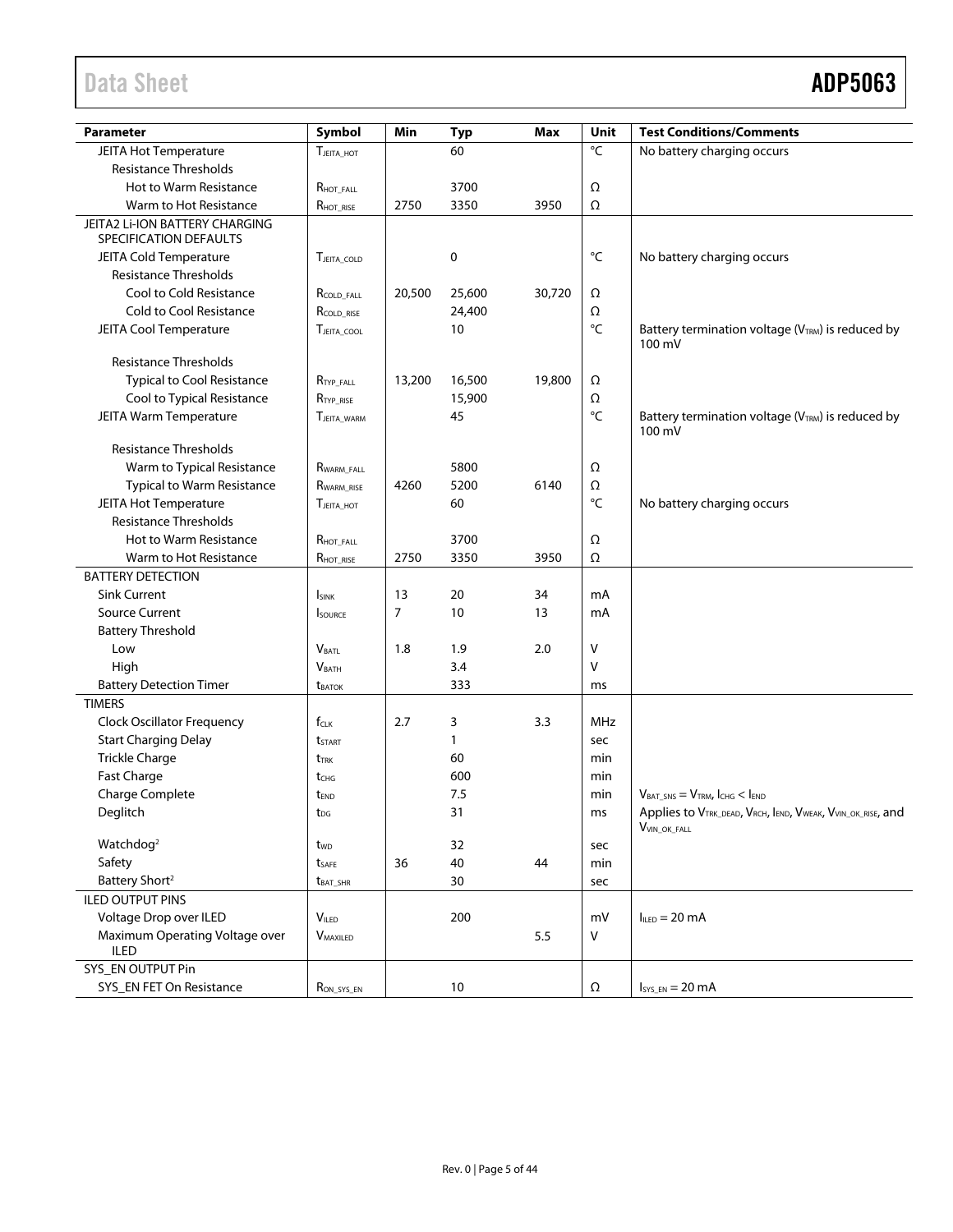# <span id="page-5-3"></span>ADP5063 Data Sheet

| Symbol<br><b>Parameter</b>        |                            | Min | Typ | Max     | Unit      | <b>Test Conditions/Comments</b>                |
|-----------------------------------|----------------------------|-----|-----|---------|-----------|------------------------------------------------|
| LOGIC INPUT PINS                  |                            |     |     |         |           |                                                |
| Maximum Voltage on Digital Inputs | <b>V<sub>DIN MAX</sub></b> |     |     | $5.5\,$ | V         | Applies to SCL, SDA, DIG_IO1, DIG_IO2, DIG_IO3 |
| Maximum Logic Low Input Voltage   | Vı                         |     |     | 0.5     | V         | Applies to SCL, SDA, DIG_IO1, DIG_IO2, DIG_IO3 |
| Minimum Logic High Input Voltage  | V <sub>IH</sub>            | 1.2 |     |         | V         | Applies to SCL, SDA, DIG_IO1, DIG_IO2, DIG_IO3 |
| <b>Pull-Down Resistance</b>       |                            | 215 | 350 | 610     | $k\Omega$ | Applies to DIG_IO1, DIG_IO2, DIG_IO3           |

<span id="page-5-2"></span><sup>1</sup> Undervoltage lockout generated normally from ISO\_Sx or ISO\_Bx; in certain transition cases, it can be generated from VINx.

 $2$  These values are programmable via  $P$ C. Values are given with default register values.

<sup>3</sup> The output current during charging may be limited by the input current limit or by the isothermal charging mode.

<sup>4</sup> During weak charging mode, the charger provides at least 20 mA of charging current via the trickle charge branch to the battery unless trickle charging is disabled. Any residual current that is not required by the system is also used to charge the battery.

 $^5$  Either JEITA1 (default) or JEITA2 can be selected in I<sup>2</sup>C, or both JEITA functions can be enabled or disabled in I<sup>2</sup>C.

# <span id="page-5-0"></span>**RECOMMENDED INPUT AND OUTPUT CAPACITANCES**

### **Table 2.**

| <b>Parameter</b>       | Symbol                          | Min | Typ | Max | Unit | <b>Test Conditions/Comments</b> |
|------------------------|---------------------------------|-----|-----|-----|------|---------------------------------|
| <b>CAPACITANCES</b>    |                                 |     |     |     |      | Effective capacitance           |
| <b>VIN<sub>x</sub></b> | C <sub>V</sub>                  | 4   |     | 10  | μF   |                                 |
| <b>CBP</b>             | $C_{CBP}$                       | 60  | 100 | 140 | nF   |                                 |
| ISO_Sx                 | $CISO$ sx                       | 10  | 22  | 100 | μF   |                                 |
| ISO Bx                 | C <sub>ISO</sub> B <sub>x</sub> | 10  | 22  |     | μF   |                                 |

# <span id="page-5-1"></span>**I 2 C-COMPATIBLE INTERFACE TIMING SPECIFICATIONS**

| Table 3.                                               |                       |          |     |     |      |
|--------------------------------------------------------|-----------------------|----------|-----|-----|------|
| Parameter <sup>1</sup>                                 | Symbol                | Min      | Typ | Max | Unit |
| <b>I<sup>2</sup>C-COMPATIBLE INTERFACE<sup>2</sup></b> |                       |          |     |     |      |
| Capacitive Load for Each Bus Line                      | C <sub>S</sub>        |          |     | 400 | pF   |
| <b>SCL Clock Frequency</b>                             | $f_{\text{SCL}}$      |          |     | 400 | kHz  |
| <b>SCL High Time</b>                                   | <b>t</b> HIGH         | 0.6      |     |     | μs   |
| <b>SCL Low Time</b>                                    | t <sub>LOW</sub>      | 1.3      |     |     | μs   |
| Data Setup Time                                        | t <sub>su</sub> , dat | 100      |     |     | ns   |
| Data Hold Time                                         | <b>t</b> HD. DAT      | 0        |     | 0.9 | μs   |
| Setup Time for Repeated Start                          | tsu, sta              | 0.6      |     |     | μs   |
| Hold Time for Start/Repeated Start                     | t <sub>HD</sub> , STA | 0.6      |     |     | μs   |
| Bus Free Time Between a Stop and a Start Condition     | t <sub>BUF</sub>      | 1.3      |     |     | μs   |
| Setup Time for Stop Condition                          | $t_{\text{SU, STO}}$  | 0.6      |     |     | μs   |
| Rise Time of SCL/SDA                                   | t <sub>R</sub>        | 20       |     | 300 | ns   |
| Fall Time of SCL/SDA                                   | tF                    | 20       |     | 300 | ns   |
| Pulse Width of Suppressed Spike                        | tsp                   | $\Omega$ |     | 50  | ns   |

<sup>1</sup> Guaranteed by design.

<sup>2</sup> A master device must provide a hold time of at least 300 ns for the SDA signal to bridge the undefined region of the falling edge of SCL (se[e Figure 2\)](#page-6-0).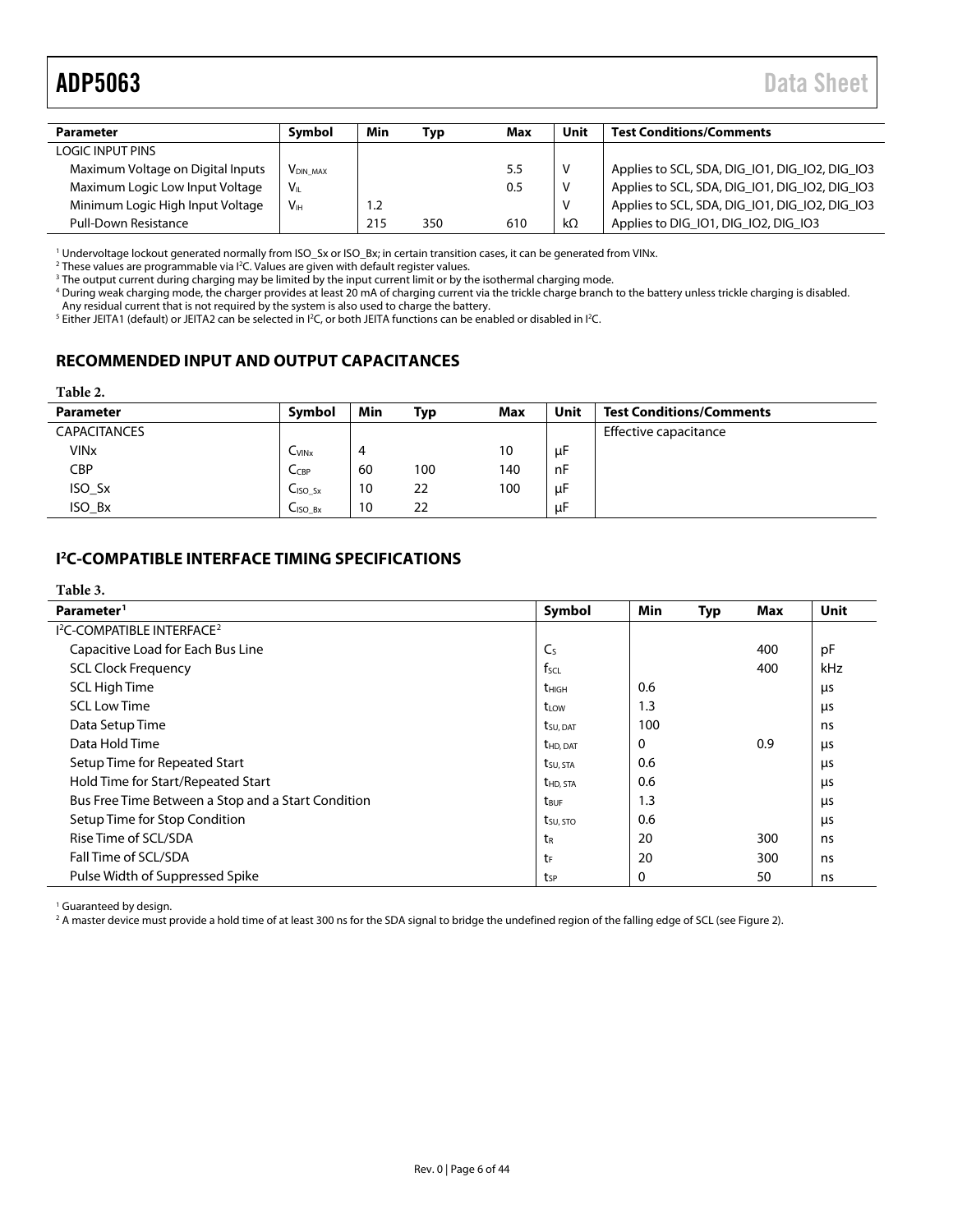# Data Sheet **ADP5063**

# *Timing Diagram*

<span id="page-6-0"></span>

*Figure 2. I 2 C Timing Diagram*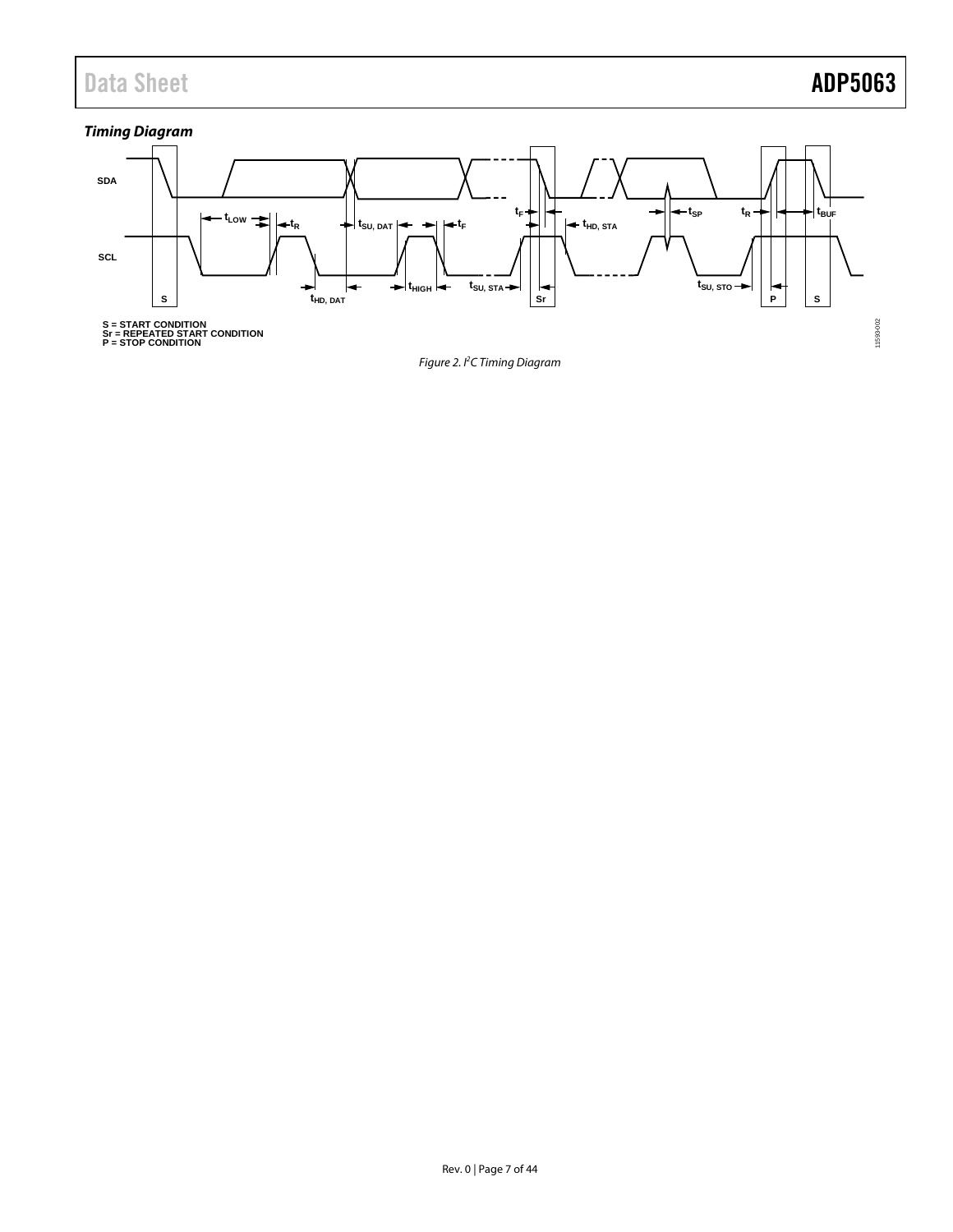# <span id="page-7-0"></span>ABSOLUTE MAXIMUM RATINGS

### **Table 4.**

| <b>Parameter</b>                                                                 | Rating                              |
|----------------------------------------------------------------------------------|-------------------------------------|
| VIN1, VIN2, VIN3 to AGND                                                         | $-0.5 V$ to $+20 V$                 |
| All Other Pins to AGND                                                           | $-0.3 V$ to $+6 V$                  |
| Continuous Drain Current, Battery Supple-<br>mentary Mode, from ISO_Bx to ISO_Sx | 2.1A                                |
| Storage Temperature Range                                                        | $-65^{\circ}$ C to $+150^{\circ}$ C |
| Operating Junction Temperature Range                                             | $-40^{\circ}$ C to $+125^{\circ}$ C |
| <b>Soldering Conditions</b>                                                      | JEDEC J-STD-020                     |

Stresses above those listed under Absolute Maximum Ratings may cause permanent damage to the device. This is a stress rating only; functional operation of the device at these or any other conditions above those indicated in the operational section of this specification is not implied. Exposure to absolute maximum rating conditions for extended periods may affect device reliability.

# <span id="page-7-1"></span>**THERMAL RESISTANCE**

θ<sub>JA</sub> is specified for the worst-case conditions, that is, θ<sub>JA</sub> is specified for a device soldered in a circuit board for surfacemount packages.

### <span id="page-7-3"></span>**Table 5.**

| Package Type  | UJA   | θк | Unit |
|---------------|-------|----|------|
| 20-Lead LFCSP | ں.ر د |    | /W   |

### *Maximum Power Dissipation*

The maximum safe power dissipation in th[e ADP5063](http://www.analog.com/ADP5063?doc=ADP5063.pdf) package is limited by the associated rise in junction temperature  $(T_J)$  on the die. At a die temperature of approximately 150°C (the glass transition temperature), the properties of the plastic change. Even temporarily exceeding this temperature limit may change the stresses that the package exerts on the die, thereby permanently shifting the parametric performance of the [ADP5063.](http://www.analog.com/ADP5063?doc=ADP5063.pdf) Exceeding a junction temperature of 175°C for an extended period can result in changes in the silicon devices, potentially causing failure.

### <span id="page-7-2"></span>**ESD CAUTION**



ESD (electrostatic discharge) sensitive device. Charged devices and circuit boards can discharge without detection. Although this product features patented or proprietary protection circuitry, damage may occur on devices subjected to high energy ESD. Therefore, proper ESD precautions should be taken to avoid performance degradation or loss of functionality.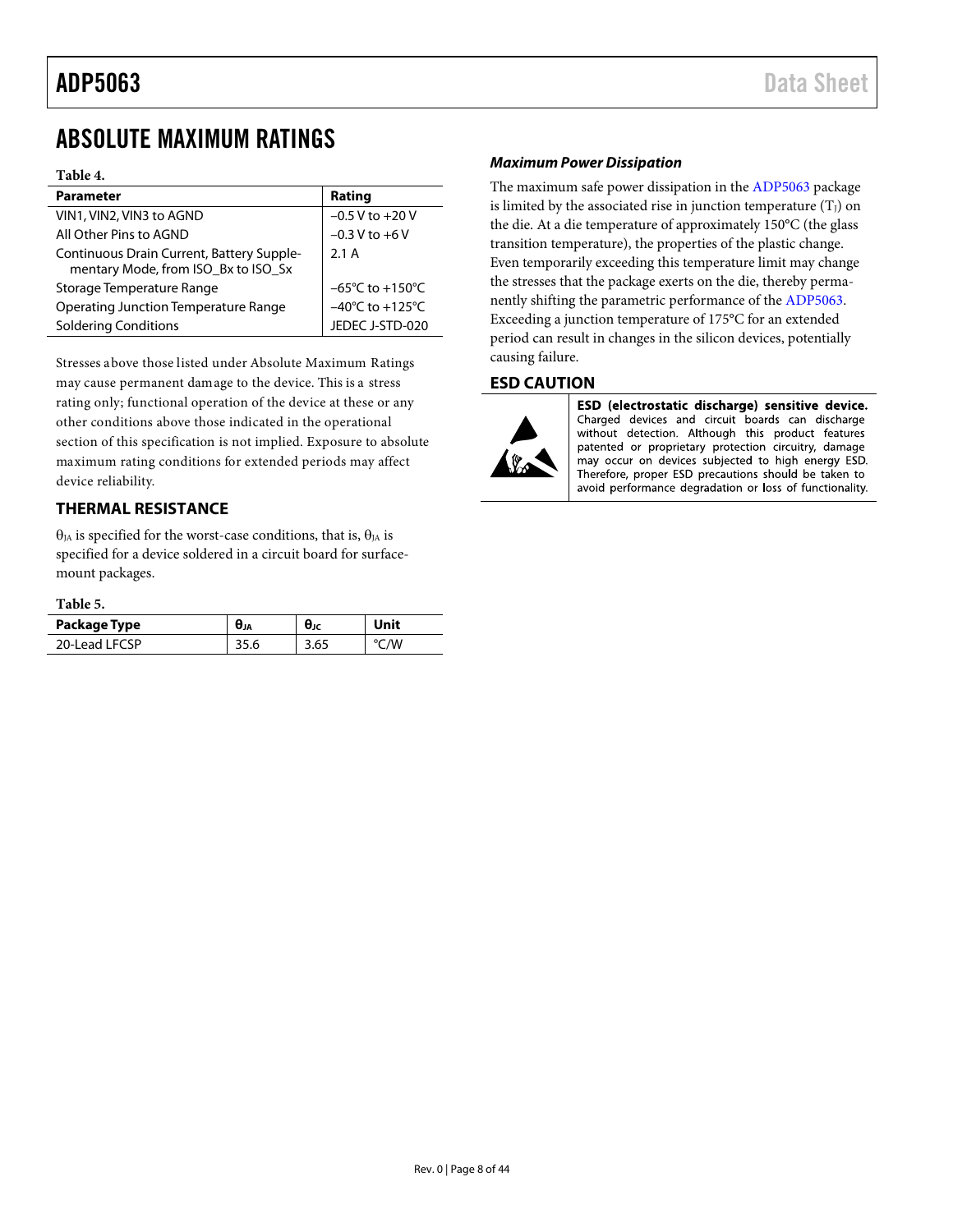# <span id="page-8-1"></span><span id="page-8-0"></span>PIN CONFIGURATION AND FUNCTION DESCRIPTIONS



*Figure 3. Pin Configuration*

### **Table 6. Pin Function Descriptions**

| Pin No.          | <b>Name</b>               | Type <sup>1</sup> | <b>Description</b>                                                                                                                                                                                   |
|------------------|---------------------------|-------------------|------------------------------------------------------------------------------------------------------------------------------------------------------------------------------------------------------|
|                  | <b>SCL</b>                |                   | I <sup>2</sup> C-Compatible Interface Serial Clock.                                                                                                                                                  |
| 2                | <b>DIG_IO3</b>            | <b>GPIO</b>       | Charging Enable. When DIG_IO3 = low or high-Z, charging is disabled. When DIG_IO3 = high,<br>charging is enabled. $2,3$                                                                              |
| 3                | <b>DIG_IO2</b>            | <b>GPIO</b>       | Set Input Current Limit. When DIG_IO2 = low or high-Z, the input limit is defined by DIG_IO1<br>setting. When $DIG_1O2 = high$ , the input limit is 1500 mA. <sup>2, 3</sup>                         |
| 4                | BAT_SNS                   |                   | Battery Voltage Sense Pin.                                                                                                                                                                           |
| 5                | <b>DIG 101</b>            | <b>GPIO</b>       | Set Input Current Limit. This pin sets the input current limit directly. When DIG_IO1 = low or<br>high-Z, the input limit is 100 mA. When DIG_IO1 = high, the input limit is 500 mA. <sup>2, 3</sup> |
| 6, 7, 8          | VIN1, VIN2, VIN3          | I/O               | Power Connections to USB VBUS. These pins are high current inputs when in charging mode.                                                                                                             |
| 9, 10, 11        | ISO_S1, ISO_S2,<br>ISO_S3 | I/O               | Linear Charger Supply Side Input to Internal Isolation FET/Battery Current Regulation FET. High<br>current input/output.                                                                             |
| 12, 13, 14       | ISO_B1, ISO_B2,<br>ISO_B3 | I/O               | Battery Supply Side Input to Internal Isolation FET/Battery Current Regulation FET.                                                                                                                  |
| 15               | <b>ILED</b>               | $\circ$           | Open-Drain Output to Indicator LED.                                                                                                                                                                  |
| 16               | SYS_EN                    | $\circ$           | System Enable. This pin is the battery OK flag/open-drain pull-down FET to enable the system<br>when the battery reaches the V <sub>WEAK</sub> level.                                                |
| 17               | <b>SDA</b>                | 1/O               | I <sup>2</sup> C-Compatible Interface Serial Data.                                                                                                                                                   |
| 18               | <b>THR</b>                |                   | Battery Pack Thermistor Connection. If this pin is not used, connect a dummy 10 k $\Omega$ resistor from<br>THR to AGND.                                                                             |
| 19               | <b>CBP</b>                | I/O               | <b>Bypass Capacitor Input.</b>                                                                                                                                                                       |
| 20               | <b>AGND</b>               | G                 | Analog Ground.                                                                                                                                                                                       |
| N/A <sup>4</sup> | EP                        | N/A <sup>4</sup>  | Exposed Pad. Connection of the exposed pad is not required. The exposed pad can be connected<br>to analog ground to improve heat dissipation from the package to the board.                          |

<sup>1</sup> I is input, O is output, I/O is input/output, G is ground, and GPIO is the factory programmable general-purpose input/output.

<sup>2</sup> See th[e Digital Input and Output](#page-40-1) Options section for details.

<sup>3</sup> The DIG\_IOx setting defines the initial state of th[e ADP5063.](http://www.analog.com/ADP5063?doc=ADP5063.pdf) If the parameter or the mode that is related to each DIG\_IOx pin setting is changed (by programming an equivalent I<sup>2</sup>C register bit or bits), the I<sup>2</sup>C register setting takes precedence over the DIG\_IOx pin setting. VINx connection or disconnection resets control to the DIG\_IOx pin.

 $4$  N/A = not applicable.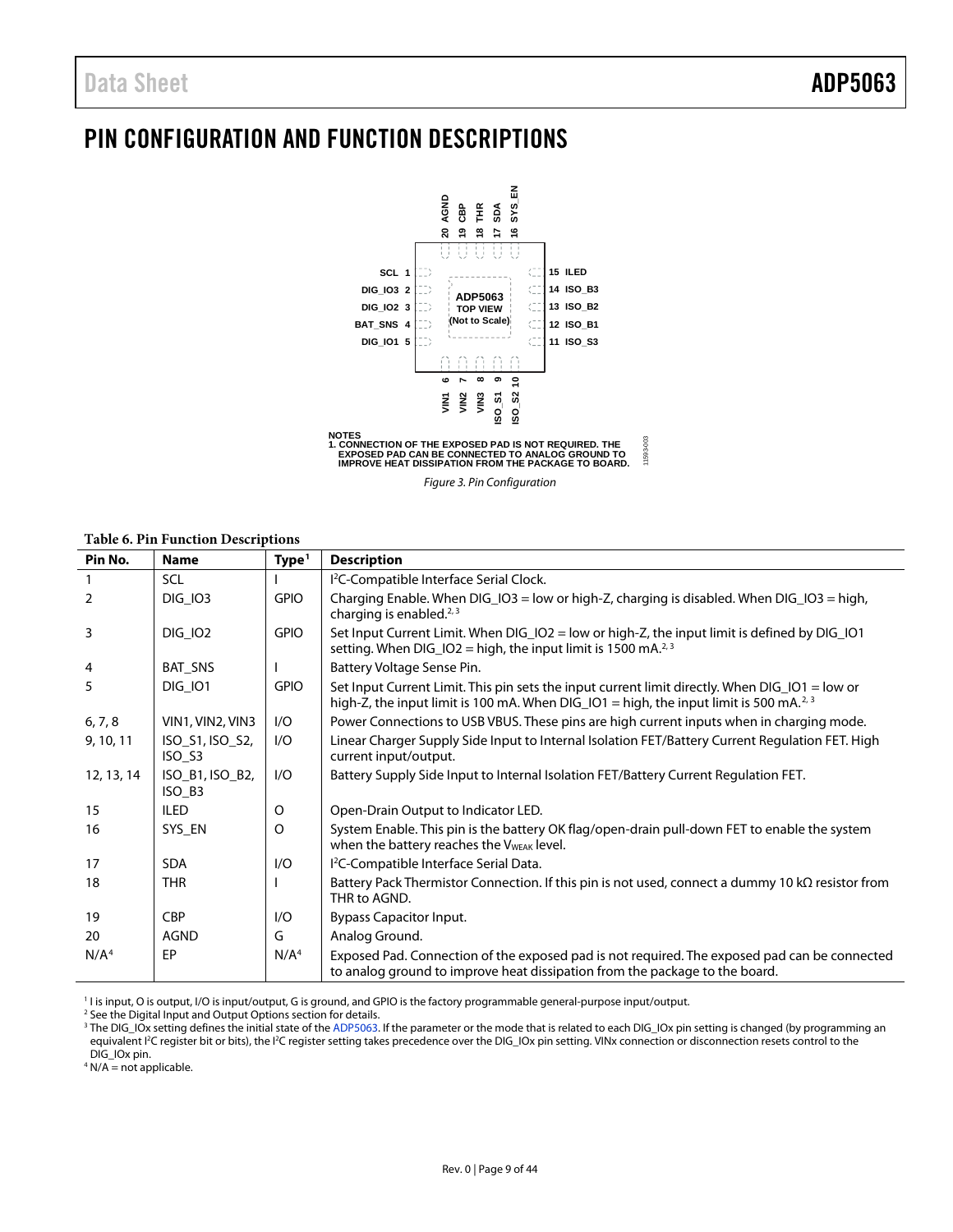# <span id="page-9-0"></span>TYPICAL PERFORMANCE CHARACTERISTICS

 $V_{VINx}$  = 5.0 V,  $C_{VINx}$  = 10  $\mu$ F,  $C_{ISO_Sx}$  = 44  $\mu$ F,  $C_{ISO_Sx}$  = 22  $\mu$ F,  $C_{CBP}$  = 100 nF, all registers are at default values, unless otherwise noted.

11593-004



*Figure 4. System Voltage vs. System Output Current, LDO Mode, VSYSTEM[2:0] = 000 (Binary) = 4.3 V*



*Figure 5. System Voltage vs. Input Voltage (in Dropout), LDO Mode, VSYSTEM[2:0] = 000 (Binary) = 4.3 V*



*Figure 6. Battery Charge Current vs. Battery Voltage, ICHG[4:0] = 01001 (Binary) = 500 mA, ILIM[3:0] = 1111 (Binary) = 2100 mA*



*IISO\_Sx = 500 mA, VINx Open*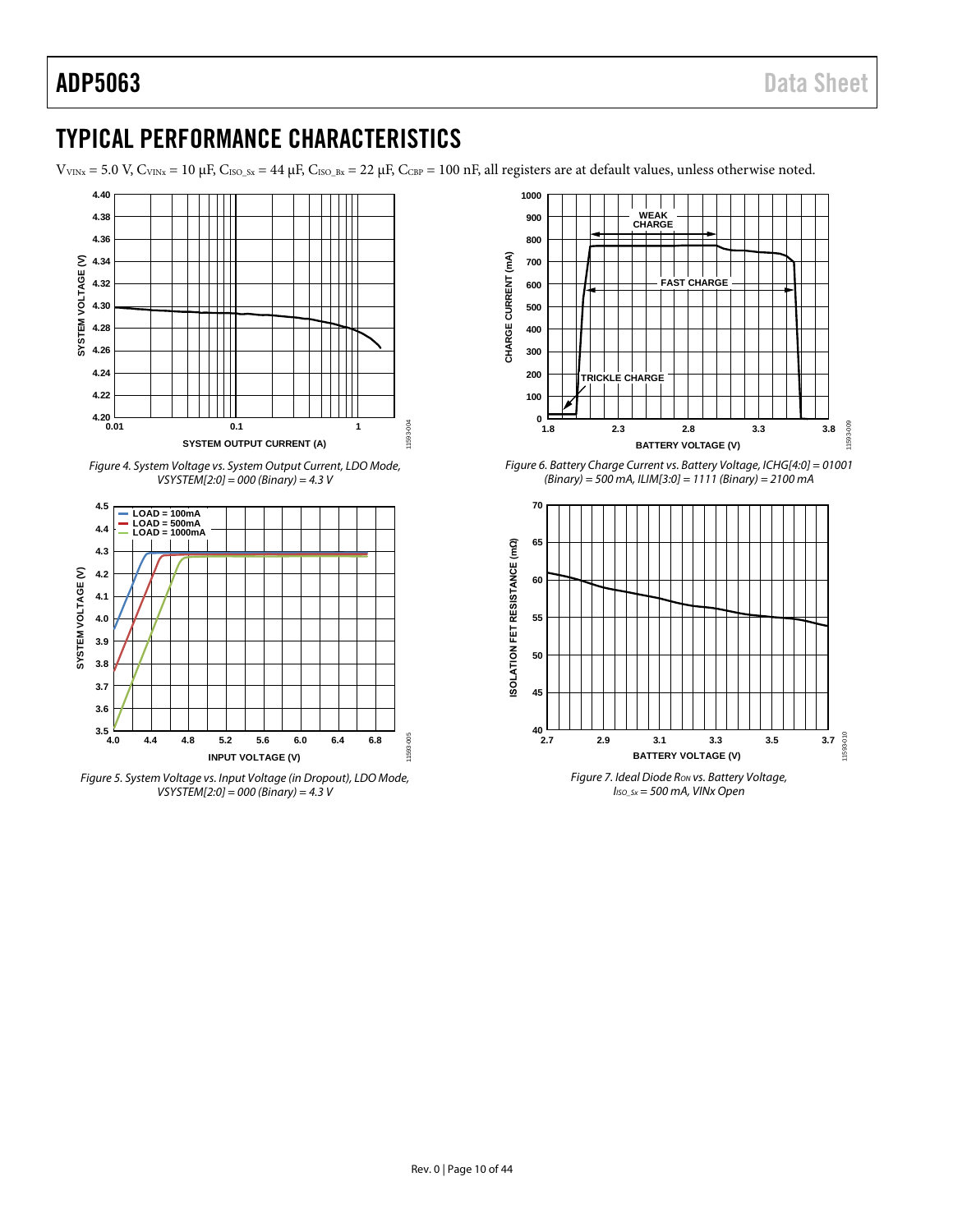# Data Sheet **ADP5063**

# $8 - 11593 - 011$ **0** <sup>1</sup> **0.5 1.0 1.5 2.0 2.5 3.0 3.5 2 3 4 5 6 7 8 INPUT CURRENT (mA) INPUT VOLTAGE (V) DEFAULT STARTUP DIS\_LDO = HIGH**

*Figure 8. Input Current vs. Input Voltage, V<sub>ISO\_Bx</sub> = 3.3 V* 

<span id="page-10-0"></span>



*Figure 10. Charge Profile, ILIM[3:0] = 0110 (Binary) = 500 mA, LiFePO4 Battery Capacity = 500 mAh*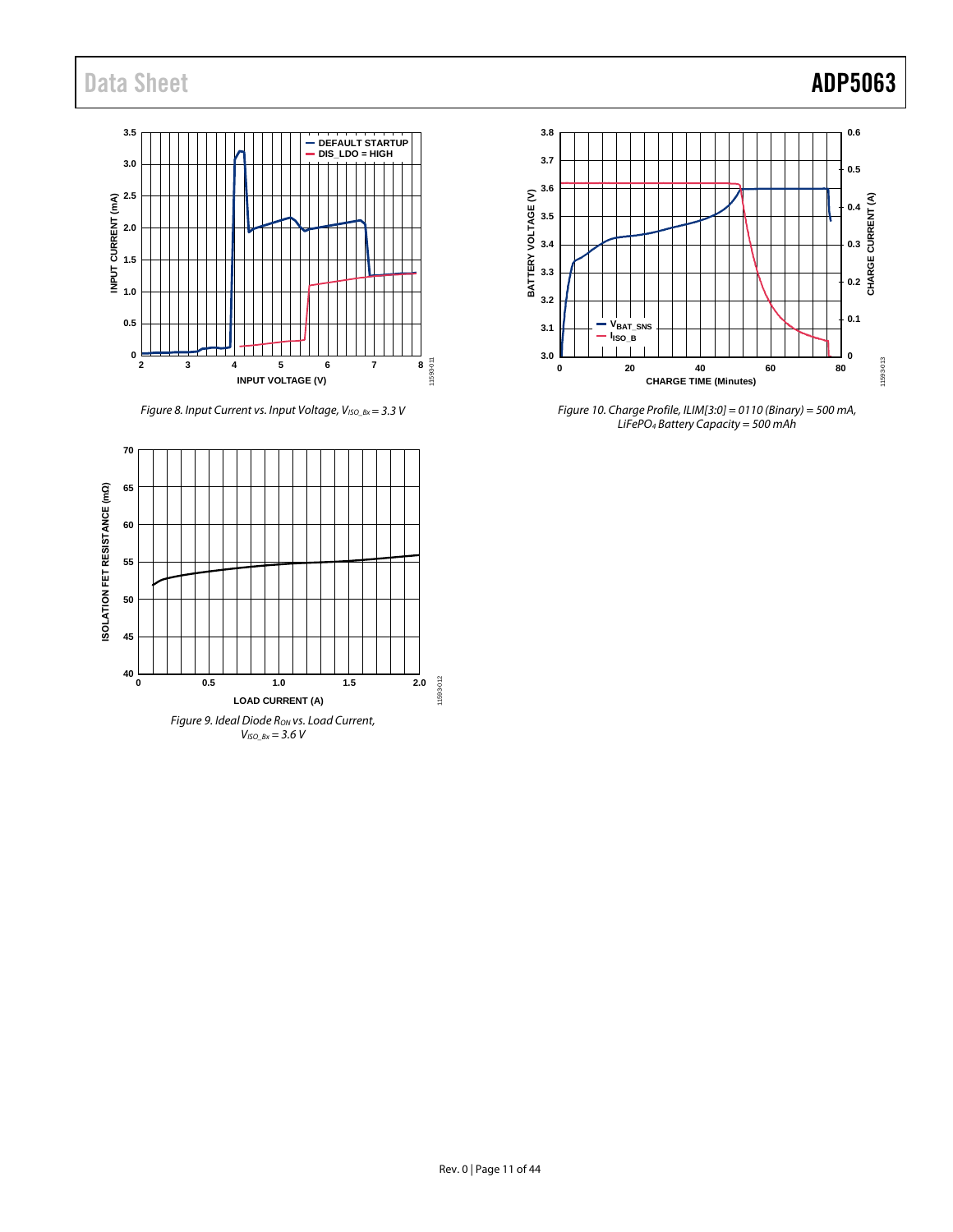## <span id="page-11-0"></span>**TEMPERATURE CHARACTERISTICS**



*Figure 11. Battery Leakage (Standby) Current vs. Ambient Temperature, Standby Mode*





*Figure 13. System Voltage Accuracy vs. Ambient Temperature, Load* = 100 mA,  $V_{VINX}$  = 5.5 V

**AMBIENT TEMPERATURE (°C)**



*Figure 14. System Voltage Accuracy vs. Ambient Temperature, Trickle Charge Mode, VISO\_Sx = 4.3 V and VVINx = 5.0 V, or VISO\_Sx = 5.0 V and VVINx = 6.0 V*



*Figure 15. VINx Quiescent Current vs. Ambient Temperature, LDO Mode*



*Figure 16. Termination (VTRM) Voltage Accuracy vs. Ambient Temperature*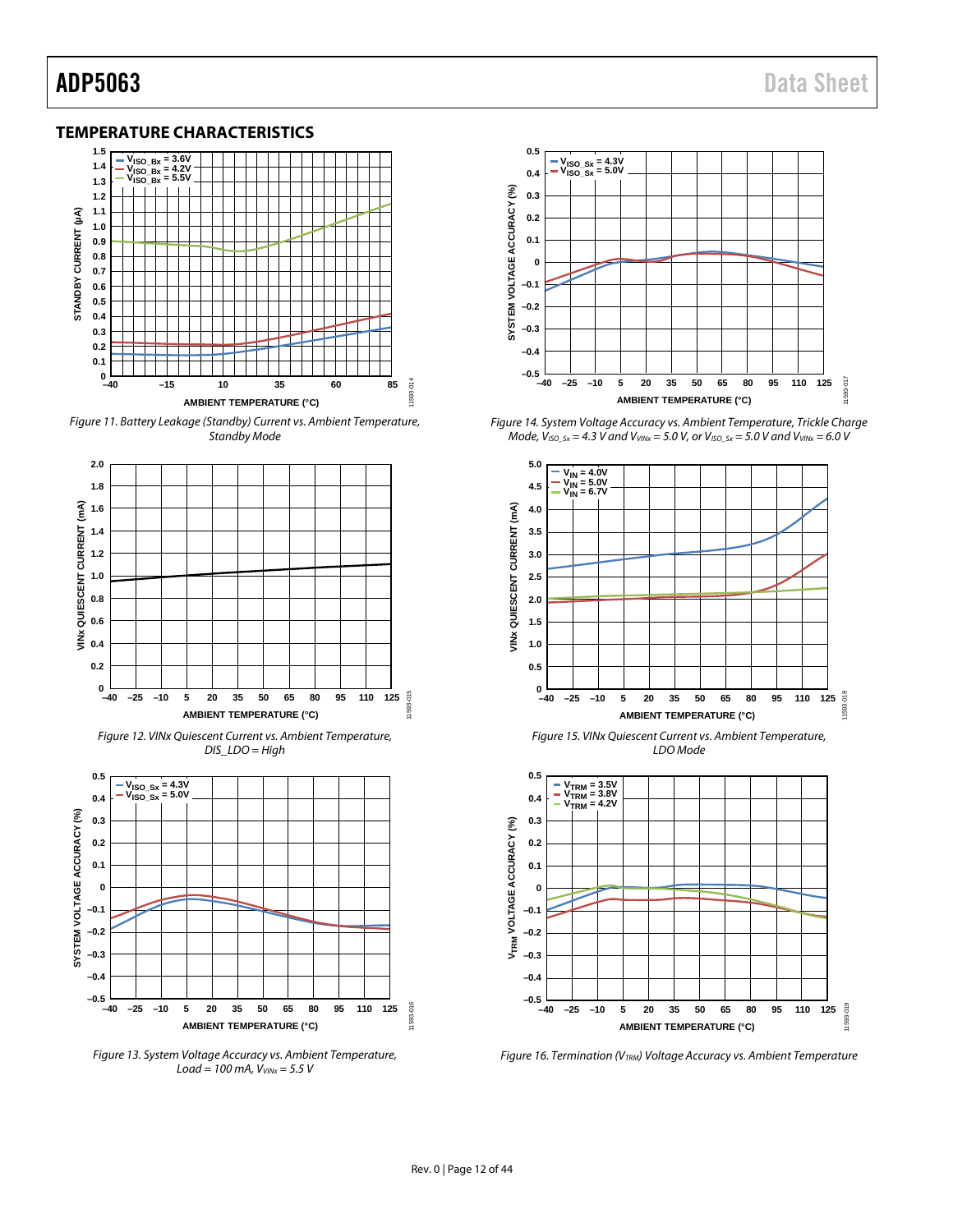

*Figure 17. Fast Charge Current CC Mode vs. Ambient Temperature*



*Figure 18. VINx Overvoltage Threshold vs. Ambient Temperature*



*Figure 19. Input Current Limit vs. Ambient Temperature*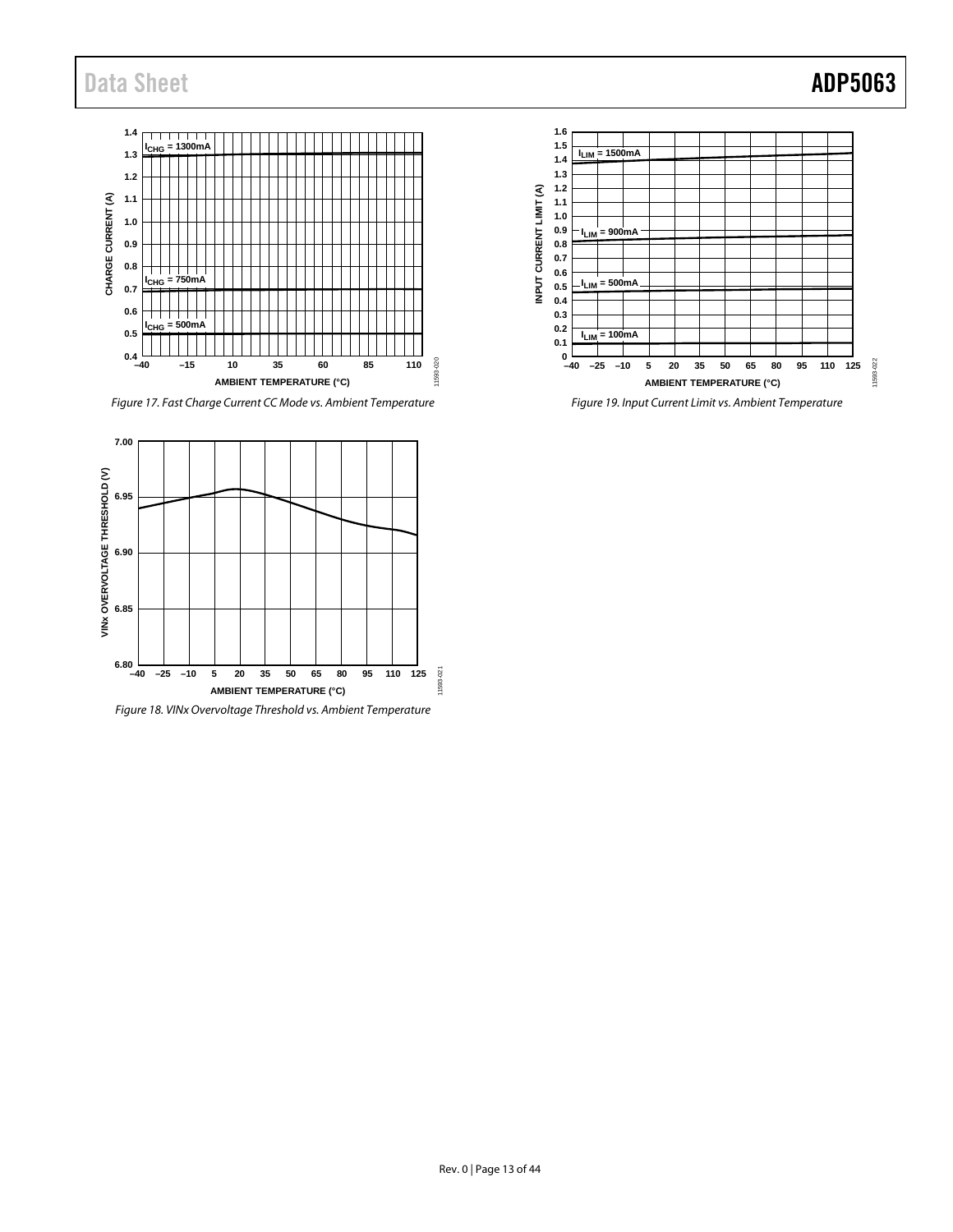## <span id="page-13-0"></span>**TYPICAL WAVEFORMS**



*Figure 20. Charging Startup, VVINx = 5.0 V, ILIM[3:0] = 0110 (Binary) = 500 mA, ICHG[4:0] = 01110 (Binary) = 750 mA*



*Figure 21. Load Transient, IISO\_Sx Load = 300 mA to 1500 mA to 300 mA*



*Figure 22. Input Current-Limit Transition from 100 mA to 900 mA, ISO\_Sx Load = 66 Ω, Charging = 750 mA*



*Figure 23. USB VBUS Disconnection*



*Figure 24. Load Transient, IISO\_Sx Load = 300 mA to 1500 mA to 300 mA, EN\_CHG = High, ILIM[3:0] = 0110 (Binary) = 500 mA*



*Figure 25. Battery Detection Waveform, VSYSTEM[2:0] = 000 (Binary) = 4.3 V, No Battery*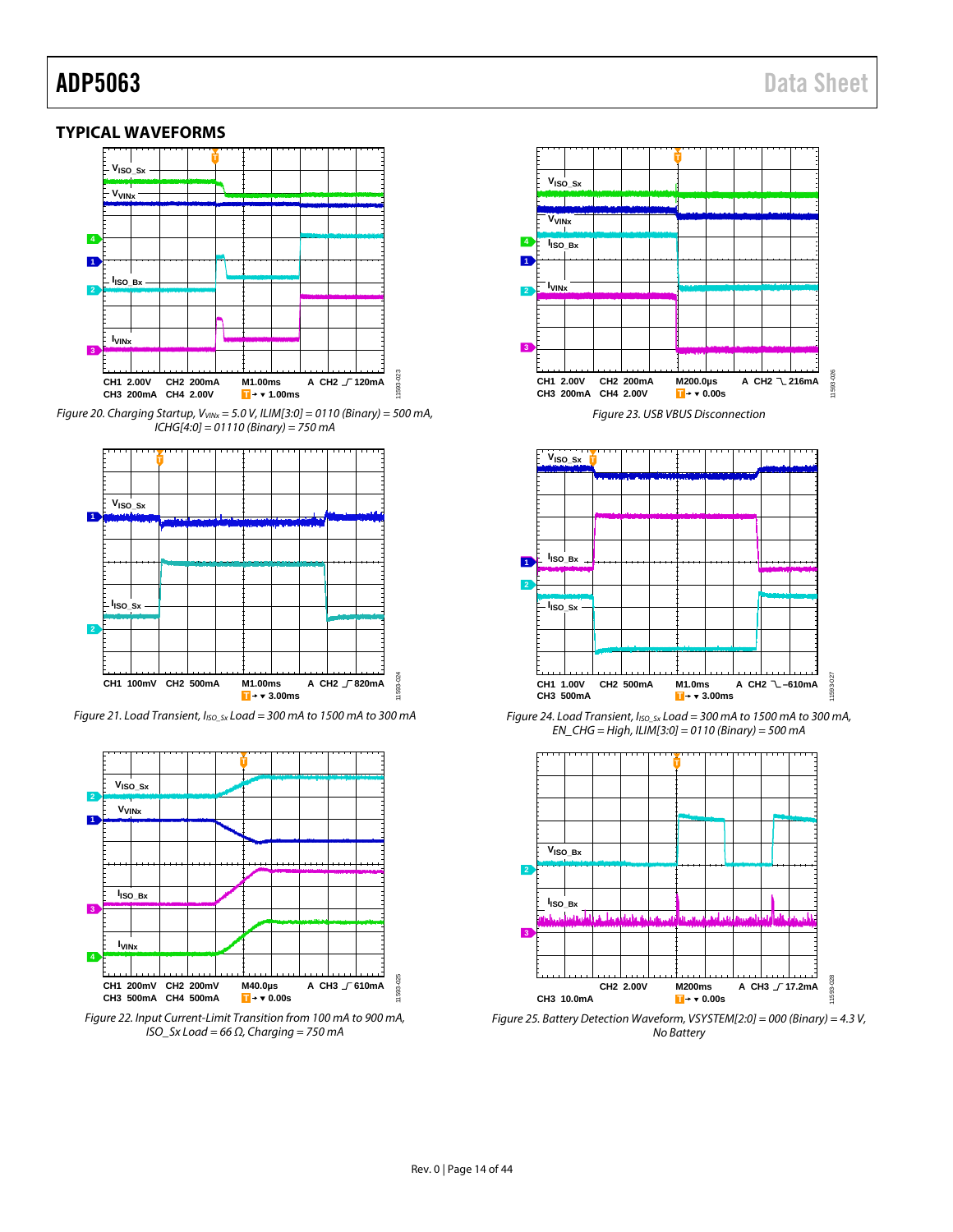# <span id="page-14-3"></span><span id="page-14-0"></span>THEORY OF OPERATION

# <span id="page-14-1"></span>**SUMMARY OF OPERATION MODES**

## **Table 7. Summary of Operation Modes**

| <b>Mode Name</b>                                | <b>VVINX</b><br><b>Condition</b> | <b>Battery Condition</b>               | <b>Trickle</b><br>Charge | <b>LDO FET</b><br><b>State</b> | <b>Battery</b><br><b>Isolation FET</b> | <b>System Voltage</b><br>ISO Sx | <b>Additional Conditions<sup>1</sup></b> |
|-------------------------------------------------|----------------------------------|----------------------------------------|--------------------------|--------------------------------|----------------------------------------|---------------------------------|------------------------------------------|
| IC Off, Standby                                 | 0 <sup>V</sup>                   | Any battery condition                  | Off                      | Off                            | On                                     | Battery voltage                 |                                          |
|                                                 |                                  |                                        |                          |                                |                                        | or $0V$                         |                                          |
| IC Off, Suspend                                 | 5V                               | Any battery condition                  | Off                      | Off                            | On                                     | Battery voltage                 | $DIS$ LDO = high                         |
| LDO Mode Off, Isolation<br>FET On               | 5 V                              | Any battery condition                  | Off                      | Off                            | On                                     | Battery voltage                 | Disable LDO and enable<br>isolation FET  |
| LDO Mode Off, Isolation<br>FET Off (System Off) | 5 V                              | Any battery condition                  | Off                      | Off                            | Off                                    | 0V                              | Enable battery charging                  |
| LDO Mode, Charger Off                           | 5 V                              | Any battery condition                  | Off                      | LDO                            | Off                                    | 4.3V                            | Enable battery charging                  |
| <b>Trickle Charge Mode</b>                      | 5 V                              | Battery $<$ $V_{TRK DEAD}$             | On                       | LDO                            | Off                                    | 4.3V                            | Enable battery charging                  |
| Weak Charge Mode                                | 5 V                              | $V_{TRK DEAD} \leq battery < V_{WEAK}$ | On                       | CHG                            | CHG                                    | 3.4V                            | Enable battery charging                  |
| Fast Charge Mode                                | 5 V                              | Battery $\geq$ V <sub>WEAK</sub>       | Off                      | <b>CHG</b>                     | CHG                                    | 3.4 V (minimum)                 | Enable battery charging                  |
| Charge Mode, No Battery                         | 5V                               | Open                                   | Off                      | LDO                            | Off                                    | 4.3V                            | Enable battery charging                  |
| Charge Mode, Battery<br>(ISO Bx) Shorted        | 5 V                              | Shorted                                | On                       | <b>LDO</b>                     | Off                                    | 4.3V                            | Enable battery charging                  |

<sup>1</sup> Se[e Table 8](#page-14-2) for details.

# <span id="page-14-2"></span>**Table 8. Operation Mode Controls**

|                                      |                     | Equivalent <sup>2</sup> C   |                                                              |
|--------------------------------------|---------------------|-----------------------------|--------------------------------------------------------------|
| <b>Pin Configuration</b>             | DIG IO <sub>x</sub> | <b>Address, Data Bit(s)</b> | <b>Description</b>                                           |
| Enable Battery Charging              | <b>DIG 103</b>      | 0x07, D0                    | Low $=$ all charging modes disabled (fast, weak, trickle).   |
|                                      |                     |                             | High = all charging modes enabled (fast, weak, trickle).     |
| Disable LDO and Enable Isolation FET | Not                 | 0x07, D3, D0                | $Low = LDO$ enabled.                                         |
|                                      | applicable          |                             | High = LDO disabled. In addition, when EN $CHG = low$ , the  |
|                                      |                     |                             | battery isolation FET is on; when EN_CHG = high, the battery |
|                                      |                     |                             | isolation FET is off.                                        |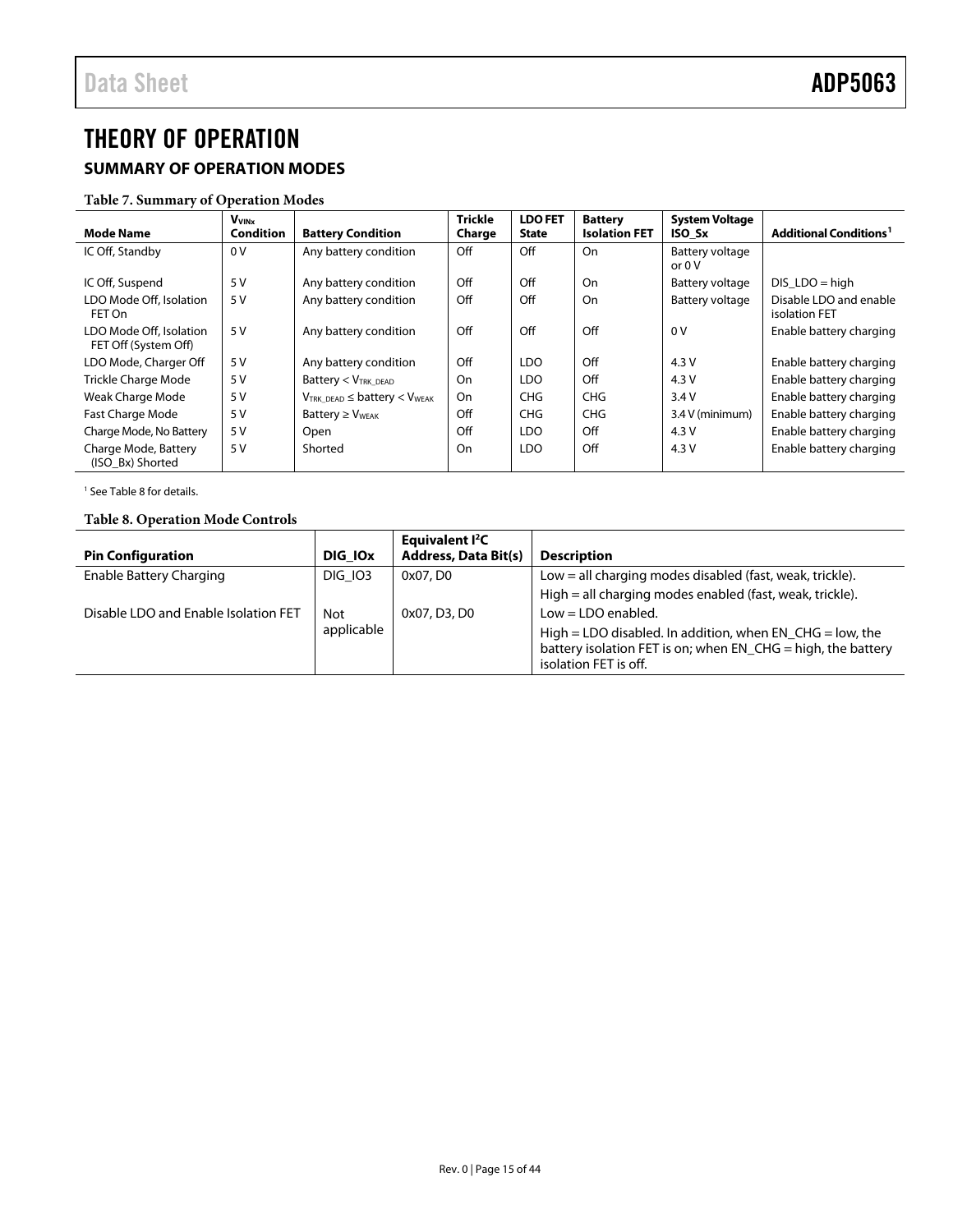# <span id="page-15-0"></span>**INTRODUCTION**

The [ADP5063](http://www.analog.com/ADP5063?doc=ADP5063.pdf) is a fully programmable I<sup>2</sup>C charger for single cell lithium ion or lithium polymer batteries, suitable for a wide range of portable applications.

The linear charger architecture enables up to 2.1 A output current at  $4.3$  V to  $5.0$  V (I<sup>2</sup>C programmable) on the system power supply, and up to 1.3 A of charge current into the battery from a dedicated charger.

The [ADP5063](http://www.analog.com/ADP5063?doc=ADP5063.pdf) operates from an input voltage of 4 V up to 6.7 V but is tolerant of voltages of up to 20 V. The 20 V voltage tolerance alleviates the concerns of the USB bus spiking during disconnection or connection scenarios.

Th[e ADP5063](http://www.analog.com/ADP5063?doc=ADP5063.pdf) features an internal FET between the linear charger output and the battery. This feature permits battery isolation and, therefore, system powering under a dead battery or no battery scenario, which allows immediate system function upon connection to a USB power supply.

Th[e ADP5063](http://www.analog.com/ADP5063?doc=ADP5063.pdf) is fully compliant with USB 3.0 and the USB Battery Charging 1.2 Compliance Plan Specification. The [ADP5063](http://www.analog.com/ADP5063?doc=ADP5063.pdf) is chargeable via the mini USB VBUS pin from a wall charger, car charger, or USB host port. Based on the type of USB source, which

is detected by an external USB detection device, the [ADP5063](http://www.analog.com/ADP5063?doc=ADP5063.pdf) can be set to apply the correct current limit for optimal charging and USB compliance. The USB charger permits correct operation under all USB compliant sources such as wall chargers, host chargers, hub chargers, and standard host and hubs.

A processor can control the USB charger using the I<sup>2</sup>C interface to program the charging current and numerous other parameters, including

- Trickle charge current level
- Trickle charge voltage threshold
- Weak charge (constant current) current level
- Fast charge (constant current) current level
- Fast charge (constant voltage) voltage level
- Fast charge safety timer period
- Watchdog safety timer parameters
- Weak battery threshold detection
- Charging complete threshold
- Recharge threshold
- Charging enable/disable
- Battery pack temperature detection and automatic charger shutdown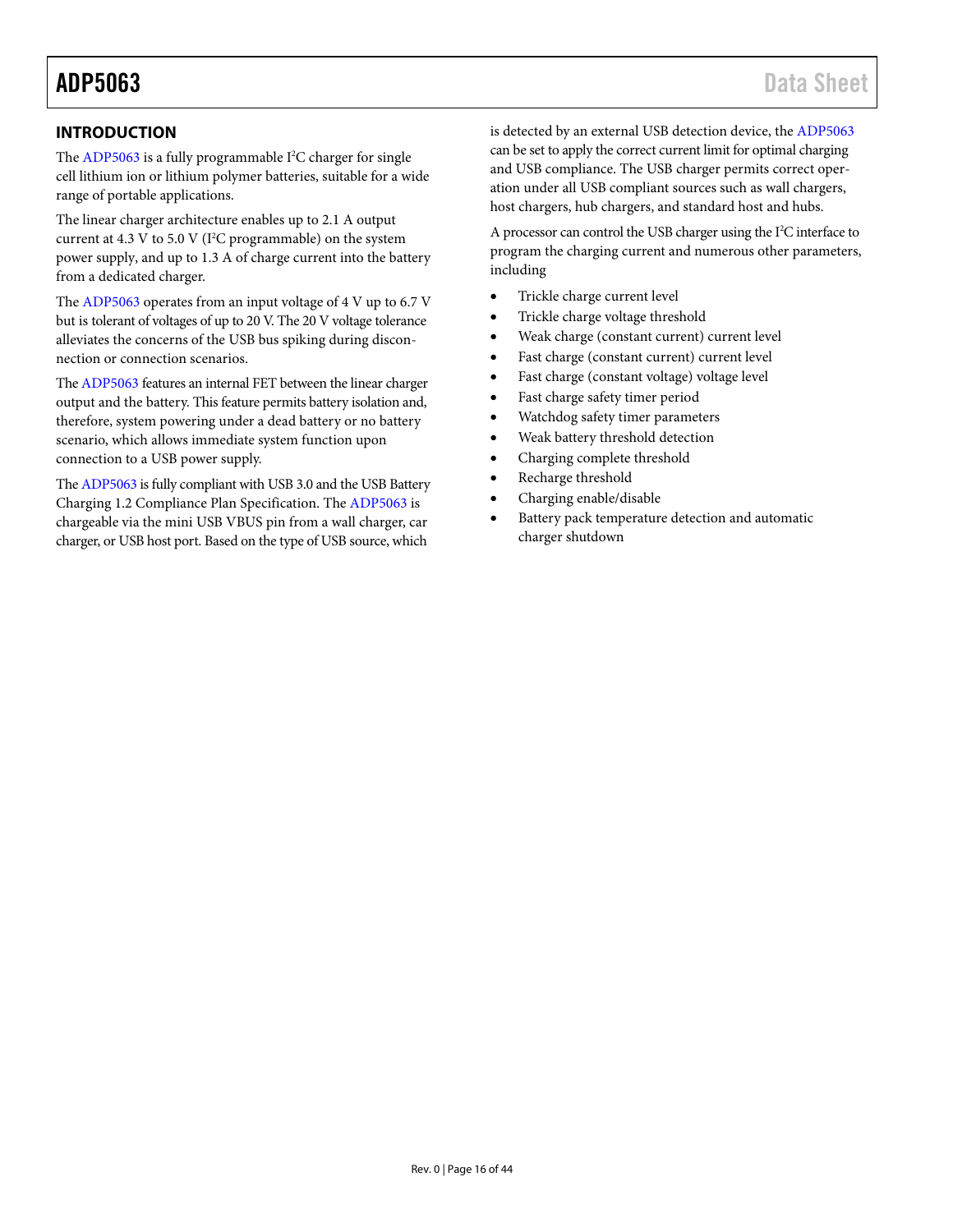# Data Sheet **ADP5063**



*Figure 26. Block Diagram*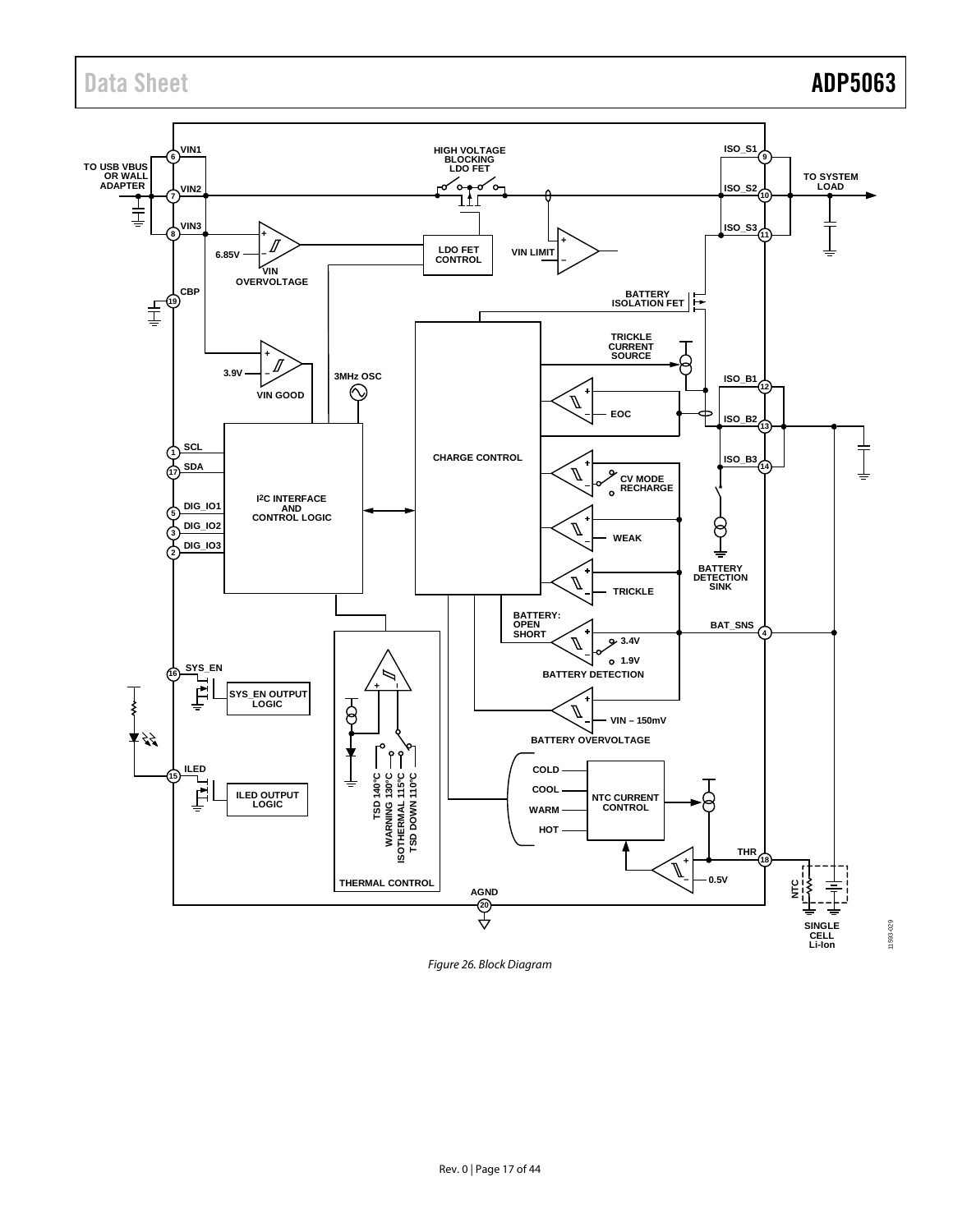The [ADP5063](http://www.analog.com/ADP5063?doc=ADP5063.pdf) includes a number of significant features to optimize charging and functionality, including

- Thermal regulation for maximum performance.
- USB host current limits.
- Termination voltage accuracy: ±1.7%.
- Battery thermistor input with automatic charger shutdown in the event that the battery temperature exceeds limits (compliant with the JEITA Li-Ion battery charging temperature specification).
- Three external pins (DIG\_IO1, DIG\_IO2, and DIG\_IO3) that directly control a number of parameters. These pins are factory programmable for maximum flexibility. They can be factory programmed for functions such as
	- Enable/disable charging.
	- Control of the 100 mA or 500 mA input current limit.
	- Control of the 1500 mA input current limit.
	- Control of the battery charge current.
	- An interrupt output pin.

See the [Digital Input and Output](#page-40-1) Options section for details.

## <span id="page-17-0"></span>**CHARGER MODES**

### *Input Current Limit*

The VINx input current limit is controlled via the internal I<sup>2</sup>C ILIM bits. The input current limit can also be controlled via the DIG\_IO1 pin (if factory programmed to do so) as outlined in [Table 9.](#page-17-1) Any change from the 100 mA I 2 C default takes precedence over the pin setting.

### <span id="page-17-1"></span>**Table 9. DIG\_IO1 Operation**

| <b>DIG 101</b> | <b>Function</b>                                                                                                                    |
|----------------|------------------------------------------------------------------------------------------------------------------------------------|
| 0              | 100 mA input current limit or <sup>2</sup> C programmed<br>value                                                                   |
|                | 500 mA input current limit or I <sup>2</sup> C programmed<br>value (or reprogrammed I <sup>2</sup> C value from 100 mA<br>default) |

### *USB Compatibility*

The [ADP5063](http://www.analog.com/ADP5063?doc=ADP5063.pdf) features an I<sup>2</sup>C-programmable input current limit to ensure compatibility with the requirements listed in [Table 10.](#page-17-2) The current limit defaults to 100 mA to allow compatibility with a USB host or hub that is not configured.

The I<sup>2</sup>C register default is 100 mA. An I<sup>2</sup>C write command to the ILIM bits overrides the DIG\_IOx pins, and the I 2 C register default value can be reprogrammed for alternative requirements.

When the input current-limit feature is used, the available input current may be too low for the charger to meet the programmed charging current, ICHG, thereby reducing the rate of charge and setting the VIN\_ILIM flag.

When connecting voltage to VINx without the proper voltage level on the battery side, the high voltage blocking mechanism is in a state wherein it draws a current of  $<$ 1 mA until  $V<sub>VINx</sub>$ reaches the VIN\_OK level.

The [ADP5063](http://www.analog.com/ADP5063?doc=ADP5063.pdf) charger provides support for the following connections through the single connector VINx pin, as shown in [Table 10.](#page-17-2)

| Mode              | <b>Standard USB Limit</b>                                                        | <b>ADP5063 Function</b>                                         |
|-------------------|----------------------------------------------------------------------------------|-----------------------------------------------------------------|
| USB (China Only)  | 100 mA limit for standard USB host or hub                                        | 100 mA input current limit or <sup>2</sup> C programmed value   |
|                   | 300 mA limit for Chinese USB specification                                       | 300 mA input current limit or l <sup>2</sup> C programmed value |
| <b>USB 2.0</b>    | 100 mA limit for standard USB host or hub                                        | 100 mA input current limit or <sup>2</sup> C programmed value   |
|                   | 500 mA limit for standard USB host or hub                                        | 500 mA input current limit or <sup>2</sup> C programmed value   |
| <b>USB 3.0</b>    | 150 mA limit for superspeed USB 3.0 host or hub                                  | 150 mA input current limit or <sup>2</sup> C programmed value   |
|                   | 900 mA limit for superspeed, high speed USB host or<br>hub charger               | 900 mA input current limit or <sup>2</sup> C programmed value   |
| Dedicated Charger | 1500 mA limit for dedicated charger or low/full speed USB host<br>or hub charger | 1500 mA input current limit or <sup>2</sup> C programmed value  |

### <span id="page-17-2"></span>**Table 10. Input Current Compatibility with Standard USB Limits**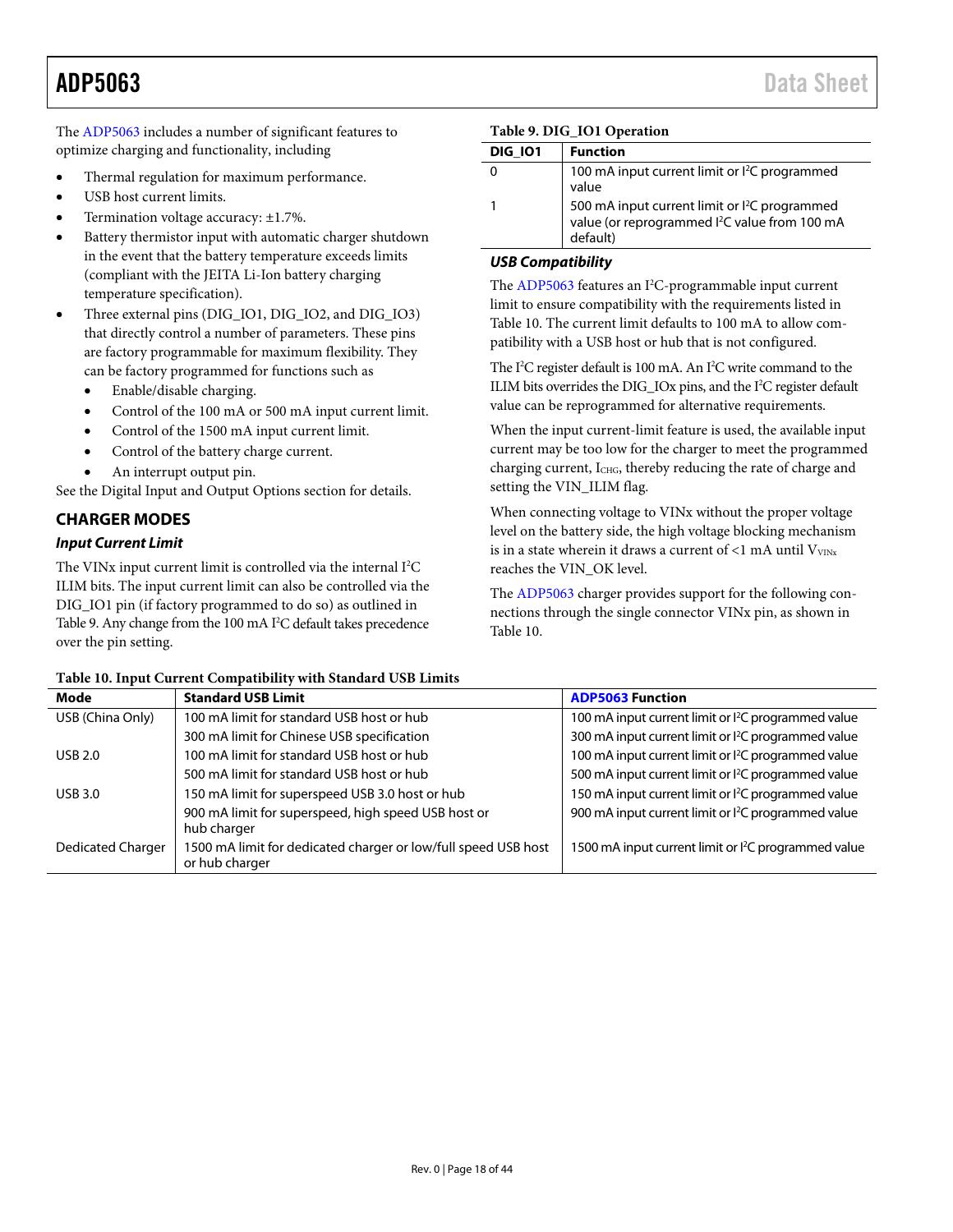# *Trickle Charge Mode*

A deeply discharged Li-Ion cell can exhibit a very low cell voltage, making it unsafe to charge the cell at high current rates. The [ADP5063](http://www.analog.com/ADP5063?doc=ADP5063.pdf) charger uses a trickle charge mode to reset the battery pack protection circuit and lift the cell voltage to a safe level for fast charging. A cell with a voltage below VTRK\_DEAD is charged with the trickle mode current, ITRK\_DEAD. During trickle charging mode, the CHARGER\_STATUS[2:0] bits are set.

During trickle charging, the ISO\_Sx node is regulated to VISO\_STRK by the LDO and the battery isolation FET is off, which means that the battery is isolated from the system power supply.

### *Trickle Charge Mode Timer*

The duration of trickle charge mode is monitored to ensure that the battery is revived from its deeply discharged state. If trickle charge mode runs for longer than 60 minutes without the cell voltage reaching V<sub>TRK\_DEAD</sub>, a fault condition is assumed and charging stops. The fault condition is asserted on the CHARGER\_STATUS[2:0] bits, allowing the user to initiate the fault recovery procedure specified in the [Fault Recovery](#page-20-3) section.

## *Weak Charge Mode (Constant Current)*

When the battery voltage exceeds  $V_{\rm TRK\_DEAD}$  but is less than VWEAK, the charger switches to intermediate charge mode.

During the weak charge mode, the battery voltage is too low to allow the full system to power up. Because of the low battery level, the USB transceiver cannot be powered and, therefore, cannot enumerate for more current from a USB host. Consequently, the USB limit remains at 100 mA.

The system microcontroller may or may not be powered by the charger output voltage ( $V_{\text{ISO\_SFC}}$ ), depending upon the amount of current that the microcontroller and/or the system architecture requires. When the ISO\_Sx pins power the microcontroller, the battery charge current (ICHG\_WEAK) cannot be increased above 20 mA to ensure microcontroller operation (if doing so), nor can I<sub>CHG</sub> weak be increased above the 100 mA USB limit. Therefore, set the battery charging current as follows:

- Set the default 20 mA via the linear trickle charger branch (to ensure that the microprocessor remains alive if powered by the main charger output, ISO\_Sx). Any residual current on the main charger output, ISO\_Sx, is used to charge the battery.
- During weak current mode, other features may prevent the weak charging current from reaching its full programmed value. Isothermal charging mode or input current limiting for USB compatibility can affect the programmed weak charging current value under certain operating conditions. During weak charging, the ISO\_Sx node is regulated to VISO\_SFC by the battery isolation FET.

# *Fast Charge Mode (Constant Current)*

When the battery voltage exceeds V<sub>TRK\_DEAD</sub> and V<sub>WEAK</sub>, the charger switches to fast charge mode, charging the battery with the constant current, ICHG. During fast charge mode (constant current), the CHARGER\_STATUS[2:0] bits are set to 010.

During constant current mode, other features may prevent the current, ICHG, from reaching its full programmed value. Isothermal charging mode or input current limiting for USB compatibility can affect the value of I<sub>CHG</sub> under certain operating conditions. The voltage on  $ISO\_Sx$  is regulated to stay at  $V_{ISO\_SFC}$  by the battery isolation FET when  $V_{ISO_B}$  <  $V_{ISO_SFC}$ .

## *Fast Charge Mode (Constant Voltage)*

As the battery charges, its voltage rises and approaches the termination voltage,  $V_{TRM}$ . Th[e ADP5063](http://www.analog.com/ADP5063?doc=ADP5063.pdf) charger monitors the voltage on the BAT\_SNS pin to determine when charging should end. However, the internal ESR of the battery pack combined with the printed circuit board (PCB) and other parasitic series resistances creates a voltage drop between the sense point at the BAT\_SNS pin and the cell terminal. To compensate for this and to ensure a fully charged cell, th[e ADP5063](http://www.analog.com/ADP5063?doc=ADP5063.pdf) enters a constant voltage charging mode when the termination voltage is detected on the BAT\_SNS pin. Th[e ADP5063](http://www.analog.com/ADP5063?doc=ADP5063.pdf) reduces charge current gradually as the cell continues to charge, maintaining a voltage of V<sub>TRM</sub> on the BAT\_SNS pin. During fast charge mode (constant voltage), the CHARGER\_ STATUS bits are set to 011.

# *Fast Charge Mode Timer*

The duration of fast charge mode is monitored to ensure that the battery is charging correctly. If the fast charge mode runs for longer than tCHG without the voltage at the BAT\_SNS pin reaching V<sub>TRM</sub>, a fault condition is assumed and charging stops. The fault condition is asserted on the CHARGER\_STATUS[2:0] bits, allowing the user to initiate the fault recovery procedure as specified in the [Fault Recovery](#page-20-3) section.

If the fast charge mode runs for longer than tCHG, and  $V_{\text{TRM}}$  has been reached on the BAT\_SNS pin but the charge current has not yet fallen below IEND, charging stops. No fault condition is asserted in this circumstance, and charging resumes as normal if the recharge threshold is breached.

# <span id="page-18-0"></span>*Watchdog Timer*

The [ADP5063](http://www.analog.com/ADP5063?doc=ADP5063.pdf) charger features a programmable watchdog timer function to ensure that charging is under the control of the processor. The watchdog timer starts running when the [ADP5063](http://www.analog.com/ADP5063?doc=ADP5063.pdf) charger determines that the processor should be operational, that is, when the processor sets the RESET\_WD bit for the first time or when the battery voltage is greater than the weak battery threshold, V<sub>WEAK</sub>. When the watchdog timer has been triggered, it must be reset regularly within the watchdog timer period, twp.

While in charger mode, if the watchdog timer expires without being reset, th[e ADP5063](http://www.analog.com/ADP5063?doc=ADP5063.pdf) charger assumes that there is a software problem and triggers the safety timer, tsaFE. For more information see the [Safety Timer](#page-19-0) section.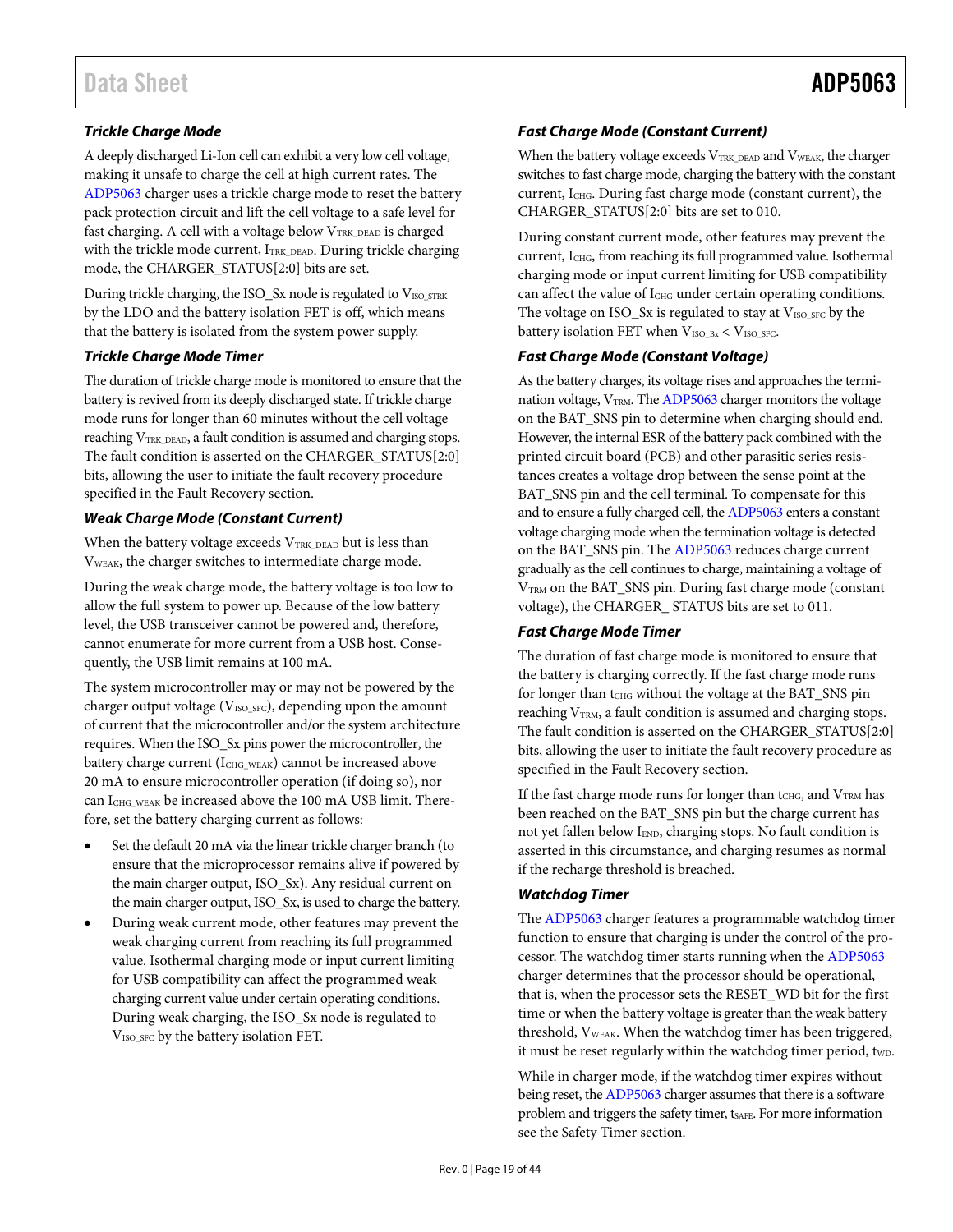## <span id="page-19-0"></span>*Safety Timer*

While in charger mode, if the watchdog timer expires, the [ADP5063](http://www.analog.com/ADP5063?doc=ADP5063.pdf) charger initiates the safety timer, t<sub>SAFE</sub> (see the [Watchdog Timer](#page-18-0) section). If the processor has programmed charging parameters by the time the charger initiates the safety timer, ILIM is set to the default value. Charging continues for a period of t<sub>SAFE</sub>, and then the charger switches off and sets the CHARGER\_STATUS[2:0] bits.

# *Charge Complete*

The [ADP5063](http://www.analog.com/ADP5063?doc=ADP5063.pdf) charger monitors the charging current while in fast charge constant voltage mode. If the current falls below  $I_{END}$ and remains below IEND for tEND, charging stops and the CHDONE flag is set. If the charging current falls below IEND for less than  $t_{END}$  and then rises above  $I_{END}$  again, the  $t_{END}$  timer resets.

## *Recharge*

After the detection of charge complete and the cessation of charging, th[e ADP5063](http://www.analog.com/ADP5063?doc=ADP5063.pdf) charger monitors the BAT\_SNS pin as the battery discharges through normal use. If the BAT\_SNS pin voltage falls to  $V_{RCH}$ , the charger reactivates charging. Under most circumstances, triggering the recharge threshold results in the charger starting directly in fast charge constant voltage mode.

The recharge function can be disabled in the I 2 C interface, but a status bit (Register Address 0x0C, Bit 3) informs the system that a recharge cycle is required.

## *IC Enable/Disable*

The [ADP5063](http://www.analog.com/ADP5063?doc=ADP5063.pdf) IC can be disabled by the DIG\_IO2 digital input pin (if factory programmed to do so) or by the I 2 C registers. All internal control circuits are disabled when the IC is disabled. Disabling the IC1 option can also control the states of the LDO FET and the battery isolation FET.

It is critical to note that during the disable IC1 mode, a high voltage at VINx passes to the internal supply voltage because all of the internal control circuits are disabled. The VINx supply voltage must fulfill the following condition:

 $V_{ISO\;Bx}$  <  $VINx$  < 5.5 V

# *Battery Charging Enable/Disable*

The [ADP5063](http://www.analog.com/ADP5063?doc=ADP5063.pdf) charging function can be disabled by setting the I 2 C EN\_CHG bit to low. The LDO to the system still operates under this circumstance and can be set in  $I^2C$  to the default or I 2 C programmed system voltage from 4.3 V to 5.0 V (se[e Table 26](#page-31-0) for details).

The [ADP5063](http://www.analog.com/ADP5063?doc=ADP5063.pdf) charging function can also be controlled via one of the external DIG\_IOx pins (if factory programmed to do so). Any change in the I<sup>2</sup>C EN\_CHG bit takes precedence over the pin setting.

## *Battery Voltage Limit to Prevent Charging*

The battery monitor of the [ADP5063](http://www.analog.com/ADP5063?doc=ADP5063.pdf) charger can be configured to monitor battery voltage and prevent charging when the battery voltage is higher than VCHG\_VLIM (typically 3.2 V) during charging start-up (enabled by EN\_CHG or DIG\_IO3). This function can prevent unnecessary charging of a half discharged battery and, as such, can extend the lifetime of the Li-Ion battery cell. Charging starts automatically when the battery voltage drops below VCHG\_VLIM and continues through full charge cycle until the battery voltage reaches  $V<sub>TRM</sub>$  (typically 3.6 V).

By default, the charging voltage limit is disabled, and it can be enabled via I 2 C Register Address 0x08, Bit 5 (EN\_CHG\_VLIM).

## *SYS\_EN Output*

The [ADP5063](http://www.analog.com/ADP5063?doc=ADP5063.pdf) features a SYS\_EN open-drain FET to enable the system until the battery is at the minimum required level for guaranteed system startup. When there are minimum battery voltage and/or minimum battery charge level requirements, the operation of SYS\_EN can be set by I2 C programming. The SYS\_EN operation can be factory programmed to four different operating conditions, as described in [Table 11.](#page-19-1)

### <span id="page-19-1"></span>**Table 11. SYS\_EN Mode Descriptions**

| <b>SYS EN Mode</b> |                                                                                                                         |
|--------------------|-------------------------------------------------------------------------------------------------------------------------|
| <b>Selection</b>   | <b>Description</b>                                                                                                      |
| 00                 | SYS EN is activated when LDO is active and<br>system voltage is available.                                              |
| 01                 | SYS EN is activated by the ISO Bx voltage, the<br>battery charging mode.                                                |
| 10                 | SYS EN is activated and the isolation FET is<br>disabled when the battery drops below V <sub>WEAK</sub> .               |
|                    | This option is active when $VINx = 0$ V and the<br>battery monitor is activated from Register 0x07,<br>Bit 5 (EN BMON). |
|                    | SYS_EN is active in LDO mode when the charger<br>is disabled.                                                           |
|                    | SYS EN is active in charging mode when<br>$V_{\text{ISO Bx}} \geq V_{\text{WEAK}}$                                      |

### *Indicator LED Output (ILED)*

The ILED is an open-drain output for an indicator LED connection. Optionally, the ILED output can be used as a status output for a microcontroller. Indicator LED modes are listed i[n Table 12.](#page-19-2)

### <span id="page-19-2"></span>**Table 12. Indicator LED Operation Modes**

| <b>ADP5063 Mode</b>             | <b>ILED Mode</b> | <b>On/Off Time</b> |
|---------------------------------|------------------|--------------------|
| IC Off                          | Off              |                    |
| LDO Mode Off                    | Off              |                    |
| LDO Mode On                     | Off              |                    |
| Charge Mode                     | Continuously on  |                    |
| Timer Error (tTRK, tCHG, tSAFE) | Blinking         | 167 ms/833 ms      |
| Overtemperature $(T_{SD})$      | <b>Blinking</b>  | 1 sec/1 sec        |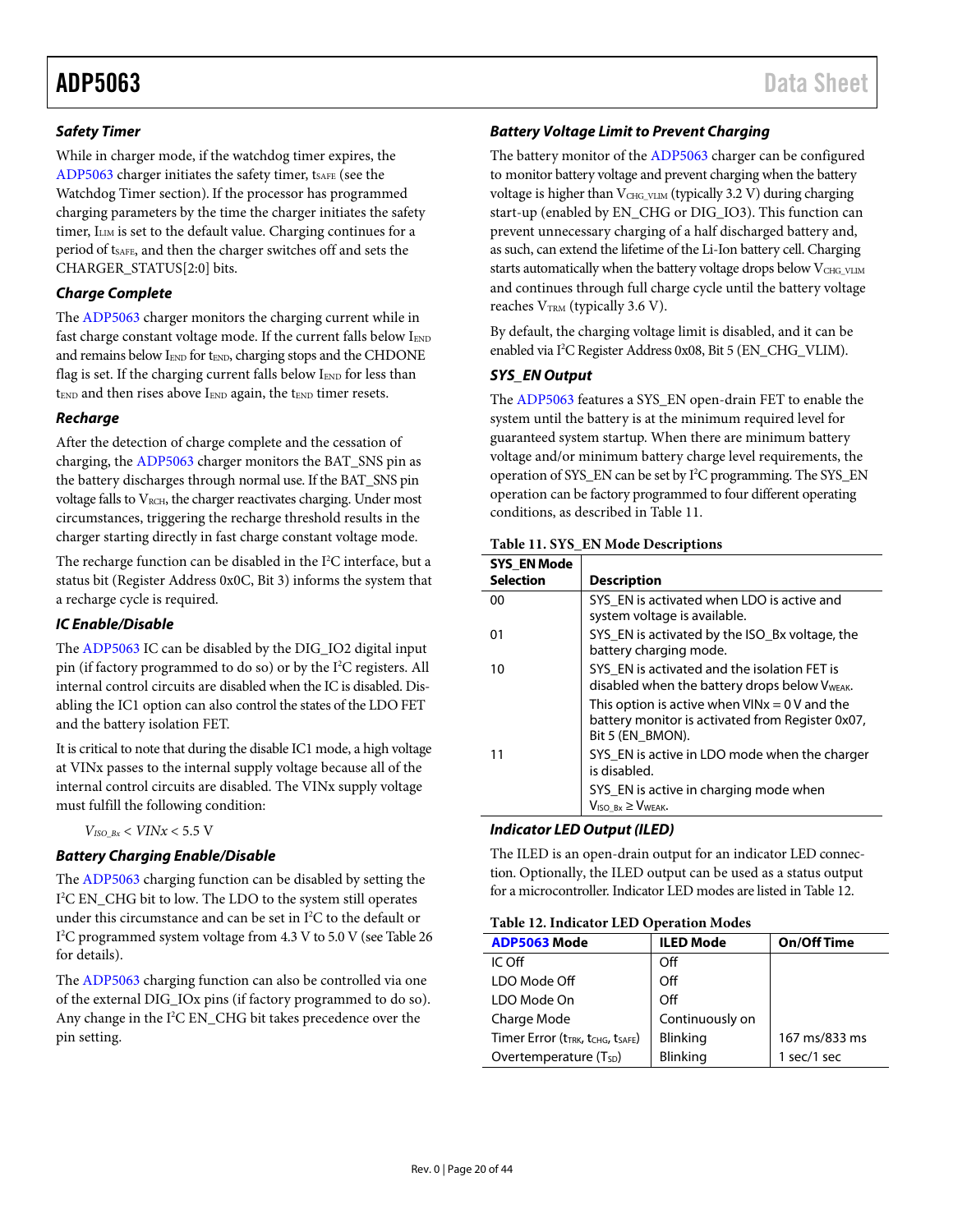# <span id="page-20-0"></span>**THERMAL MANAGEMENT**

### *Isothermal Charging*

The [ADP5063](http://www.analog.com/ADP5063?doc=ADP5063.pdf) includes a thermal feedback loop that limits the charge current when the die temperature exceeds TLIM (typically 115°C). As the on-chip power dissipation and die temperature increase, the charge current is automatically reduced to maintain the die temperature within the recommended range. As the die temperature decreases due to lower on-chip power dissipation or ambient temperature, the charge current returns to the programmed level. During isothermal charging, the THERM\_LIM I 2 C flag is set to high.

This thermal feedback control loop allows the user to set the programmed charge current based on typical rather than worstcase conditions.

The [ADP5063](http://www.analog.com/ADP5063?doc=ADP5063.pdf) does not include a thermal feedback loop to limit ISO\_Sx load current in LDO mode. If the power dissipated on chip during LDO mode causes the die temperature to exceed 130°C, an interrupt is generated. If the die temperature continues to rise beyond 140°C, the device enters thermal shutdown.

## *Thermal Shutdown and Thermal Early Warning*

The [ADP5063](http://www.analog.com/ADP5063?doc=ADP5063.pdf) charger features a thermal shutdown threshold detector. If the die temperature exceeds  $T_{SD}$ , th[e ADP5063](http://www.analog.com/ADP5063?doc=ADP5063.pdf) charger is disabled, and the TSD 140°C bit is set. Th[e ADP5063](http://www.analog.com/ADP5063?doc=ADP5063.pdf) charger can be reenabled when the die temperature drops below the  $T_{SD}$ falling limit and the TSD 140°C bit is reset. To reset the TSD 140°C bit, write to the I<sup>2</sup>C fault register, Register Address 0x0D (Bit 0) or cycle the power.

Before the die temperature reaches  $T_{SD}$ , the early warning bit is set if T<sub>SDL</sub> is exceeded. This allows the system to accommodate power consumption before thermal shutdown occurs.

### <span id="page-20-3"></span>*Fault Recovery*

Before performing the following operation, it is important to ensure that the cause of the fault has been rectified.

To recover from a charger fault (when CHARGER\_STATUS[2:0] = 110), cycle the power on VINx or write high to reset the I<sup>2</sup>C fault bits in the fault register (Register Address 0x0D).

# <span id="page-20-1"></span>**BATTERY ISOLATION FET**

The [ADP5063](http://www.analog.com/ADP5063?doc=ADP5063.pdf) charger features an integrated battery isolation FET for power path control. The battery isolation FET isolates a deeply discharged Li-Ion cell from the system power supply in both trickle and fast charge modes, thereby allowing the system to be powered at all times.

When VINx is below  $V<sub>VIN_OK_RISE</sub>$ , the battery isolation FET is in full conducting mode.

The battery isolation FET is off during trickle charge mode. When the battery voltage exceeds  $V_{TRK_DEAD}$ , the battery isolation FET switches to the system voltage regulation mode. During system voltage regulation mode, the battery isolation FET maintains the V<sub>ISO\_SFC</sub> voltage on the ISO\_Sx pins. When the battery voltage exceeds V<sub>ISO\_SFC</sub>, the battery isolation FET is in full conducting mode.

The battery isolation FET supplements the battery to support high current functions on the system power supply. When the voltage on ISO\_Sx drops below V<sub>ISO\_Bx</sub>, the battery isolation FET enters into full conducting mode. When voltage on ISO\_Sx rises above  $V_{ISO-Bx}$ , the isolation FET enters regulating mode or full conduction mode, depending on the Li-Ion cell voltage and the linear charger mode.

# <span id="page-20-2"></span>**BATTERY DETECTION**

## *Battery Voltage Level Detection*

The [ADP5063](http://www.analog.com/ADP5063?doc=ADP5063.pdf) charger features a battery detection mechanism to detect an absent battery. The charger actively sinks and sources current into the ISO\_Bx node, and voltage vs. time is detected. The sink phase is used to detect a charged battery, whereas the source phase is used to detect a discharged battery.

The sink phase (se[e Figure 27\)](#page-21-1) sinks I<sub>SINK</sub> current from the ISO\_Bx pins for a time period,  $t_{\text{BATOR}}$ . If ISO\_Bx is below  $V_{\text{BATL}}$  when the tBATOK timer expires, the charger assumes that no battery is present and starts the source phase. If the ISO\_Bx pin exceeds the  $V_{\text{BATL}}$ voltage when the tBATOK timer expires, the charger assumes that the battery is present and begins a new charge cycle.

The source phase sources Isource current to the ISO\_Bx pins for a time period,  $t_{BATOK}$ . If ISO\_Bx exceeds  $V_{BATH}$  before the  $t_{BATOK}$ timer expires, the charger assumes that no battery is present. If the ISO\_Bx pin does not exceed the  $V_{\text{BATH}}$  voltage when the  $t_{\text{BATOK}}$ timer expires, the charger assumes that a battery is present and begins a new charge cycle.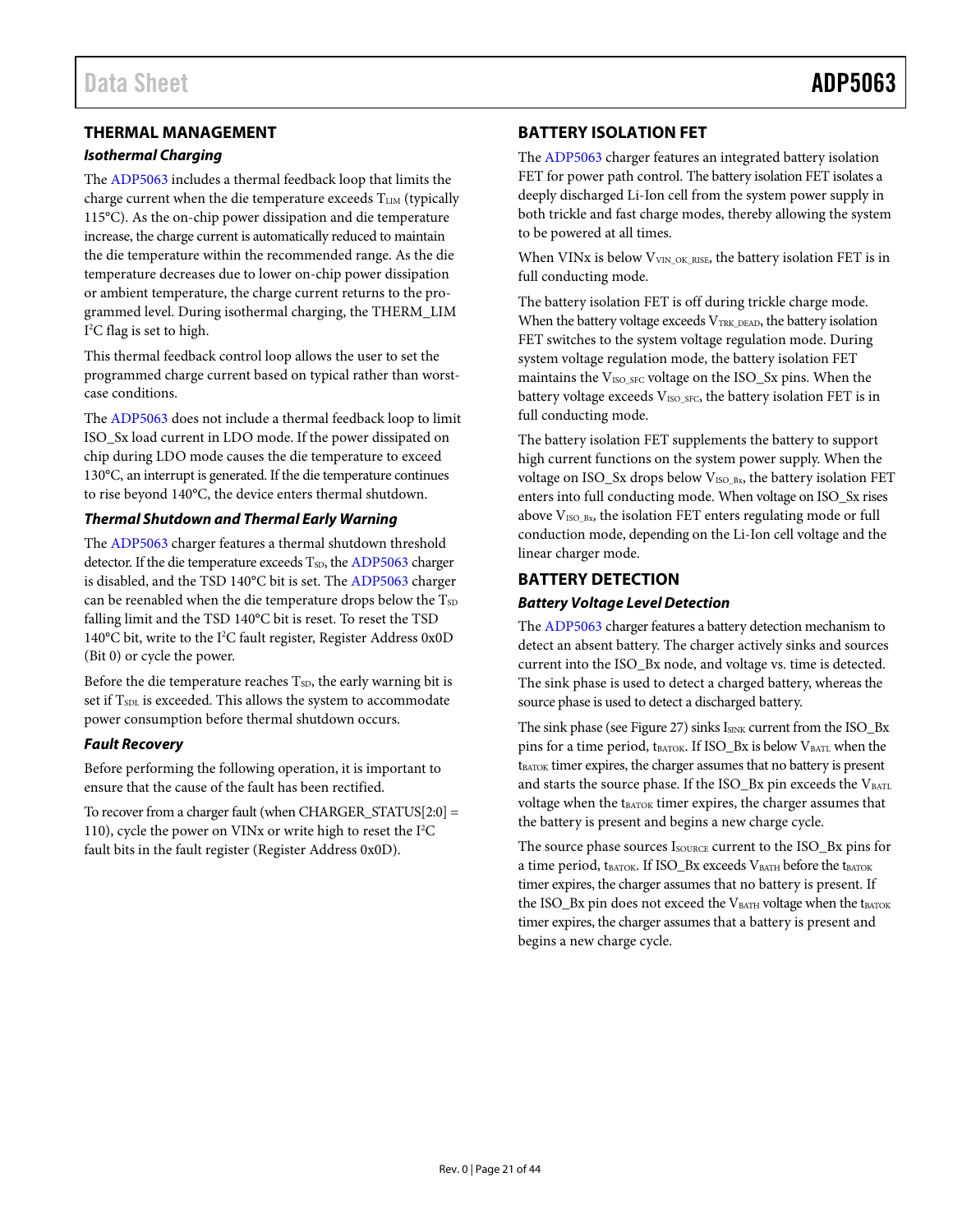

*Figure 28. Trickle Charge*

### <span id="page-21-2"></span>*Battery (ISO\_Bx) Short Detection*

<span id="page-21-1"></span>**ISINK**

A battery short occurs under a damaged battery condition or when the battery protection circuitry is enabled.

On commencing trickle charging, th[e ADP5063](http://www.analog.com/ADP5063?doc=ADP5063.pdf) charger monitors the battery voltage. If this battery voltage does not exceed VBAT SHR within the specified timeout period, tBAT SHR, a fault is declared and the charger is stopped by turning the battery isolation FET off, but the system voltage is maintained at V<sub>ISO</sub> STRK by the linear regulator.

After source phase, if the ISO\_Bx or BAT\_SNS level remains below V<sub>BATH</sub>, either the battery voltage is low or the battery node is shorted. Because the battery voltage is low, trickle charging mode is initiated (see [Figure 28\)](#page-21-2). If the BAT\_SNS level remains below V<sub>BAT\_SHR</sub> after t<sub>BAT\_SHR</sub> has elapsed, the [ADP5063](http://www.analog.com/ADP5062) assumes that the battery node is shorted.

The trickle charge branch is active during the battery short scenario, and trickle charge current to the battery is maintained until the 60-minute trickle charge mode timer expires.

# <span id="page-21-0"></span>**BATTERY PACK TEMPERATURE SENSING** *Battery Thermistor Input*

The [ADP5063](http://www.analog.com/ADP5063?doc=ADP5063.pdf) charger features battery pack temperature sensing that precludes charging when the battery pack temperature is outside the specified range. The THR pin provides an on and off switching current source that must be connected directly to the battery pack thermistor terminal. The activation interval of the THR current source is 167 ms.

The battery pack temperature sensing can be controlled by I<sup>2</sup>C, using the conditions shown i[n Table 13.](#page-21-3) Note that the I<sup>2</sup>C register default setting for EN\_THR (Register Address 0x07) is  $0 =$  temperature sensing off.

### <span id="page-21-3"></span>**Table 13. THR Input Function**

| <b>Conditions</b>               |                     |                                     |
|---------------------------------|---------------------|-------------------------------------|
| VINx                            | V <sub>ISO Bx</sub> | <b>THR Function</b>                 |
| Open or $V_{IN} = 0 V$ to 4.0 V | 2.5V                | Off                                 |
| Open or $V_{IN} = 0 V$ to 4.0 V | >2.5V               | Off, controlled by I <sup>2</sup> C |
| $4V$ to 6.7 V                   | Don't care          | Always on                           |

If the battery pack thermistor is not connected directly to the THR pin, a 10 k $\Omega$  (tolerance ±20%) dummy resistor must be connected between the THR input and AGND. Leaving the THR pin open results in a false detection of the battery temperature being <0°C, and charging is disabled.

The [ADP5063](http://www.analog.com/ADP5063?doc=ADP5063.pdf) charger monitors the voltage in the THR pin and suspends charging when the current is outside the range of less than 0°C or greater than 60°C.

Th[e ADP5063](http://www.analog.com/ADP5063?doc=ADP5063.pdf) charger is designed for use with an NTC thermistor in the battery pack with a nominal room temperature value of either 10 kΩ at 25°C or 100 kΩ at 25°C, which is selected by factory programming.

Th[e ADP5063](http://www.analog.com/ADP5063?doc=ADP5063.pdf) charger is designed for use with an NTC thermistor in the battery pack with a temperature coefficient curve (beta). Factory programming supports eight beta values covering a range from 3150 to 4400 (see [Table 43\)](#page-39-2).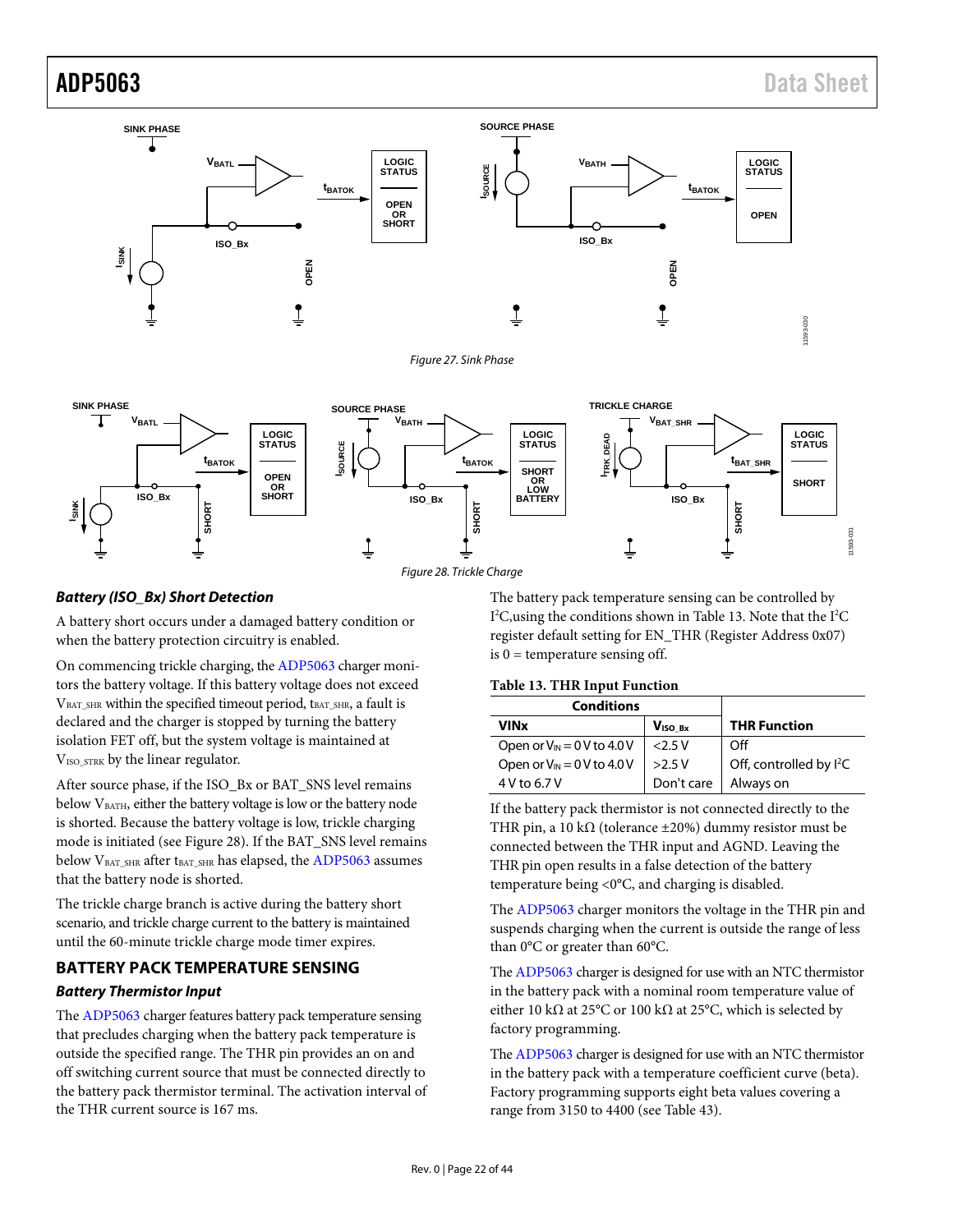# Data Sheet **ADP5063**

# *JEITA Li-Ion Battery Temperature Charging Specification*

The [ADP5063](http://www.analog.com/ADP5063?doc=ADP5063.pdf) is compliant with the JEITA1 and JEITA2 Li-Ion battery charging temperature specifications as outlined i[n Table 14](#page-22-0) an[d Table 16,](#page-22-1) respectively.

JEITA function can be enabled via the I<sup>2</sup>C interface and, optionally, the JEITA1 or JEITA2 function can be selected via the I 2 C

interface. Alternatively, the JEITA1 or JEITA2 function can be enabled as the default setting by factory programming.

When th[e ADP5063](http://www.analog.com/ADP5063?doc=ADP5063.pdf) identifies a hot or cold battery condition, the [ADP5063](http://www.analog.com/ADP5063?doc=ADP5063.pdf) takes the following actions:

- Stops charging the battery.
- Connects or enables the battery isolation FET such that the [ADP5063](http://www.analog.com/ADP5063?doc=ADP5063.pdf) continues in LDO mode.

### <span id="page-22-0"></span>**Table 14. JEITA1 Specifications**

| <b>Parameter</b>                  | Symbol     | <b>Conditions</b>                                                                                                                     | Min      | Max | Unit |
|-----------------------------------|------------|---------------------------------------------------------------------------------------------------------------------------------------|----------|-----|------|
| JEITA1 Cold Temperature Limits    | JEITA_COLD | No battery charging occurs.                                                                                                           |          | 0   | ℃    |
| JEITA1 Cool Temperature Limits    | JEITA COOL | Battery charging occurs at approximately 50% of the programmed<br>level. See Table 15 for specific charging current reduction levels. | $\Omega$ | 10  | ℃    |
| JEITA1 Typical Temperature Limits | JEITA TYP  | Normal battery charging occurs at the default/programmed levels.                                                                      | 10       | 45  | °C   |
| JEITA1 Warm Temperature Limits    | JEITA WARM | Battery termination voltage (VTRM) is reduced by 100 mV from the<br>programmed value.                                                 | 45       | 60  | °⊂   |
| JEITA1 Hot Temperature Limits     | JEITA HOT  | No battery charging occurs.                                                                                                           | 60       |     | ℃    |

### <span id="page-22-2"></span>**Table 15. JEITA1 Reduced Charge Current Levels, Battery Cool Temperature**

| л.<br>ICHG[4:0] (Default)  | <b>ICHG JEITA1</b> |
|----------------------------|--------------------|
| $00000 = 50$ mA            | 50 mA              |
| $00001 = 100$ mA           | 50 mA              |
| $00010 = 150$ mA           | 50 mA              |
| $00011 = 200$ mA           | 100 mA             |
| $00100 = 250$ mA           | 100 mA             |
| $00101 = 300 \text{ mA}$   | 150 mA             |
| $00110 = 350 \text{ mA}$   | 150 mA             |
| $00111 = 400$ mA           | 200 mA             |
| $01000 = 450$ mA           | 200 mA             |
| $01001 = 500$ mA           | 250 mA             |
| $01010 = 550$ mA           | 250 mA             |
| $01011 = 600$ mA           | 300 mA             |
| $01100 = 650$ mA           | 300 mA             |
| $01101 = 700$ mA           | 350 mA             |
| $01110 = 750$ mA           | 350 mA             |
| $01111 = 800$ mA           | 400 mA             |
| $10000 = 850$ mA           | 400 mA             |
| $10001 = 900$ mA           | 450 mA             |
| $10010 = 950$ mA           | 450 mA             |
| $10011 = 1000$ mA          | 500 mA             |
| $10100 = 1050$ mA          | 500 mA             |
| $10101 = 1100$ mA          | 550 mA             |
| $10110 = 1200$ mA          | 600 mA             |
| 10111 to $11111 = 1300$ mA | 650 mA             |

### <span id="page-22-1"></span>**Table 16. JEITA2 Specifications**

| <b>Parameter</b>                  | Symbol           | <b>Conditions</b>                                                                            | Min | Max | Unit |
|-----------------------------------|------------------|----------------------------------------------------------------------------------------------|-----|-----|------|
| JEITA2 Cold Temperature Limits    | JEITA COLD       | No battery charging occurs.                                                                  |     |     | ℃    |
| JEITA2 Cool Temperature Limits    | JEITA COOL       | Battery termination voltage ( $V_{TRM}$ ) is reduced by 100 mV from the<br>programmed value. | 0   | 10  | ℃    |
| JEITA2 Typical Temperature Limits | JEITA TYP        | Normal battery charging occurs at the default/programmed levels.                             | 10  | 45  | °C   |
| JEITA2 Warm Temperature Limits    | JEITA WARM       | Battery termination voltage (VTRM) is reduced by 100 mV from the<br>programmed value.        | 45  | 60  | ℃    |
| JEITA2 Hot Temperature Limits     | <b>JEITA HOT</b> | No battery charging occurs.                                                                  | 60  |     | ۰    |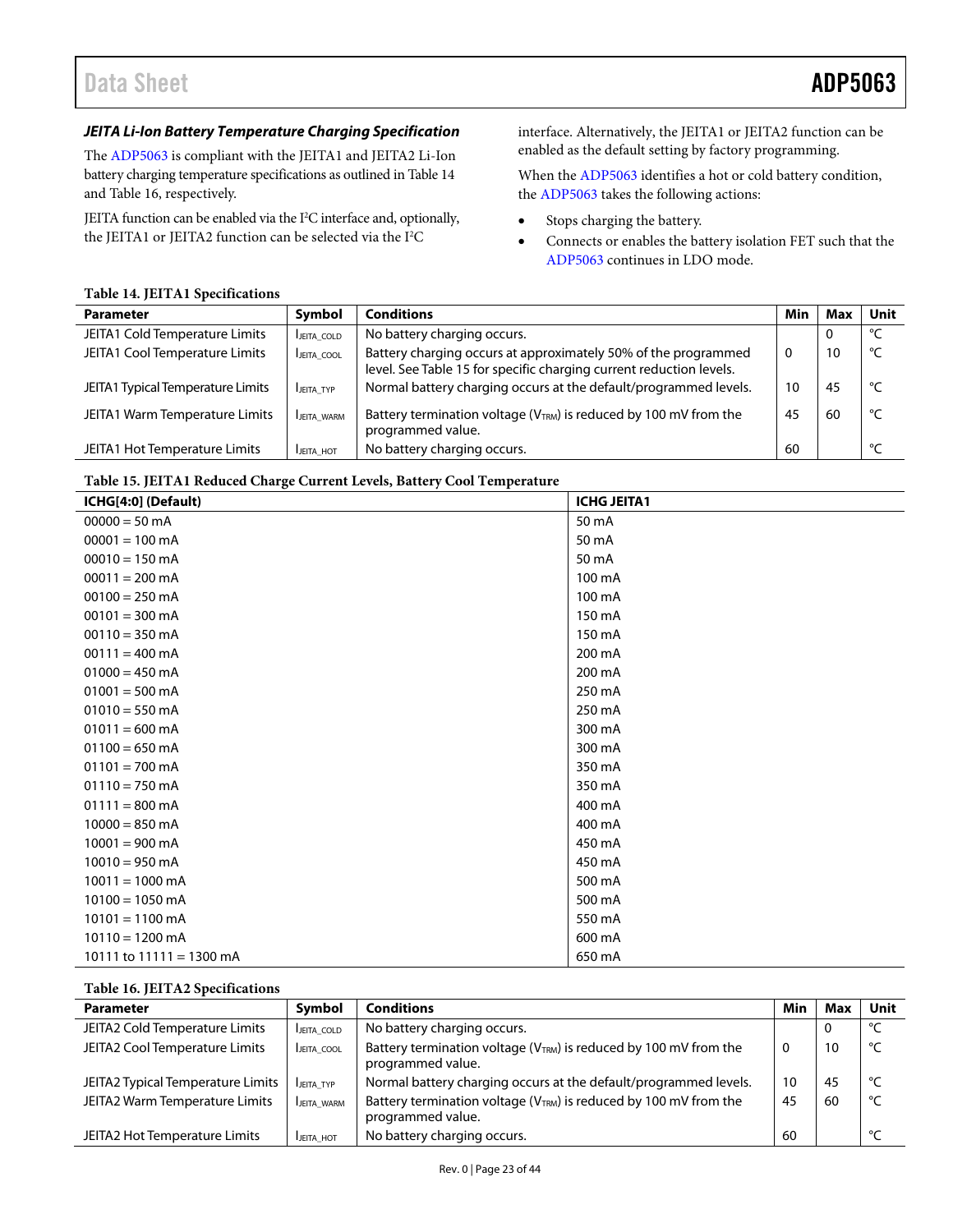

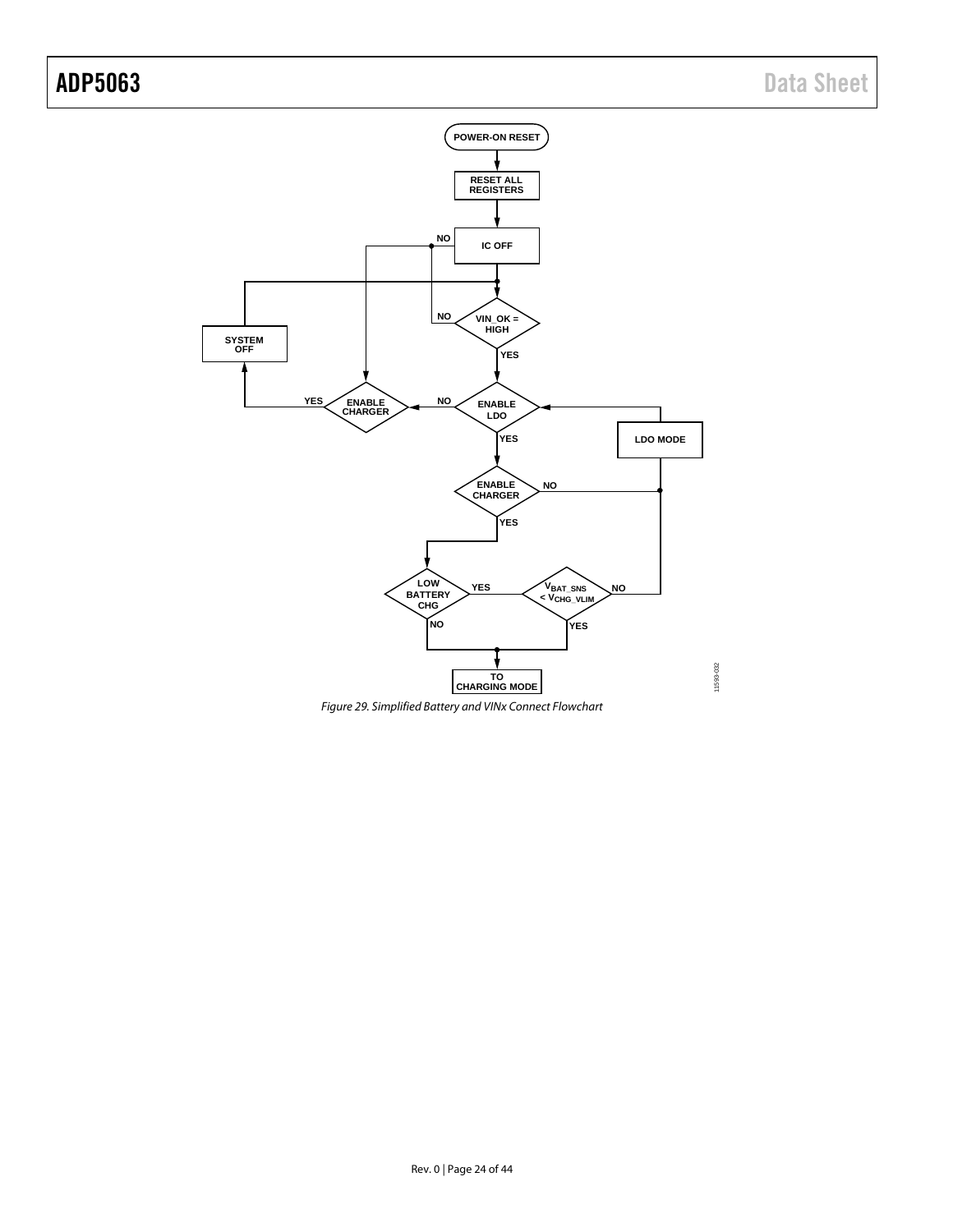

*Figure 30. Simplified Charging Mode Flowchart*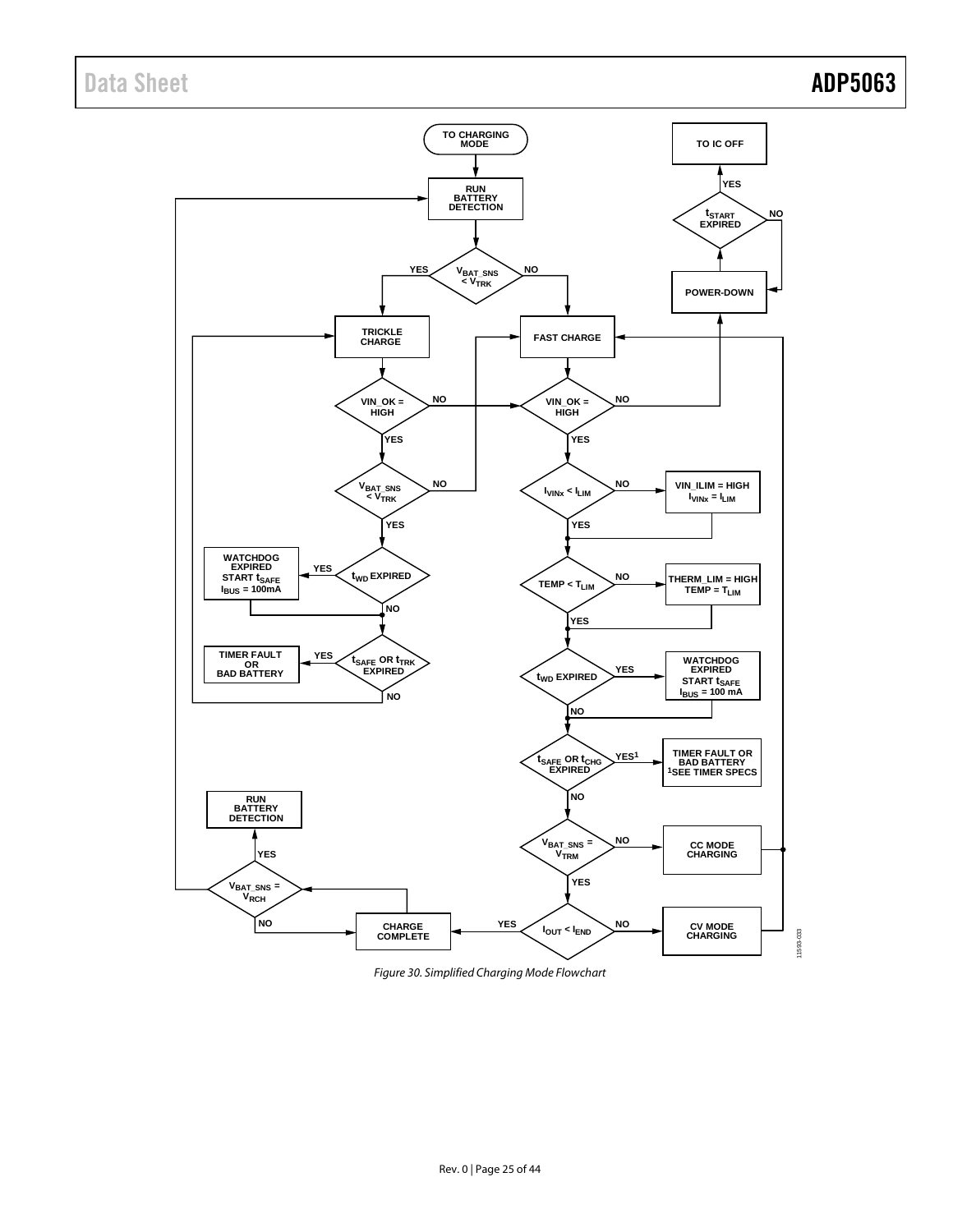# <span id="page-25-0"></span>**I 2 C INTERFACE**

The [ADP5063](http://www.analog.com/ADP5063?doc=ADP5063.pdf) includes an I<sup>2</sup>C-compatible serial interface for control of the charging and LDO functions, as well as for a readback of the system status registers. The  $I<sup>2</sup>C$  chip address is 0x28 in write mode and 0x29 in read mode.

Register values are reset to the default values when the VINx supply falls below the falling voltage threshold, VVIN\_OK\_FALL. The I 2 C registers also reset when the battery is disconnected and  $V_{IN}$  is 0 V.

The subaddress content selects which of th[e ADP5063](http://www.analog.com/ADP5063?doc=ADP5063.pdf) registers is written to first. Th[e ADP5063](http://www.analog.com/ADP5063?doc=ADP5063.pdf) sends an acknowledgement to

the master after the 8-bit data byte has been written (se[e Figure 31](#page-25-1) for an example of the I<sup>2</sup>C write sequence to a single register). The [ADP5063](http://www.analog.com/ADP5063?doc=ADP5063.pdf) increments the subaddress automatically and starts receiving a data byte at the next register until the master sends an I<sup>2</sup>C stop, as shown i[n Figure 32.](#page-25-2)

[Figure 33](#page-25-3) shows the  $I^2C$  read sequence of a single register. [ADP5063](http://www.analog.com/ADP5063?doc=ADP5063.pdf) sends the data from the register denoted by the subaddress and increments the subaddress automatically, sending data from the next register until the master sends an I<sup>2</sup>C stop condition, as shown in [Figure 34.](#page-25-4)

<span id="page-25-4"></span><span id="page-25-3"></span><span id="page-25-2"></span><span id="page-25-1"></span>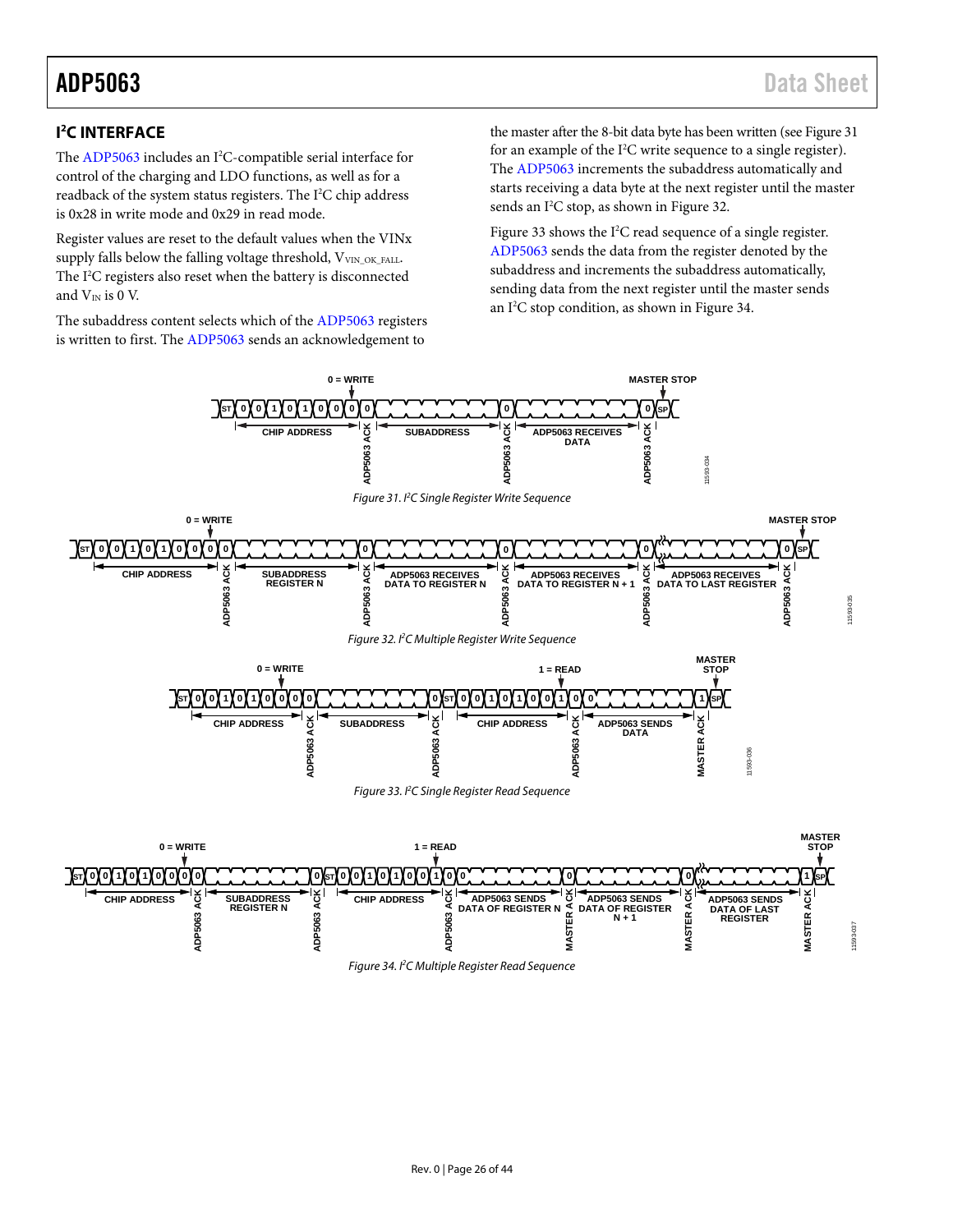# <span id="page-26-1"></span><span id="page-26-0"></span>**I 2 C REGISTER MAP**

See the [Factory-Programmable Options s](#page-39-0)ection for programming option details. Note that a blank cell indicates a bit that is not used or is reserved for future use.

### **Table 17. I2 C Register Map**

|       | Register                          |                                     |                                   |                            |                           |                                 |                          |                                |                        |
|-------|-----------------------------------|-------------------------------------|-----------------------------------|----------------------------|---------------------------|---------------------------------|--------------------------|--------------------------------|------------------------|
| Addr. | <b>Name</b>                       | D7                                  | D <sub>6</sub>                    | D <sub>5</sub>             | D <sub>4</sub>            | D <sub>3</sub>                  | D <sub>2</sub>           | D <sub>1</sub>                 | D <sub>0</sub>         |
| 0x00  | Manufac-<br>turer and<br>model ID |                                     |                                   | <b>MANUF[3:0]</b>          |                           | Model[3:0]                      |                          |                                |                        |
| 0x01  | Silicon<br>revision               |                                     |                                   | REV[3:0]                   |                           |                                 |                          |                                |                        |
| 0x02  | VIN <sub>x</sub> pin<br>settings  |                                     |                                   |                            |                           |                                 | $ILIM[3:0]$ <sup>1</sup> |                                |                        |
| 0x03  | Termination<br>settings           |                                     |                                   |                            | VTRM $[5:0]^{1,2}$        |                                 |                          | CHG_VLIM[1:0] <sup>1,2</sup>   |                        |
| 0x04  | Charging<br>current<br>settings   |                                     |                                   |                            | $ICHG[4:0]^{1,2}$         |                                 |                          | ITRK_DEAD[1:0] <sup>1</sup>    |                        |
| 0x05  | Voltage<br>thresholds             | $DIS$ <sub>-RCH<sup>1,3</sup></sub> | VRCH[1:0] <sup>1</sup>            |                            |                           | VTRK_DEAD[1:0] <sup>1,3</sup>   |                          | <b>VWEAK[2:0]</b> <sup>1</sup> |                        |
| 0x06  | Timer<br>settings                 |                                     |                                   | EN TEND <sup>1</sup>       | EN CHG TIMER <sup>1</sup> | CHG TMR PERIOD <sup>1</sup>     | EN $WD^{1,3}$            | WD PERIOD <sup>1</sup>         | RESET_WD               |
| 0x07  | Functional<br>Settings 1          |                                     | $DIS$ <sub>-IC1<sup>1</sup></sub> | EN BMON <sup>1</sup>       | $EN$ THR <sup>1</sup>     | DIS LDO <sup>1</sup>            | EN EOC <sup>1</sup>      |                                | EN CHG <sup>1</sup>    |
| 0x08  | Functional<br>Settings 2          | $EN$ _JEITA $1,3$                   | JEITA_SELECT <sup>1, 3</sup>      | EN_CHG_VLIM <sup>1,3</sup> |                           | IDEAL_DIODE[1:0] <sup>1,3</sup> |                          | VSYSTEM[2:0] $^{1,3}$          |                        |
| 0x09  | Interrupt<br>enable               |                                     | EN_THERM_LIM_INT                  | EN WD INT                  | EN_TSD_INT                | EN THR INT                      | EN_BAT_INT               | EN_CHG_INT                     | EN VIN INT             |
| 0x0A  | Interrupt<br>active               |                                     | THERM_LIM_INT                     | WD_INT                     | TSD_INT                   | THR_INT                         | <b>BAT_INT</b>           | CHG_INT                        | VIN_INT                |
| 0x0B  | Charger<br>Status 1               | VIN_OV                              | VIN_OK<br>VIN_ILIM                |                            | THERM_LIM                 | <b>CHDONE</b>                   |                          | CHARGER_STATUS[2:0]            |                        |
| 0x0C  | Charger<br>Status <sub>2</sub>    |                                     | THR_STATUS[2:0]                   |                            |                           | RCH LIM INFO                    |                          | BATTERY_STATUS[2:0]            |                        |
| 0x0D  | Fault                             |                                     |                                   |                            |                           | BAT_SHR <sup>1</sup>            |                          | TSD 130°C <sup>1</sup>         | TSD 140°C <sup>1</sup> |
| 0x10  | Battery<br>short                  |                                     | TBAT_SHR[2:0] <sup>1</sup>        |                            |                           |                                 |                          | $VBAT\_SHR[2:0]$ <sup>1</sup>  |                        |
| 0x11  | <b>IEND</b>                       |                                     | $IEND[2:0]^{1,3}$                 |                            |                           | $C/10$ EOC <sup>1</sup>         | $C/5$ EOC <sup>1</sup>   | SYS_EN_SET[1:0] <sup>1,3</sup> |                        |

<sup>1</sup> These bits reset to default I<sup>2</sup>C values when VINx is connected or disconnected.<br><sup>2</sup> The default I<sup>2</sup>C values of these bits are partially factory programmable

<sup>2</sup> The default I<sup>2</sup>C values of these bits are partially factory programmable.<br><sup>3</sup> The default I<sup>2</sup>C values of these bits are fully factory programmable.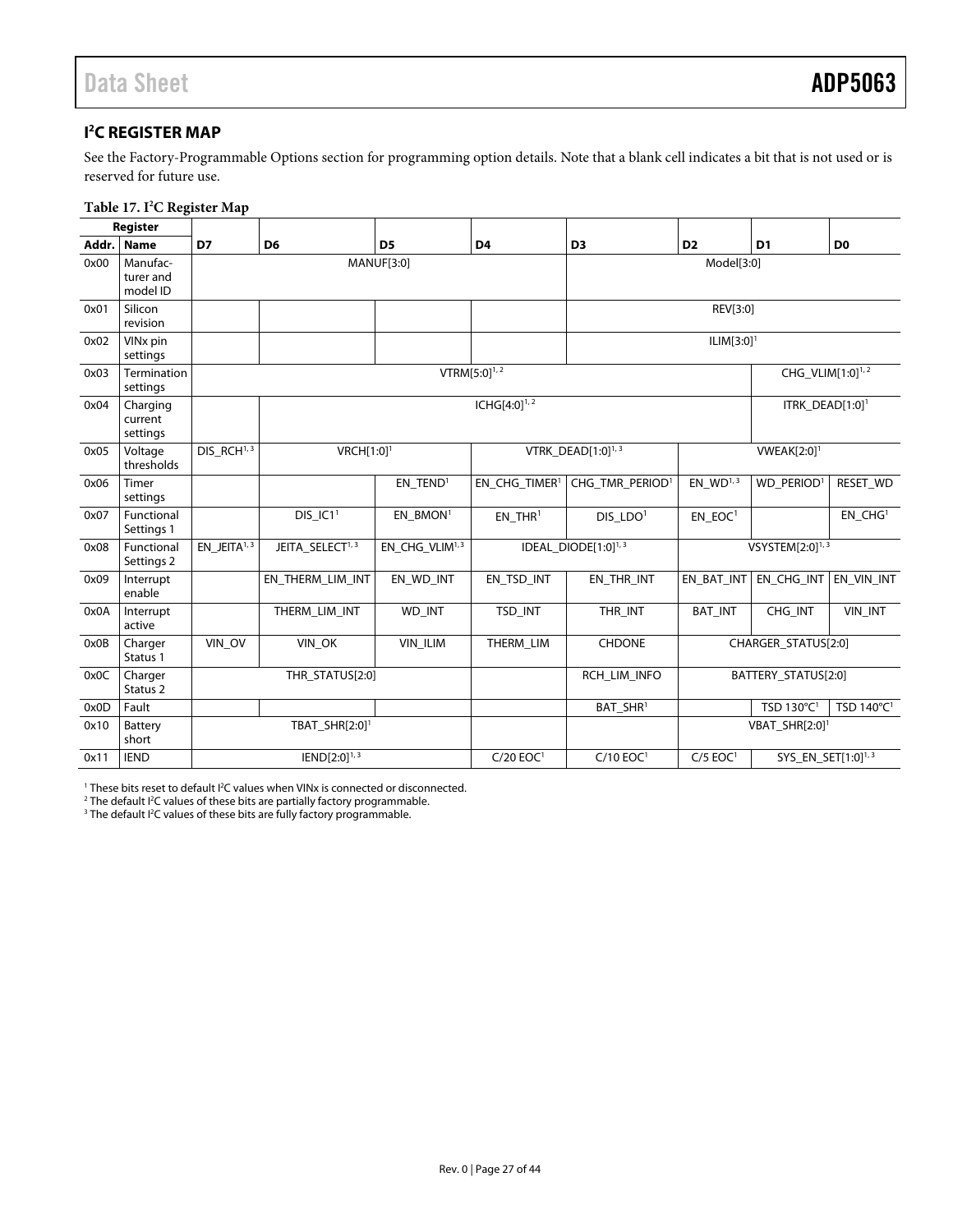# <span id="page-27-0"></span>**REGISTER BIT DESCRIPTIONS**

I[n Table 18](#page-27-1) through [Table 33,](#page-34-0) the following abbreviations are used: R is read only, W is write only, R/W is read/write, and N/A means not applicable.

<span id="page-27-1"></span>

| <b>Bit No.</b> | <b>Bit Name</b>   | <b>Access</b> | <b>Default</b> | <b>Description</b>                        |
|----------------|-------------------|---------------|----------------|-------------------------------------------|
| [7:4]          | <b>MANUF[3:0]</b> |               | 0001           | The 4-bit manufacturer identification bus |
| $[3:0]$        | MODEL[3:0]        | R             | 1001           | The 4-bit model identification bus        |

### **Table 19. Silicon Revision, Register Address 0x01**

| <b>Bit No.</b> | <b>Bit Name</b> | <b>Access</b> | <b>Default</b> | Description                                   |
|----------------|-----------------|---------------|----------------|-----------------------------------------------|
| $[7:4]$        | Not used        |               |                |                                               |
| [3:0]          | REV[3:0]        |               | 011            | The 4-bit silicon revision identification bus |

### **Table 20. VINx Pin Settings, Register Address 0x02**

| Bit No. | <b>Bit Name</b> | <b>Access</b> | <b>Default</b>  | <b>Description</b>                                                                                                    |
|---------|-----------------|---------------|-----------------|-----------------------------------------------------------------------------------------------------------------------|
| $[7:4]$ | Not used        | R             |                 |                                                                                                                       |
| [3:0]   | ILIM[3:0]       | R/W           | $0000 = 100$ mA | VINx input current-limit programming bus. The current into VINx can<br>be limited to the following programmed values: |
|         |                 |               |                 | $0000 = 100$ mA.                                                                                                      |
|         |                 |               |                 | $0001 = 150$ mA.                                                                                                      |
|         |                 |               |                 | $0010 = 200$ mA.                                                                                                      |
|         |                 |               |                 | $0011 = 250$ mA.                                                                                                      |
|         |                 |               |                 | $0100 = 300$ mA.                                                                                                      |
|         |                 |               |                 | $0101 = 400$ mA.                                                                                                      |
|         |                 |               |                 | $0110 = 500$ mA.                                                                                                      |
|         |                 |               |                 | $0111 = 600$ mA.                                                                                                      |
|         |                 |               |                 | $1000 = 700$ mA.                                                                                                      |
|         |                 |               |                 | $1001 = 800$ mA.                                                                                                      |
|         |                 |               |                 | $1010 = 900$ mA.                                                                                                      |
|         |                 |               |                 | $1011 = 1000$ mA.                                                                                                     |
|         |                 |               |                 | $1100 = 1200$ mA.                                                                                                     |
|         |                 |               |                 | $1101 = 1500$ mA.                                                                                                     |
|         |                 |               |                 | $1110 = 1800$ mA.                                                                                                     |
|         |                 |               |                 | $1111 = 2100$ mA.                                                                                                     |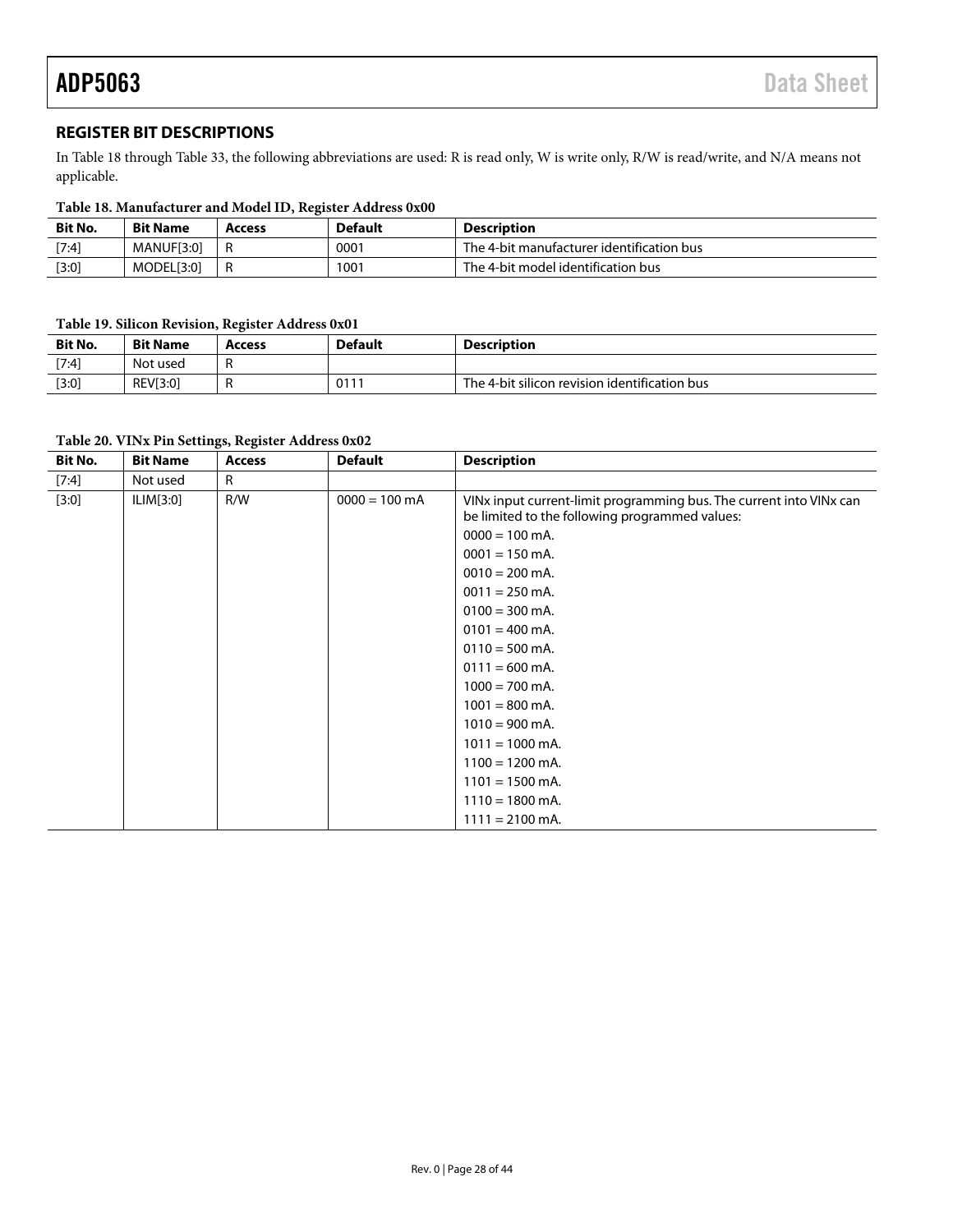# **Table 21. Termination Settings, Register Address 0x03**

| Bit No. | <b>Bit Name</b> | <b>Access</b> | <b>Default</b>    | <b>Description</b>                                                          |
|---------|-----------------|---------------|-------------------|-----------------------------------------------------------------------------|
| [7:2]   | VTRM[5:0]       | R/W           | $000101 = 3.60 V$ | Termination voltage programming bus. The values of the floating voltage can |
|         |                 |               |                   | be programmed to the following values:                                      |
|         |                 |               |                   | $000101 = 3.60 V.$                                                          |
|         |                 |               |                   | $000110 = 3.62$ V.                                                          |
|         |                 |               |                   | $000111 = 3.64$ V.                                                          |
|         |                 |               |                   | $001000 = 3.66$ V.                                                          |
|         |                 |               |                   | $001001 = 3.68$ V.                                                          |
|         |                 |               |                   | $001010 = 3.70 V.$                                                          |
|         |                 |               |                   | $001011 = 3.72$ V.                                                          |
|         |                 |               |                   | $001100 = 3.74$ V.                                                          |
|         |                 |               |                   | $001101 = 3.76 V.$                                                          |
|         |                 |               |                   | $001110 = 3.78$ V.                                                          |
|         |                 |               |                   | $001111 = 3.80 V.$                                                          |
|         |                 |               |                   | $010000 = 3.82$ V.                                                          |
|         |                 |               |                   | $010001 = 3.84$ V.                                                          |
|         |                 |               |                   | $010010 = 3.86 V.$                                                          |
|         |                 |               |                   | $010011 = 3.88$ V.                                                          |
|         |                 |               |                   | $010100 = 3.90 V.$                                                          |
|         |                 |               |                   | $010101 = 3.92$ V.                                                          |
|         |                 |               |                   | $010110 = 3.94$ V.                                                          |
|         |                 |               |                   | $010111 = 3.96 V.$                                                          |
|         |                 |               |                   | $011000 = 3.98 V.$                                                          |
|         |                 |               |                   | $011001 = 4.00 V.$                                                          |
|         |                 |               |                   | $011010 = 4.02$ V.                                                          |
|         |                 |               |                   | $011011 = 4.04 V.$                                                          |
|         |                 |               |                   | $011100 = 4.06 V.$                                                          |
|         |                 |               |                   | $011101 = 4.08 V.$                                                          |
|         |                 |               |                   | $011110 = 4.10 V.$                                                          |
|         |                 |               |                   | $011111 = 4.12 V.$                                                          |
|         |                 |               |                   | $100000 = 4.14 V.$                                                          |
|         |                 |               |                   | $100001 = 4.16 V.$<br>$100010 = 4.18 V.$                                    |
|         |                 |               |                   | $100011 = 4.20 V.$                                                          |
|         |                 |               |                   | $100100 = 4.22$ V.                                                          |
|         |                 |               |                   | $100101 = 4.24 V.$                                                          |
|         |                 |               |                   | $100110 = 4.26 V.$                                                          |
|         |                 |               |                   | $100111 = 4.28 V.$                                                          |
|         |                 |               |                   | $101000 = 4.30 V.$                                                          |
|         |                 |               |                   | $101001 = 4.32 V.$                                                          |
|         |                 |               |                   | $101010 = 4.34$ V.                                                          |
|         |                 |               |                   | $101011 = 4.36 V.$                                                          |
|         |                 |               |                   | $101100 = 4.38 V.$                                                          |
|         |                 |               |                   | $101101 = 4.40 V.$                                                          |
|         |                 |               |                   | $101110 = 4.42$ V.                                                          |
|         |                 |               |                   | $101111 = 4.44$ V.                                                          |
|         |                 |               |                   | $110000 = 4.44$ V.                                                          |
|         |                 |               |                   | $110001 = 4.46 V.$                                                          |
|         |                 |               |                   | $110010 = 4.48$ V.                                                          |
|         |                 |               |                   | 110011 to $111111 = 4.50$ V.                                                |
| [1:0]   | CHG_VLIM[1:0]   | R/W           | $00 = 3.2 V$      | Charging voltage limit programming bus. The values of the charging voltage  |
|         |                 |               |                   | limit can be programmed to the following values:                            |
|         |                 |               |                   | $00 = 3.2 V.$                                                               |
|         |                 |               |                   | $01 = 3.4 V.$                                                               |
|         |                 |               |                   | $10 = 3.7 V.$                                                               |
|         |                 |               |                   | $11 = 3.8 V.$                                                               |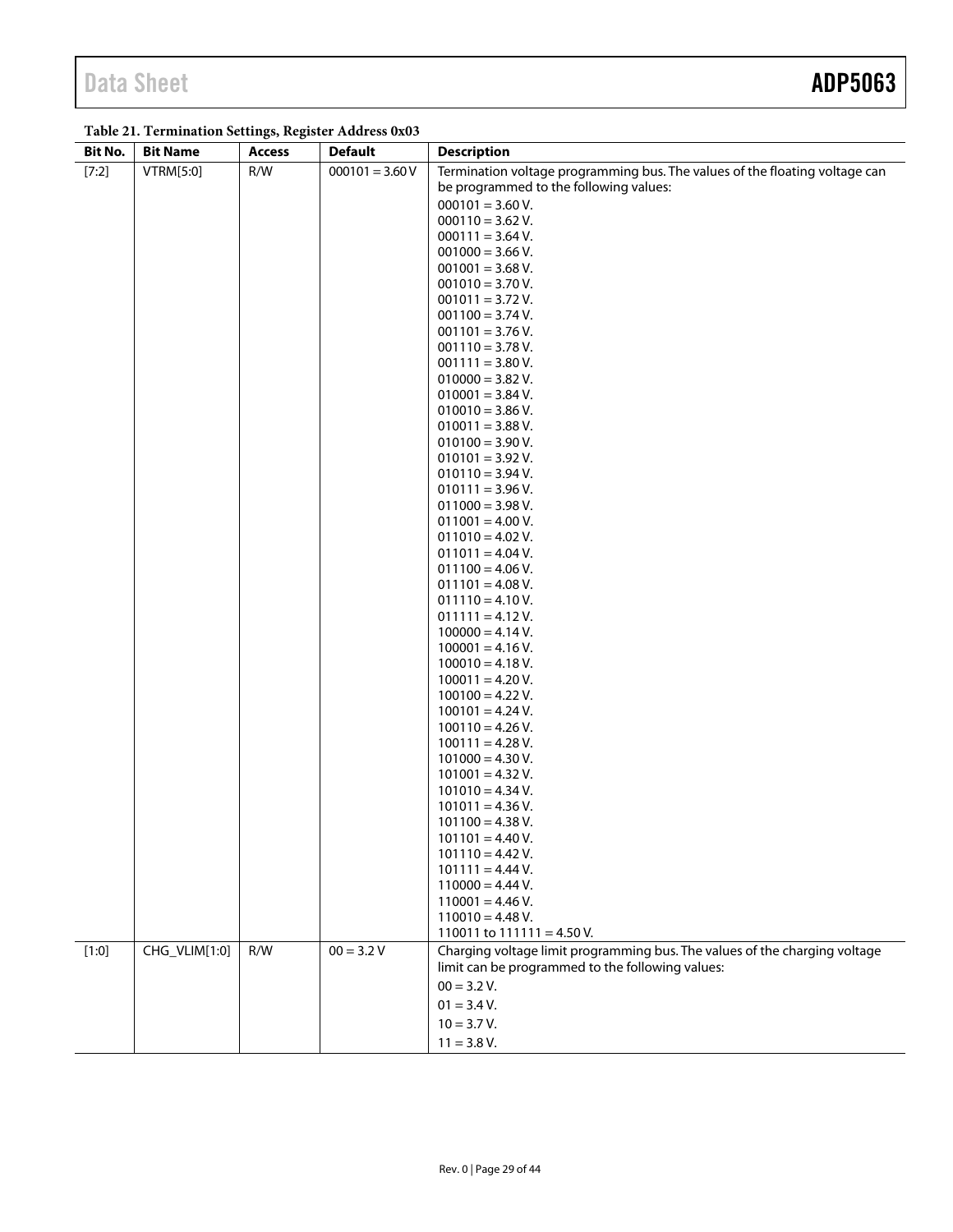| <b>Bit No.</b> | <b>Bit Name</b> | <b>Access</b> | <b>Default</b>   | <b>Description</b>                                                                                                                                                                                                                                                                                                                                                                                                                                                                                                                                                                                                                                                    |
|----------------|-----------------|---------------|------------------|-----------------------------------------------------------------------------------------------------------------------------------------------------------------------------------------------------------------------------------------------------------------------------------------------------------------------------------------------------------------------------------------------------------------------------------------------------------------------------------------------------------------------------------------------------------------------------------------------------------------------------------------------------------------------|
| $\overline{7}$ | Not used        | $\mathsf{R}$  |                  |                                                                                                                                                                                                                                                                                                                                                                                                                                                                                                                                                                                                                                                                       |
| $[6:2]$        | ICHG[4:0]       | R/W           | $01110 = 750$ mA | Fast charge current programming bus. The values of the constant<br>current charge can be programmed to the the following values:<br>$00000 = 50$ mA.<br>$00001 = 100$ mA.<br>$00010 = 150$ mA.<br>$00011 = 200$ mA.<br>$00100 = 250$ mA.<br>$00101 = 300$ mA.<br>$00110 = 350$ mA.<br>$00111 = 400$ mA.<br>$01000 = 450$ mA.<br>$01001 = 500$ mA.<br>$01010 = 550$ mA.<br>$01011 = 600$ mA.<br>$01100 = 650$ mA.<br>$01101 = 700$ mA.<br>$01110 = 750$ mA.<br>$01111 = 800$ mA.<br>$10000 = 850$ mA.<br>$10001 = 900$ mA.<br>$10010 = 950$ mA.<br>$10011 = 1000$ mA.<br>$10100 = 1050$ mA.<br>$10101 = 1100$ mA.<br>$10110 = 1200$ mA.<br>10111 to $11111 = 1300$ mA. |
| [1:0]          | ITRK_DEAD[1:0]  | R/W           | $10 = 20$ mA     | Trickle and weak charge current programming bus. The values of<br>the trickle and weak charge currents can be programmed to the<br>following values:<br>$00 = 5$ mA.<br>$01 = 10$ mA.<br>$10 = 20$ mA.<br>$11 = 80$ mA.                                                                                                                                                                                                                                                                                                                                                                                                                                               |

**Table 22. Charging Current Settings, Register Address 0x04**

**Table 23. Voltage Thresholds, Register Address 0x05**

| Bit No.        | <b>Bit Name</b>  | <b>Access</b> | <b>Default</b> | <b>Description</b>                                                                                                                                                                                                                                                                         |
|----------------|------------------|---------------|----------------|--------------------------------------------------------------------------------------------------------------------------------------------------------------------------------------------------------------------------------------------------------------------------------------------|
| $\overline{7}$ | DIS RCH          | R/W           | $0 =$ recharge | $0 =$ recharge enabled.                                                                                                                                                                                                                                                                    |
|                |                  |               | enabled        | $=$ recharge disabled.                                                                                                                                                                                                                                                                     |
| [6:5]          | <b>VRCH[1:0]</b> | R/W           | $11 = 260$ mV  | Recharge voltage programming bus. The values of the recharge<br>threshold can be programmed to the following values (note that<br>the recharge cycle can be disabled in 1 <sup>2</sup> C by using the DIS_RCH bit):<br>$00 = 80$ mV.<br>$01 = 140$ mV.<br>$10 = 200$ mV.<br>$11 = 260$ mV. |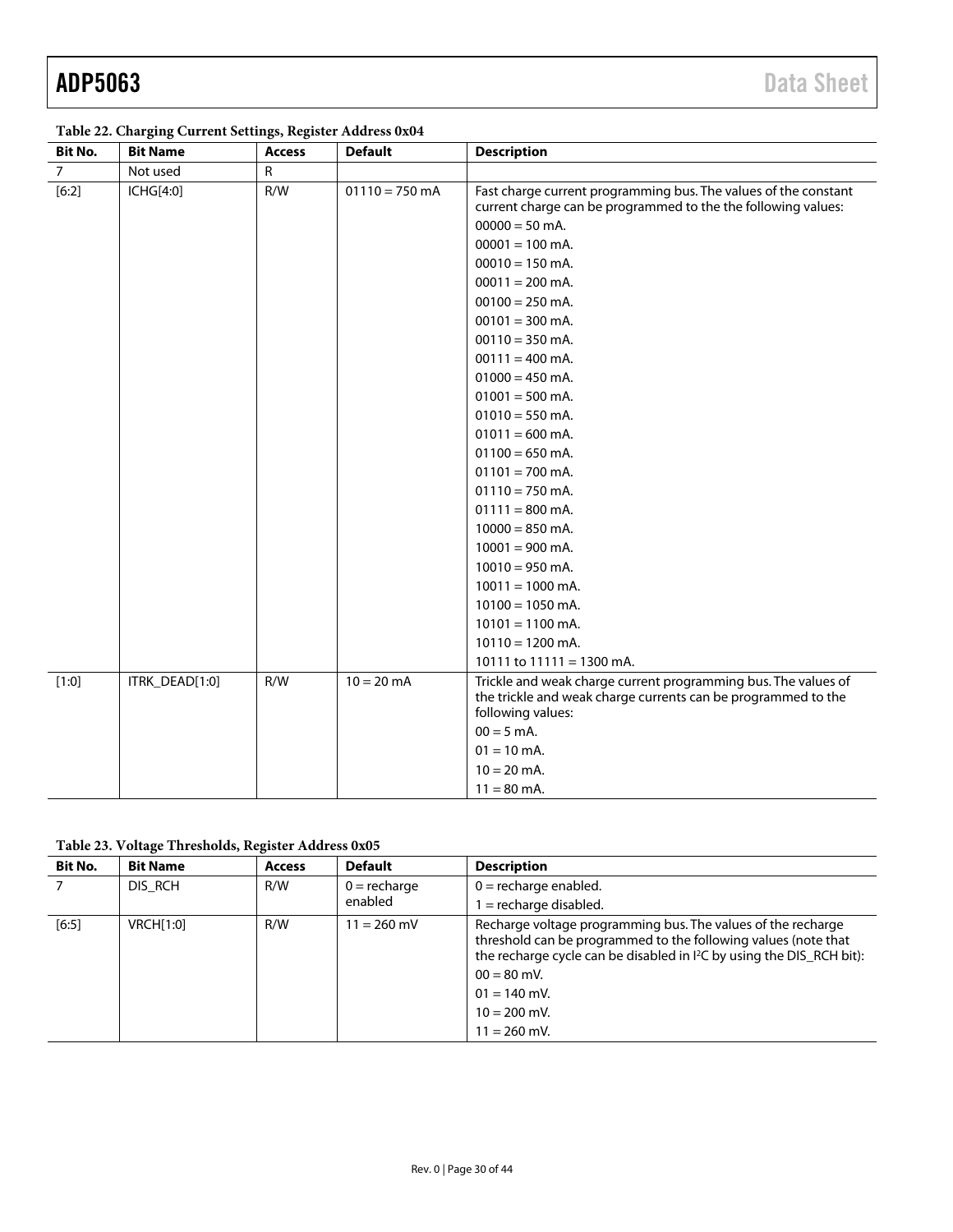# Data Sheet **ADP5063**

| Bit No. | <b>Bit Name</b>   | <b>Access</b> | <b>Default</b> | <b>Description</b>                                                                                                                                               |
|---------|-------------------|---------------|----------------|------------------------------------------------------------------------------------------------------------------------------------------------------------------|
| [4:3]   | VTRK_DEAD[1:0]    | R/W           | $00 = 2.0 V$   | Trickle to fast charge dead battery voltage programming bus. The<br>values of the trickle to fast charge threshold can be programmed to<br>the following values: |
|         |                   |               |                | $00 = 2.0 V.$                                                                                                                                                    |
|         |                   |               |                | $01 = 2.5 V.$                                                                                                                                                    |
|         |                   |               |                | $10 = 2.6 V.$                                                                                                                                                    |
|         |                   |               |                | $11 = 2.9 V.$                                                                                                                                                    |
| [2:0]   | <b>VWEAK[2:0]</b> | R/W           | $011 = 3.0 V$  | Weak battery voltage rising threshold.                                                                                                                           |
|         |                   |               |                | $000 = 2.7 V.$                                                                                                                                                   |
|         |                   |               |                | $001 = 2.8 V.$                                                                                                                                                   |
|         |                   |               |                | $010 = 2.9 V.$                                                                                                                                                   |
|         |                   |               |                | $011 = 3.0 V.$                                                                                                                                                   |
|         |                   |               |                | $100 = 3.1 V.$                                                                                                                                                   |
|         |                   |               |                | $101 = 3.2 V.$                                                                                                                                                   |
|         |                   |               |                | $110 = 3.3$ V.                                                                                                                                                   |
|         |                   |               |                | $111 = 3.4 V.$                                                                                                                                                   |

## **Table 24. Timer Settings, Register Address 0x06**

| Bit No.        | <b>Bit Name</b>  | <b>Access</b> | <b>Default</b> | <b>Description</b>                                                                             |
|----------------|------------------|---------------|----------------|------------------------------------------------------------------------------------------------|
| $[7:6]$        | Not used         |               |                |                                                                                                |
| 5.             | EN TEND          | R/W           |                | 0 = charge complete timer, $t_{END}$ , disabled. A 31 ms deglitch timer<br>remains on.         |
|                |                  |               |                | $1 =$ charge complete timer enabled.                                                           |
| 4              | EN CHG TIMER     | R/W           |                | $0 =$ trickle/fast charge timer disabled.                                                      |
|                |                  |               |                | 1 = trickle/fast charge timer enabled.                                                         |
| $\overline{3}$ | CHG TMR PERIOD   | R/W           |                | Trickle and fast charge timer period.                                                          |
|                |                  |               |                | $0 = 30$ sec trickle charge timer and 300-minute fast charge timer.                            |
|                |                  |               |                | $1 = 60$ sec trickle charge timer and 600-minute fast charge timer.                            |
|                | EN WD            | R/W           | 0              | $0 =$ watchdog timer is disabled even when BAT SNS exceeds V <sub>WEAK</sub> .                 |
|                |                  |               |                | $1 =$ watchdog timer safety timer is enabled.                                                  |
|                | <b>WD PERIOD</b> | R/W           | 0              | Watchdog safety timer period.                                                                  |
|                |                  |               |                | $0 = 32$ sec watchdog timer and 40-minute safety timer.                                        |
|                |                  |               |                | $1 = 64$ sec watchdog timer and 40-minute safety timer.                                        |
| $\mathbf{0}$   | <b>RESET WD</b>  | W             | $\mathbf 0$    | When RESET_WD is set to logic high by I <sup>2</sup> C, the watchdog safety<br>timer is reset. |

| Bit No.        | <b>Bit Name</b> | <b>Access</b> | <b>Default</b> | <b>Description</b>                                                                                                                                                                                               |
|----------------|-----------------|---------------|----------------|------------------------------------------------------------------------------------------------------------------------------------------------------------------------------------------------------------------|
|                | Not used        |               |                |                                                                                                                                                                                                                  |
| 6              | DIS IC1         | R/W           | $\Omega$       | $0 =$ normal operation.                                                                                                                                                                                          |
|                |                 |               |                | 1 = the ADP5063 is disabled; $V_{VINx}$ must be $V_{ISO Bx}$ < $V_{VINx}$ < 5.5 V.                                                                                                                               |
| 5              | EN BMON         | R/W           | 0              | $0 =$ when $V_{VINX}$ < $V_{VIN}$ ok RISE Or $V_{VIN}$ ok FALL, the battery monitor is<br>disabled. When $V_{VINx} = 4 V$ to 6.7 V, the battery monitor is enabled<br>regardless of the EN_BMON state.           |
|                |                 |               |                | $1 =$ the battery monitor is enabled even when the voltage at the<br>VINx pins is below V <sub>VIN_OK</sub> .                                                                                                    |
| $\overline{4}$ | EN THR          | R/W           | $\Omega$       | $0 =$ when $V_{VINX}$ < $V_{VIN\_OK\_RISE}$ or $V_{VIN\_OK\_FALL}$ , the THR current source is<br>disabled. When $V_{VINx}$ = 4 V to 6.7 V, the THR current source is<br>enabled regardless of the EN_THR state. |
|                |                 |               |                | $1 =$ THR current source is enabled even when the voltage at the<br>VINx pins is below VVIN_OK_RISE Or VVIN_OK_FALL.                                                                                             |
| 3              | DIS LDO         | R/W           | $\mathbf{0}$   | $0 = LDO$ is enabled.                                                                                                                                                                                            |
|                |                 |               |                | $1 = LDO$ is off. In addition, if $EN\_CHG = low$ , the battery isolation<br>FET is on. If EN_CHG = high, the battery isolation FET is off.                                                                      |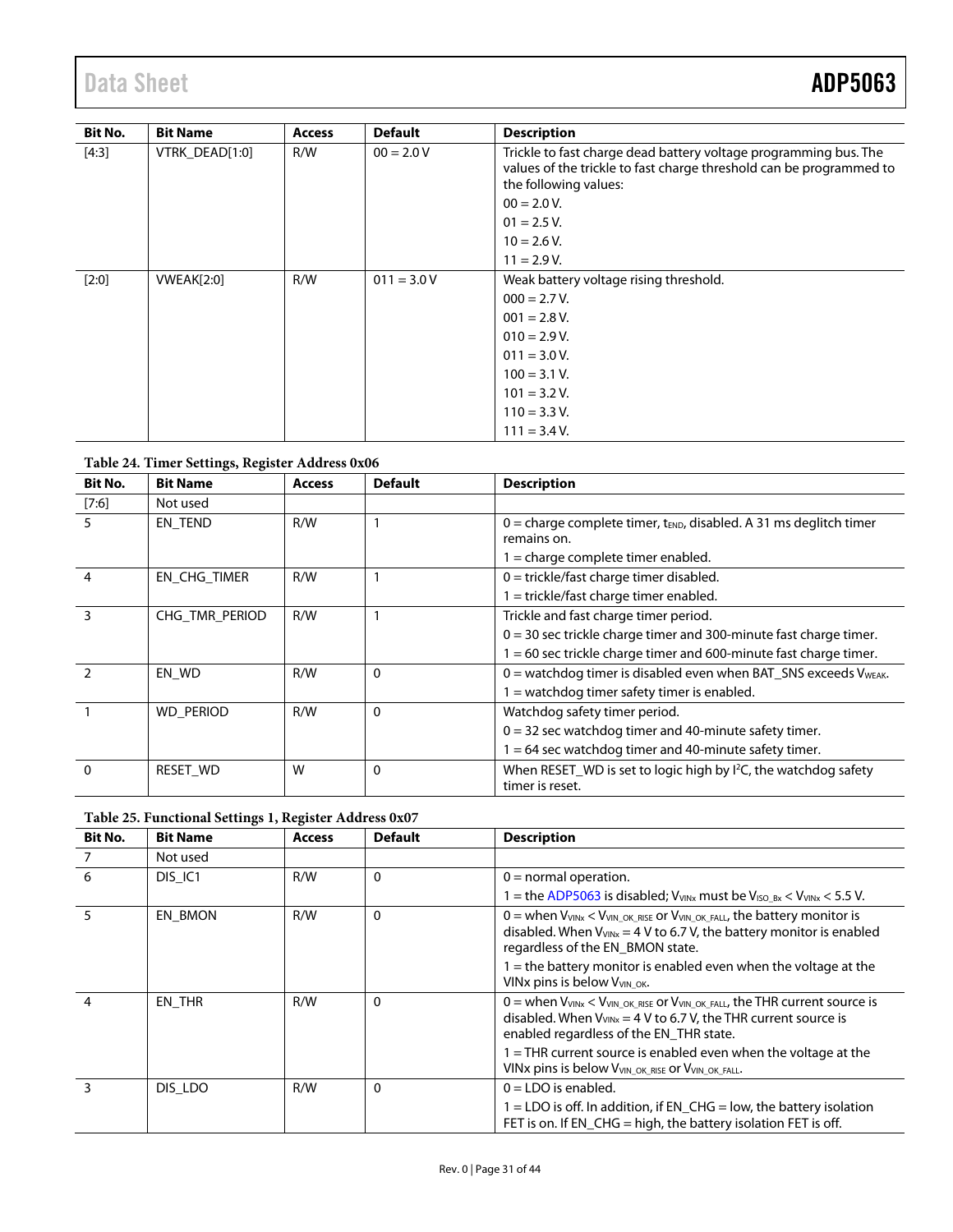| <b>Bit No.</b> | <b>Bit Name</b> | <b>Access</b> | <b>Default</b> | <b>Description</b>                  |
|----------------|-----------------|---------------|----------------|-------------------------------------|
|                | EN EOC          | R/W           |                | $0 =$ end of charge not allowed.    |
|                |                 |               |                | $1 =$ end of charge allowed.        |
|                | Not used        |               |                |                                     |
| $\Omega$       | EN CHG          | R/W           |                | $0 =$ battery charging is disabled. |
|                |                 |               |                | 1 = battery charging is enabled.    |

## <span id="page-31-0"></span>**Table 26. Functional Settings 2, Register Address 0x08**

| <b>Bit No.</b> | <b>Bit Name</b>     | <b>Access</b> | <b>Default</b>       | <b>Description</b>                                                                                                                     |
|----------------|---------------------|---------------|----------------------|----------------------------------------------------------------------------------------------------------------------------------------|
| $\overline{7}$ | EN_JEITA            | R/W           | $0 = JEITA$ disabled | $0 =$ JEITA compliance of the Li-lon temperature battery charging<br>specifications is disabled.                                       |
|                |                     |               |                      | $1 = JEITA$ compliance enabled.                                                                                                        |
| -6             | <b>JEITA_SELECT</b> | R/W           | $0 = JEITA1$         | $0 = JEITA1$ is selected.                                                                                                              |
|                |                     |               |                      | $1 = JEITA2$ is selected.                                                                                                              |
| 5              | EN CHG VLIM         | R/W           | $\mathbf{0}$         | $0 =$ charging voltage limit disabled.                                                                                                 |
|                |                     |               |                      | $=$ voltage limit enabled. The charger prevents charging until the<br>battery voltage drops below the V <sub>CHG_VLIM</sub> threshold. |
| $[4:3]$        | IDEAL_DIODE[1:0]    | R/W           | 00                   | 00 = ideal diode operates constantly when $V_{ISO_2Sx} < V_{ISO_2Bx}$ .                                                                |
|                |                     |               |                      | 01 = ideal diode operates when $V_{ISO_5x} < V_{ISO_5x}$ and $V_{BAT_5NS} > V_{WEAK}$ .                                                |
|                |                     |               |                      | $10 =$ ideal diode is disabled.                                                                                                        |
|                |                     |               |                      | $11 =$ ideal diode is disabled.                                                                                                        |
| $[2:0]$        | VSYSTEM[2:0]        | R/W           | $000 = 4.3 V$        | System voltage programming bus. The values of the system voltage<br>can be programmed to the following values:                         |
|                |                     |               |                      | $000 = 4.3 V.$                                                                                                                         |
|                |                     |               |                      | $001 = 4.4 V$ .                                                                                                                        |
|                |                     |               |                      | $010 = 4.5 V.$                                                                                                                         |
|                |                     |               |                      | $011 = 4.6 V.$                                                                                                                         |
|                |                     |               |                      | $100 = 4.7 V.$                                                                                                                         |
|                |                     |               |                      | $101 = 4.8 V.$                                                                                                                         |
|                |                     |               |                      | $110 = 4.9 V.$                                                                                                                         |
|                |                     |               |                      | $111 = 5.0 V.$                                                                                                                         |

### **Table 27. Interrupt Enable, Register Address 0x09**

| <b>Bit No.</b> | <b>Bit Name</b>  | <b>Access</b> | <b>Default</b> | <b>Description</b>                                                  |
|----------------|------------------|---------------|----------------|---------------------------------------------------------------------|
|                | Not used         |               |                |                                                                     |
| 6              | EN THERM LIM INT | R/W           | $\mathbf 0$    | $0 =$ isothermal charging interrupt is disabled.                    |
|                |                  |               |                | $1 =$ isothermal charging interrupt is enabled.                     |
| 5              | EN WD INT        | R/W           | $\Omega$       | $0 =$ watchdog alarm interrupt is disabled.                         |
|                |                  |               |                | = watchdog alarm interrupt is enabled.                              |
| 4              | EN TSD INT       | R/W           | $\mathbf 0$    | $0 =$ overtemperature interrupt is disabled.                        |
|                |                  |               |                | $=$ overtemperature interrupt is enabled.                           |
| 3              | EN_THR_INT       | R/W           | 0              | $0 =$ THR temperature thresholds interrupt is disabled.             |
|                |                  |               |                | 1 = THR temperature thresholds interrupt is enabled.                |
|                | EN_BAT_INT       | R/W           | $\Omega$       | $0 =$ battery voltage thresholds interrupt is disabled.             |
|                |                  |               |                | I = battery voltage thresholds interrupt is enabled.                |
|                | EN CHG INT       | R/W           | $\mathbf 0$    | $0 =$ charger mode change interrupt is disabled.                    |
|                |                  |               |                | I = charger mode change interrupt is enabled.                       |
| $\Omega$       | EN_VIN_INT       | R/W           | 0              | $0 =$ VINx pin voltage thresholds interrupt is disabled.            |
|                |                  |               |                | $1 =$ VIN <sub>x</sub> pin voltage thresholds interrupt is enabled. |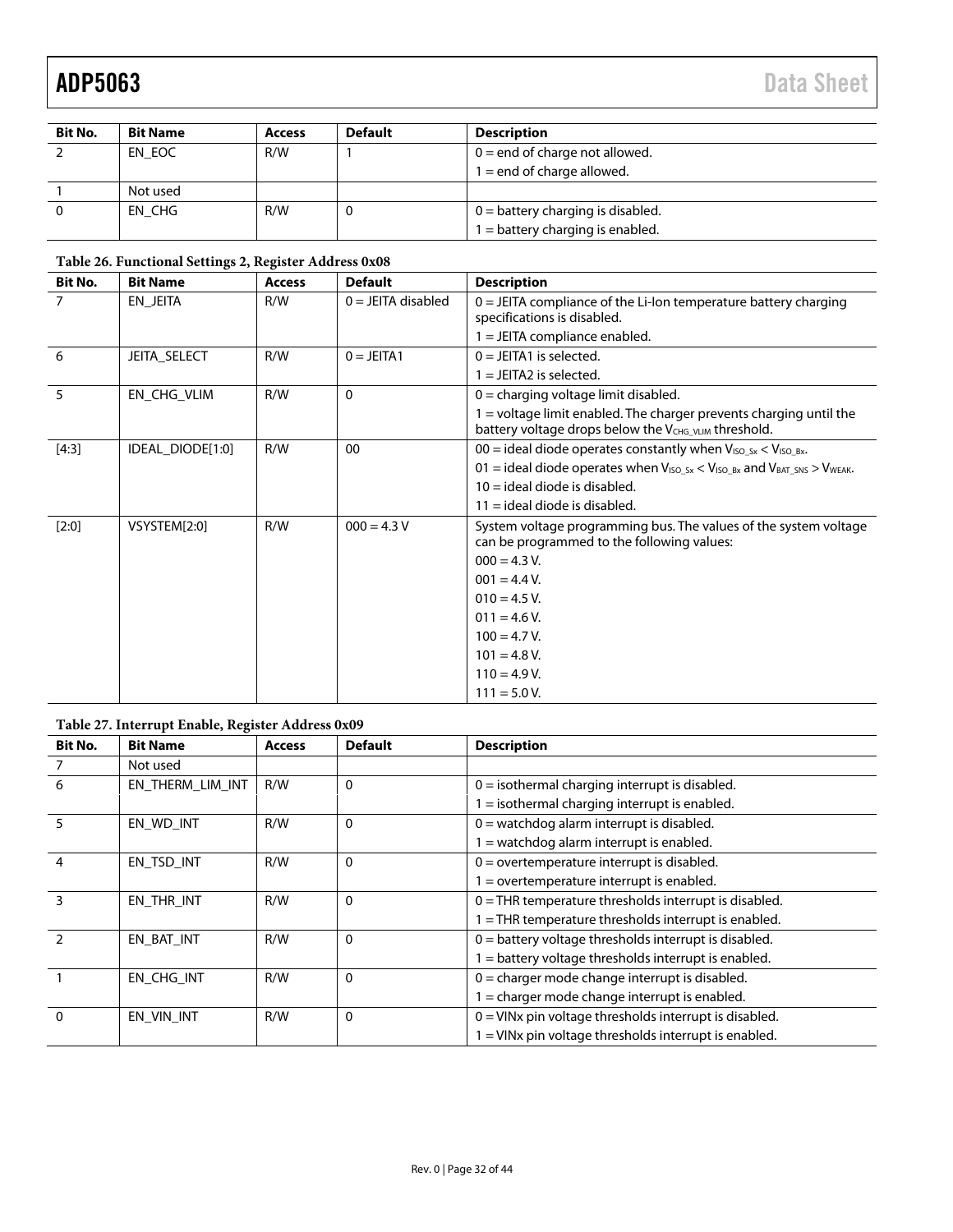### **Table 28. Interrupt Active, Register Address 0x0A**

| <b>Bit No.</b> | <b>Bit Name</b> | <b>Access</b> | <b>Default</b> | <b>Description</b>                                                                                                                                                                             |
|----------------|-----------------|---------------|----------------|------------------------------------------------------------------------------------------------------------------------------------------------------------------------------------------------|
|                | Not used        |               |                |                                                                                                                                                                                                |
| 6              | THERM LIM INT   | R             | 0              | $0 = no$ interrupt.                                                                                                                                                                            |
|                |                 |               |                | $1 =$ indicates an interrupt caused by isothermal charging.                                                                                                                                    |
|                | WD INT          | R             | $\Omega$       | $0 = no$ interrupt.                                                                                                                                                                            |
|                |                 |               |                | $1 =$ indicates an interrupt caused by the watchdog alarm. The<br>watchdog timer expires within 2 sec or 4 sec, depending on the<br>watchdog period setting of 32 sec or 64 sec, respectively. |
| 4              | <b>TSD INT</b>  | R             | 0              | $0 = no$ interrupt.                                                                                                                                                                            |
|                |                 |               |                | $1 =$ indicates an interrupt caused by an overtemperature fault.                                                                                                                               |
| ξ              | THR INT         | R             | 0              | $0 = no$ interrupt.                                                                                                                                                                            |
|                |                 |               |                | $1 =$ indicates an interrupt caused by THR temperature thresholds.                                                                                                                             |
|                | <b>BAT INT</b>  | $\mathsf{R}$  | $\Omega$       | $0 = no$ interrupt.                                                                                                                                                                            |
|                |                 |               |                | $1 =$ indicates an interrupt caused by battery voltage thresholds.                                                                                                                             |
|                | CHG INT         | R             | $\Omega$       | $0 = no$ interrupt.                                                                                                                                                                            |
|                |                 |               |                | 1 = indicates an interrupt caused by a charger mode change.                                                                                                                                    |
| $\Omega$       | <b>VIN INT</b>  | R             | 0              | $0 = no$ interrupt.                                                                                                                                                                            |
|                |                 |               |                | $1 =$ indicates an interrupt caused by VINx voltage thresholds.                                                                                                                                |

### **Table 29. Charger Status 1, Register Address 0x0B**

| Bit No.        | <b>Bit Name</b>     | <b>Access</b> | <b>Default</b> | <b>Description</b>                                                                                                                                 |
|----------------|---------------------|---------------|----------------|----------------------------------------------------------------------------------------------------------------------------------------------------|
|                | VIN OV              | R             | N/A            | $=$ the voltage at the VINx pins exceeds V <sub>VIN</sub> ov.                                                                                      |
| 6              | VIN_OK              | R             | N/A            | = the voltage at the VINx pins exceeds V <sub>VIN_OK_RISE</sub> and V <sub>VIN_OK_FALL</sub>                                                       |
| 5              | <b>VIN ILIM</b>     | R             | N/A            | 1 = the current into a VINx pin is limited by the high voltage blocking<br>FET and the charger is not running at the full programmed lang.         |
| $\overline{4}$ | THERM_LIM           | R             | N/A            | $=$ the charger is not running at the full programmed $I_{CHG}$ but is<br>limited by the die temperature.                                          |
| 3              | <b>CHDONE</b>       | R             | N/A            | I = the end of a charge cycle has been reached. This bit latches on,<br>in that it does not reset to low when the $V_{RCH}$ threshold is breached. |
| $[2:0]$        | CHARGER_STATUS[2:0] | R             | N/A            | Charger status bus.                                                                                                                                |
|                |                     |               |                | $000 =$ off.                                                                                                                                       |
|                |                     |               |                | $001$ = trickle charge.                                                                                                                            |
|                |                     |               |                | 010 = fast charge (CC mode).                                                                                                                       |
|                |                     |               |                | $011 =$ fast charge (CV mode).                                                                                                                     |
|                |                     |               |                | $100$ = charge complete.                                                                                                                           |
|                |                     |               |                | $101 = LDO mode.$                                                                                                                                  |
|                |                     |               |                | $110$ = trickle or fast charge timer expired.                                                                                                      |
|                |                     |               |                | $111 =$ battery detection.                                                                                                                         |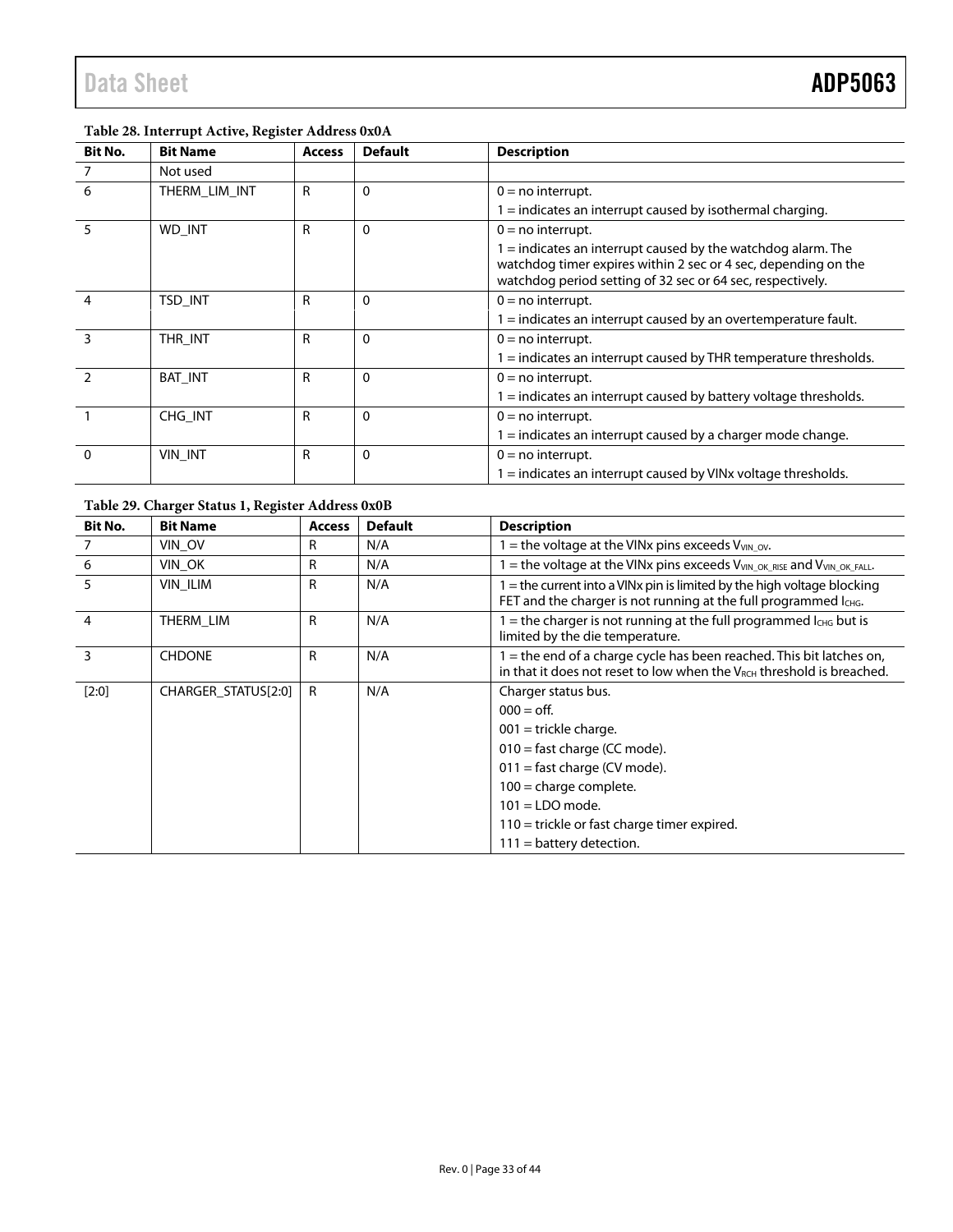### <span id="page-33-0"></span>**Table 30. Charger Status 2, Register Address 0x0C**

| Bit No.        | <b>Mnemonic</b>     | <b>Access</b> | <b>Default</b> | <b>Description</b>                                                                                                                                                                                          |
|----------------|---------------------|---------------|----------------|-------------------------------------------------------------------------------------------------------------------------------------------------------------------------------------------------------------|
| [7:5]          | THR_STATUS[2:0]     | R             | N/A            | THR pin status.                                                                                                                                                                                             |
|                |                     |               |                | $000 =$ off.                                                                                                                                                                                                |
|                |                     |               |                | $001 =$ battery cold.                                                                                                                                                                                       |
|                |                     |               |                | $010 =$ battery cool.                                                                                                                                                                                       |
|                |                     |               |                | $011 =$ battery warm.                                                                                                                                                                                       |
|                |                     |               |                | $100 =$ battery hot.                                                                                                                                                                                        |
|                |                     |               |                | $111 =$ thermistor OK.                                                                                                                                                                                      |
| $\overline{4}$ | Not used            |               |                |                                                                                                                                                                                                             |
| 3              | RCH_LIM_INFO        | R             | N/A            | The recharge limit information function is activated when DIS_RCH is<br>logic high and CHARGER_STATUS $[2:0] = 100$ (binary). The<br>RCH_LIM_INFO bit informs the system that a recharge cycle is required. |
|                |                     |               |                | $0 = VBAT SNS > VRCH$                                                                                                                                                                                       |
|                |                     |               |                | $1 = VBAT SNS < VRCH$                                                                                                                                                                                       |
| $[2:0]$        | BATTERY_STATUS[2:0] | R             |                | Battery status bus.                                                                                                                                                                                         |
|                |                     |               |                | $000 =$ battery monitor off.                                                                                                                                                                                |
|                |                     |               |                | $001$ = no battery.                                                                                                                                                                                         |
|                |                     |               |                | $010 = V_{BAT SNS} < V_{TRK DEAD}.$                                                                                                                                                                         |
|                |                     |               |                | $011 = V_{TRK DEAD} \leq V_{BAT SNS} < V_{WEAK}$                                                                                                                                                            |
|                |                     |               |                | $100 = V_{BAT\_SNS} \geq V_{WEAK}.$                                                                                                                                                                         |

| Table 31. Fault, <sup>1</sup> Register Address 0x0D |
|-----------------------------------------------------|
|-----------------------------------------------------|

| <b>Bit No.</b> | <b>Bit Name</b>     | <b>Access</b> | <b>Default</b> | <b>Description</b>                                |
|----------------|---------------------|---------------|----------------|---------------------------------------------------|
| [7:4]          | Not used            |               |                |                                                   |
| 3              | BAT SHR             | R/W           | 0              | $0 = no$ fault.                                   |
|                |                     |               |                | 1 = indicates detection of a battery short.       |
|                | Not used            | R/W           |                |                                                   |
|                | TSD 130°C           | R/W           |                | $0 = no$ fault.                                   |
|                |                     |               |                | $1 =$ indicates an overtemperature (lower) fault. |
| $\mathbf{0}$   | TSD 140 $\degree$ C | R/W           |                | $0 = no$ fault.                                   |
|                |                     |               |                | 1 = indicates an overtemperature fault.           |

 $^{\rm 1}$  To reset the fault bits in the fault register, cycle the power on VINx or write the corresponding I<sup>2</sup>C bit high.

## **Table 32. Battery Short, Register Address 0x10**

| Bit No. | <b>Bit Name</b> | <b>Access</b> | <b>Default</b> | <b>Description</b>                     |
|---------|-----------------|---------------|----------------|----------------------------------------|
| [7:5]   | TBAT_SHR[2:0]   | R/W           | $100 = 30$ sec | Battery short timeout timer.           |
|         |                 |               |                | $000 = 1$ sec.                         |
|         |                 |               |                | $001 = 2$ sec.                         |
|         |                 |               |                | $010 = 4$ sec.                         |
|         |                 |               |                | $011 = 10$ sec.                        |
|         |                 |               |                | $100 = 30$ sec.                        |
|         |                 |               |                | $101 = 60$ sec.                        |
|         |                 |               |                | $110 = 120$ sec.                       |
|         |                 |               |                | $111 = 180$ sec.                       |
| [4:3]   | Not used        |               |                |                                        |
| [2:0]   | VBAT_SHR[2:0]   | R/W           | $100 = 2.4 V$  | Battery short voltage threshold level. |
|         |                 |               |                | $000 = 2.0 V.$                         |
|         |                 |               |                | $001 = 2.1 V.$                         |
|         |                 |               |                | $010 = 2.2 V.$                         |
|         |                 |               |                | $011 = 2.3 V.$                         |
|         |                 |               |                | $100 = 2.4 V.$                         |
|         |                 |               |                | $101 = 2.5 V.$                         |
|         |                 |               |                | $110 = 2.6 V.$                         |
|         |                 |               |                | $111 = 2.7 V.$                         |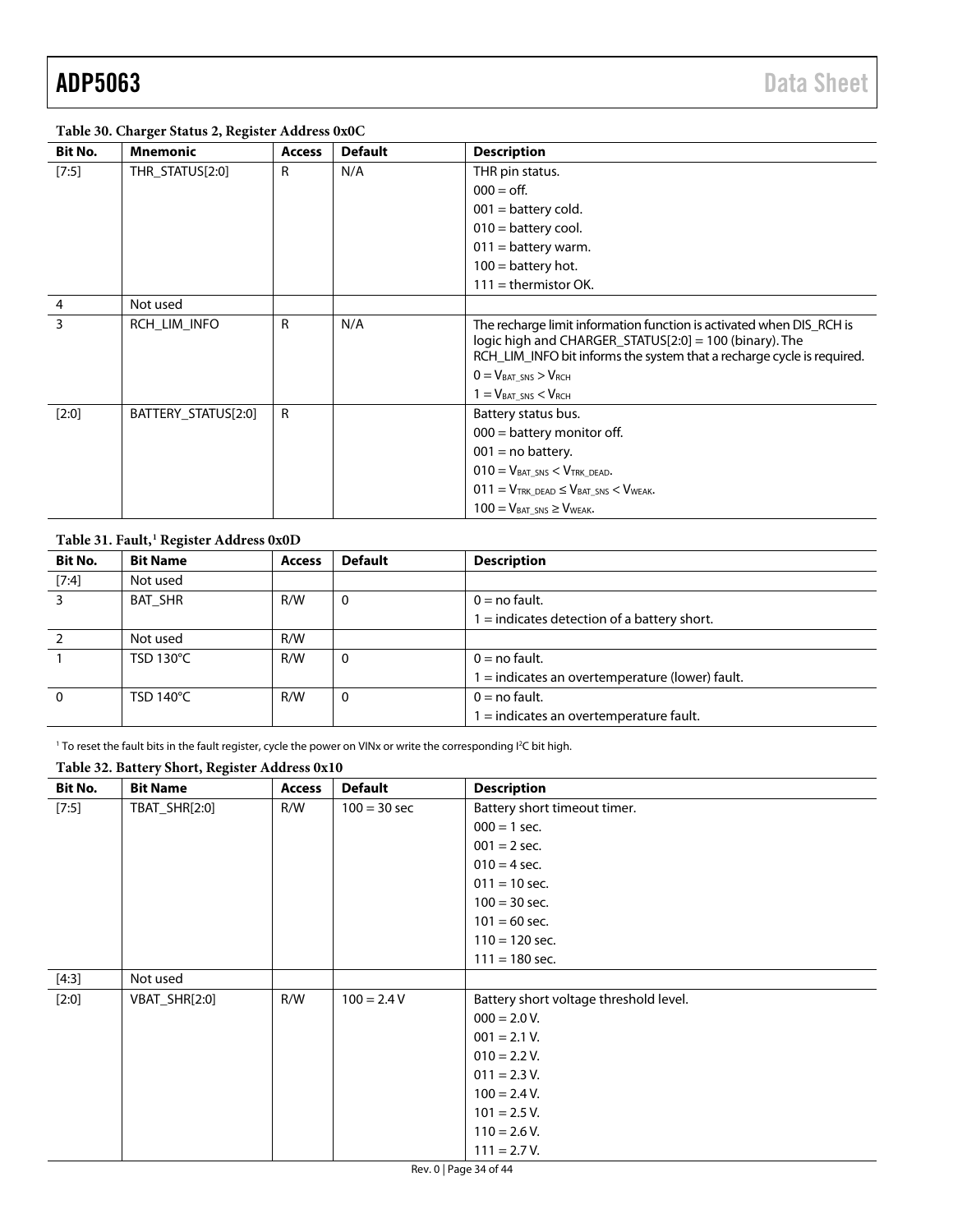## <span id="page-34-1"></span><span id="page-34-0"></span>**Table 33. IEND, Register Address 0x11**

| <b>Bit No.</b> | <b>Bit Name</b> | <b>Access</b> | <b>Default</b>  | <b>Description</b>                                                                                                                                                                             |
|----------------|-----------------|---------------|-----------------|------------------------------------------------------------------------------------------------------------------------------------------------------------------------------------------------|
| $[7:5]$        | IEND[2:0]       | R/W           | $010 = 52.5$ mA | Termination current programming bus. The values of the termination current can<br>be programmed to the following values:                                                                       |
|                |                 |               |                 | $000 = 12.5$ mA.                                                                                                                                                                               |
|                |                 |               |                 | $001 = 32.5$ mA.                                                                                                                                                                               |
|                |                 |               |                 | $010 = 52.5$ mA.                                                                                                                                                                               |
|                |                 |               |                 | $011 = 72.5$ mA.                                                                                                                                                                               |
|                |                 |               |                 | $100 = 92.5$ mA.                                                                                                                                                                               |
|                |                 |               |                 | $101 = 117.5$ mA.                                                                                                                                                                              |
|                |                 |               |                 | $110 = 142.5$ mA.                                                                                                                                                                              |
|                |                 |               |                 | $111 = 170.0$ mA.                                                                                                                                                                              |
| $\overline{4}$ | $C/20$ EOC      | R/W           | $\mathbf{0}$    | The C/20 EOC bit has priority over the other settings (C/5 EOC, C/10 EOC, and<br>IEND[2:0]).                                                                                                   |
|                |                 |               |                 | $0 = not active.$                                                                                                                                                                              |
|                |                 |               |                 | 1 = the termination current is ICHG[4:0] $\div$ 20 with the following limitations:                                                                                                             |
|                |                 |               |                 | Minimum value $= 12.5$ mA.                                                                                                                                                                     |
|                |                 |               |                 | Maximum value = 170 mA.                                                                                                                                                                        |
| $\overline{3}$ | $C/10$ EOC      | R/W           | $\mathbf{0}$    | The C/10 EOC bit has priority over the other termination current settings (C/5 EOC<br>and IEND[2:0]), but it does not have priority over the C/20 EOC setting.                                 |
|                |                 |               |                 | $0 = not active$ .                                                                                                                                                                             |
|                |                 |               |                 | 1 = the termination current is ICHG[4:0] $\div$ 10, unless C/20 EOC is high. The<br>termination current is limited to the following values:                                                    |
|                |                 |               |                 | Minimum value $= 12.5$ mA.                                                                                                                                                                     |
|                |                 |               |                 | Maximum value $= 170$ mA.                                                                                                                                                                      |
| $\overline{2}$ | $C/5$ EOC       | R/W           | $\mathbf{0}$    | The C/5 EOC bit has priority over the other termination current settings (IEND[2:0])<br>but it does not have priority over the C/20 EOC setting or the C/10 EOC setting.<br>$0 = not active$ . |
|                |                 |               |                 | 1 = the termination current is ICHG[4:0] $\div$ 5, unless the C/20 EOC or the C/10 EOC                                                                                                         |
|                |                 |               |                 | bit is high. The termination current is limited to the following values:                                                                                                                       |
|                |                 |               |                 | Minimum value = $12.5$ mA.                                                                                                                                                                     |
|                |                 |               |                 | Maximum value = 170 mA.                                                                                                                                                                        |
| 1:0            | SYS_EN_SET[1:0] | R/W           | 00              | Selects the operation of the system enable pin (SYS_EN).                                                                                                                                       |
|                |                 |               |                 | 00 = SYS_EN is activated when the LDO is active and the system voltage is available.                                                                                                           |
|                |                 |               |                 | 01 = SYS_EN is activated by the ISO_Bx voltage, the battery charging mode.                                                                                                                     |
|                |                 |               |                 | 10 = SYS_EN is activated and the isolation FET is disabled when the battery drops<br>below V <sub>WEAK</sub> . <sup>1</sup>                                                                    |
|                |                 |               |                 | 11 = SYS_EN is active in LDO mode when the charger is disabled. SYS_EN is active<br>in charging mode when $VISO_Bx \geq V_{WEAK}$ .                                                            |

<sup>1</sup> This option is active when VINx = 0 V and the battery monitor is activated from Register 0x07, Bit 5 (EN\_BMON).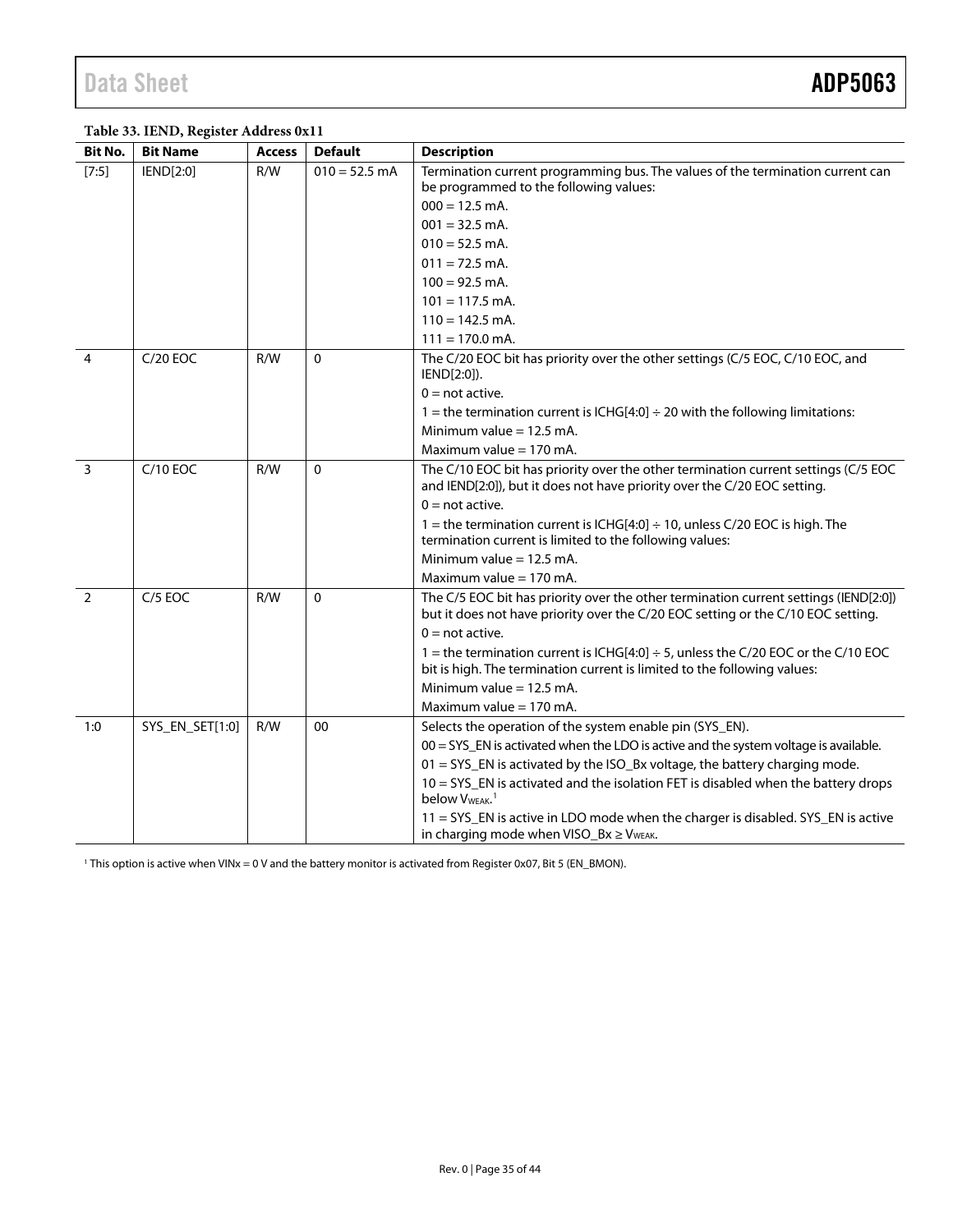# <span id="page-35-0"></span>APPLICATIONS INFORMATION

# <span id="page-35-1"></span>**EXTERNAL COMPONENTS**

### *ISO Sx (V<sub>OUT</sub>) Capacitor Selection*

To obtain stable operation of the [ADP5063](http://www.analog.com/ADP5063?doc=ADP5063.pdf) in a safe way, the combined effective capacitance of the ISO\_Sx capacitor and the system capacitance must not be less than 10 µF and must not exceed 100 µF at any point during operation.

When choosing the capacitor value, it is also important to account for the loss of capacitance caused by the output voltage dc bias. Ceramic capacitors are manufactured with a variety of dielectrics, each with a different behavior over temperature and applied voltage. Capacitors must have a dielectric that is adequate to ensure the minimum capacitance over the necessary temperature range and dc bias conditions. X5R or X7R dielectrics with a voltage rating of 6.3 V or higher are recommended for best performance. Y5V and Z5U dielectrics are not recommended for use with any dc-to-dc converter because of their poor temperature and dc bias characteristics.

The worst-case capacitance, accounting for capacitor variation over temperature, component tolerance, and voltage, is calculated using the following equation:

$$
C_{EFF} = C_{OUT} \times (1 - TEMPCO) \times (1 - TOL)
$$

where:

*CEFF* is the effective capacitance at the operating voltage. *TEMPCO* is the worst-case capacitor temperature coefficient. *TOL* is the worst-case component tolerance.

In this example, the worst-case temperature coefficient (TEMPCO) over the range of −40°C to +85°C is assumed to be 15% for an X5R dielectric. The tolerance of the capacitor (TOL) is assumed to be 10%, and  $C_{\text{OUT}}$  is 16  $\mu$ F at 4.2 V, as shown in [Figure 35.](#page-35-2)



<span id="page-35-2"></span>*Figure 35. Murata GRM31CR61A226KE19 Capacitance vs. Bias Voltage*

Substituting these values in the equation yields

$$
C_{\text{EFF}} = 16 \ \mu \text{F} \times (1 - 0.15) \times (1 - 0.1) \approx 12.24 \ \mu \text{F}
$$

To guarantee the performance of the charger in various operating modes, including trickle charge, constant current charge, and constant voltage charge, it is imperative that the effects of dc bias, temperature, and tolerances on the behavior of the capacitors be evaluated for each application.

### *Splitting ISO\_Sx Capacitance*

In many applications, the total ISO\_Sx capacitance consists of a number of capacitors. The system voltage node (ISO\_Sx) usually supplies a single regulator or a number of ICs and regulators, each of which requires a capacitor close to its power supply input (see [Figure 36\)](#page-35-3).

The capacitance close to the [ADP5063](http://www.analog.com/ADP5063?doc=ADP5063.pdf) ISO\_Sx output must be at least  $5 \mu$ F, as long as the total effective capacitance is at least 10 µF at any point during operation.



*Figure 36. Splitting ISO\_Sx Capacitance*

# <span id="page-35-3"></span>*ISO\_Bx and ISO\_Sx Capacitor Selection*

The ISO\_Bx and the ISO\_Sx effective capacitance (including temperature and dc bias effects) must not be less than 10 µF at any point during operation. Typically, a nominal capacitance of 22 µF is required to fullfill the condition at all points of operation. Suggestions for ISO\_Bx and ISO\_Sx capacitors are listed in [Table 34.](#page-36-0)

### *CBP Capacitor Selection*

The internal supply voltage of the [ADP5063](http://www.analog.com/ADP5062) is equipped with a noise suppressing capacitor at the CBP terminal. Do not allow CBP capacitance to exceed 140 nF at any point during operation. Do not connect any external voltage source, any resistive load, or any other current load to the CBP terminal. Suggestions for a CBP capacitor are listed i[n Table 35.](#page-36-1)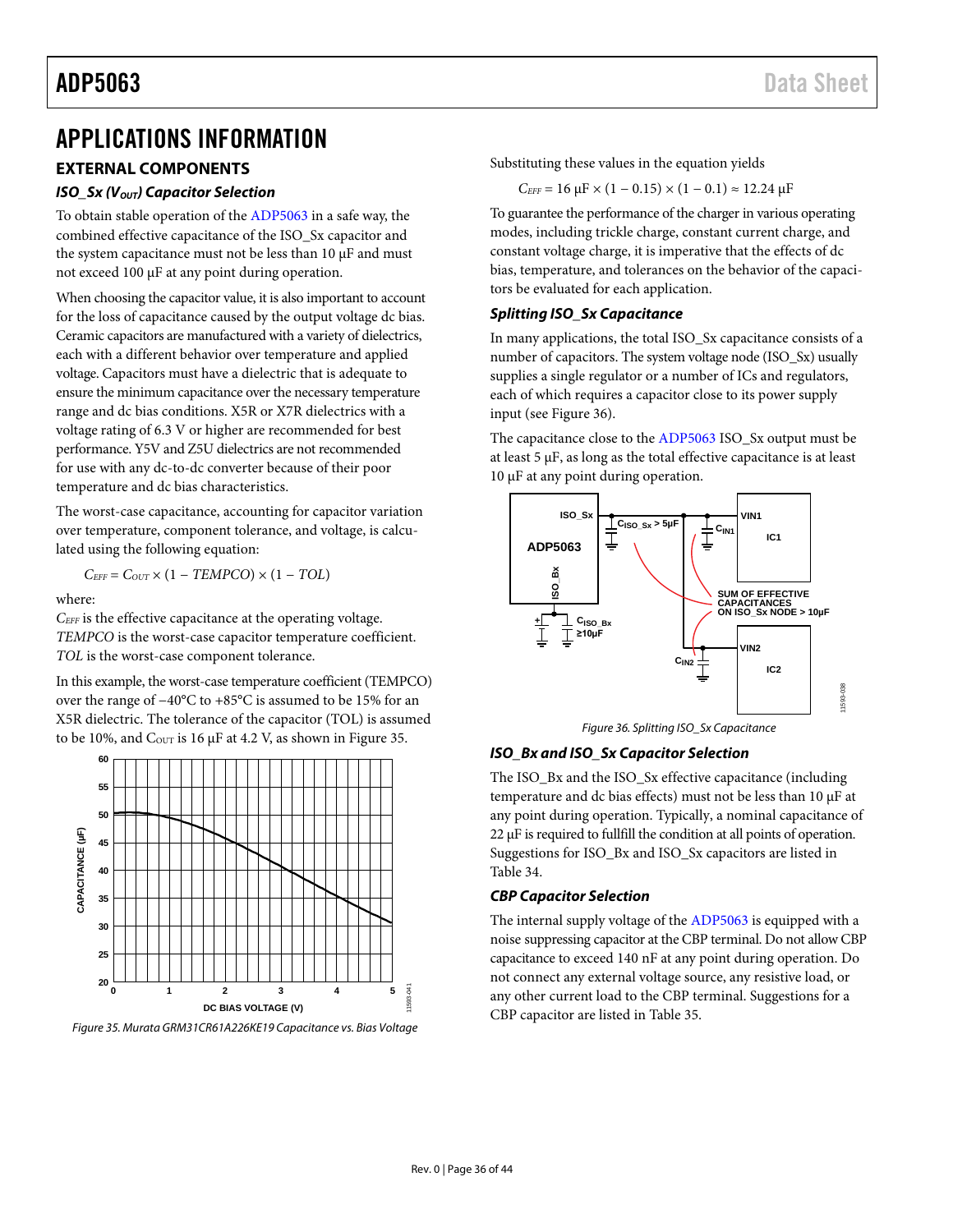## *VINx Capacitor Selection*

According to the USB 2.0 specification, USB peripherals have a detectable change in capacitance on VBUS when they are attached to a USB port. The peripheral device VBUS bypass capacitance must be at least 1 µF but not larger than 10 µF.

The VINx input of the [ADP5063](http://www.analog.com/ADP5063?doc=ADP5063.pdf) is tolerant of voltages as high as 20 V; however, if an application requires exposing the VINx input to voltages of up to 20 V, the voltage range of the capacitor must also be above 20 V. Suggestions for a VINx capacitor are given i[n Table 36.](#page-36-2)

When using ceramic capacitors, a higher voltage range is usually achieved by selecting a component with larger physical dimensions. In applications where lower than 20 V at VINx input voltages can be guaranteed, smaller output capacitors can be used accordingly.

# <span id="page-36-0"></span>**Table 34. ISO\_Bx and ISO\_Sx Capacitor Suggestions**

| Vendor          | <b>Part Number</b> | <b>Value</b> | <b>Voltage</b> | <b>Size</b> |
|-----------------|--------------------|--------------|----------------|-------------|
| Murata          | GRM31CR61A226KE19  | $22 \mu F$   | 10V            | 1206        |
| Murata          | GRM31CR60J226ME19  | $22 \mu F$   | 6.3V           | 1206        |
| <b>TDK</b>      | C3216X5R0J226M     | $22 \mu F$   | 6.3V           | 1206        |
| Taiyo-<br>Yuden | JMK316ABJ226KL-T   | $22 \mu F$   | 6.3V           | 1206        |

### <span id="page-36-1"></span>**Table 35. CBP Capacitor Suggestions**

| Vendor | <b>Part Number</b>  | Value  | <b>Voltage</b> | <b>Size</b> |
|--------|---------------------|--------|----------------|-------------|
| Murata | GRM155R70J104KA01   | 100 nF | 6.3V           | 0402        |
| TDK    | C1005X7R1A104K050BB | 100 nF | 10 V           | 0402        |

### <span id="page-36-2"></span>**Table 36. VINx Capacitor Suggestions**

| Vendor | Part Number       | <b>Value</b>     | Voltage | <b>Size</b> |
|--------|-------------------|------------------|---------|-------------|
| Murata | GRM21BR61E106MA73 | $10 \text{ uF}$  | 25 V    | 0805        |
| TDK    | C2012X5R1E106K    | 10 <sub>uF</sub> | 25 V    | 0805        |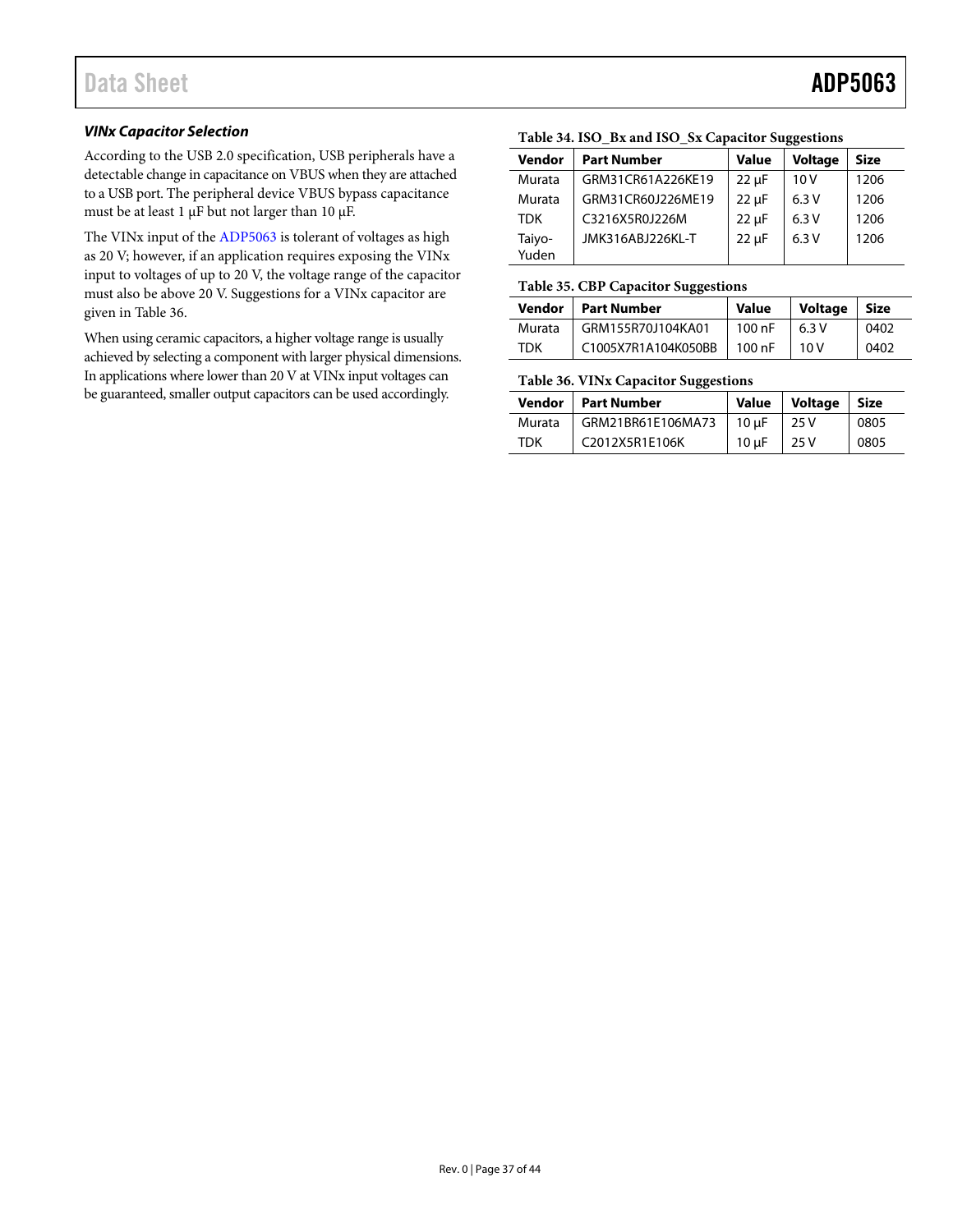## <span id="page-37-0"></span>**PCB LAYOUT GUIDELINES**



*Figure 38. Reference PCB Floor Plan*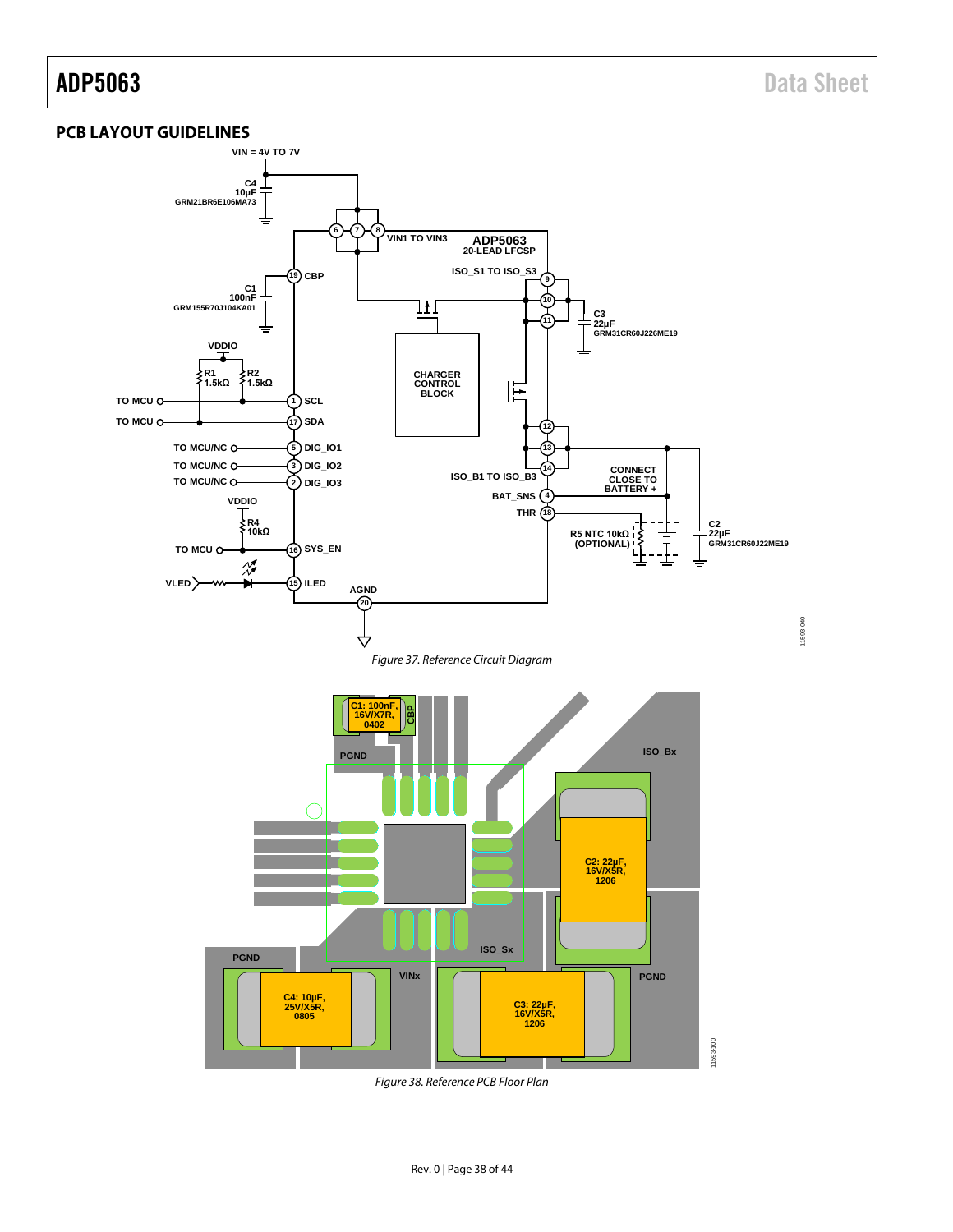# <span id="page-38-0"></span>POWER DISSIPATION AND THERMAL CONSIDERATIONS

# <span id="page-38-1"></span>**CHARGER POWER DISSIPATION**

When th[e ADP5063](http://www.analog.com/ADP5063?doc=ADP5063.pdf) charger operates at high ambient temperatures and at maximum current charging and loading conditions, the junction temperature can reach the maximum allowable operating limit of 125°C.

When the junction temperature exceeds 140°C, th[e ADP5063](http://www.analog.com/ADP5063?doc=ADP5063.pdf) turns off, allowing the device to cool down. When the die temperature falls below 110°C and the TSD 140°C fault bit in Register 0x0D is cleared by an I<sup>2</sup>C write, th[e ADP5063](http://www.analog.com/ADP5063?doc=ADP5063.pdf) resumes normal operation.

This section provides guidelines to calculate the power dissipated in the device to ensure that th[e ADP5063](http://www.analog.com/ADP5063?doc=ADP5063.pdf) operates below the maximum allowable junction temperature.

To determine the available power dissipation in different operating modes under various operating conditions, use Equation 1 through Equation 4:

$$
P_D = P_{LDOFET} + P_{ISOFET} \tag{1}
$$

where:

*PLDOFET* is the power dissipated in the input LDO FET. *PISOFET* is the power dissipated in the battery isolation FET.

Calculate the power dissipation in the LDO FET and the battery isolation FET using Equation 2 and Equation 3.

$$
P_{LDOFET} = (V_{IN} - V_{ISO\_Sx}) \times (I_{CHG} + I_{LOAD})
$$
\n(2)

$$
P_{ISOFET} = (V_{ISO\_Sx} - V_{ISO\_Bx}) \times I_{CHG}
$$
\n(3)

where:

*VIN* is the input voltage at the VINx pins.

*VISO\_Sx* is the system voltage at the ISO\_Sx pins.

*ICHG* is the battery charge current.

*ILOAD* is the system load current from the ISO\_Sx pins.

*VISO\_Bx* is the battery voltage at the ISO\_Bx pins.

# *LDO Mode*

The system regulation voltage is user-programmable from 4.3 V to 5.0 V. In LDO mode (charging disabled, EN\_CHG = low), calculation of the total power dissipation is simplified, assuming that all current is drawn from the VINx pins and the battery is not shared with ISO\_Sx.

$$
P_D = (V_{IN} - V_{ISO\_Sx}) \times I_{LOAD}
$$

# *Charging Mode*

In charging mode, the voltage at the ISO\_Sx pins depends on the battery level. When the battery voltage is lower than  $V_{ISO, SFC}$ (typically 3.4 V), the voltage drop over the battery isolation FET is higher and the power dissipation must be calculated using

Equation 3. When the battery voltage level reaches V<sub>ISO\_SFC</sub>, the power dissipation can be calculated using Equation 4.

$$
P_{ISOFET} = R_{DSON \_ ISO} \times I_{CHG}
$$
 (4)

where:

*RDSON\_ISO* is the on resistance of the battery isolation FET (typically 110 m $\Omega$  during charging).

*ICHG* is the battery charge current.

The thermal control loop of th[e ADP5063](http://www.analog.com/ADP5062) automatically limits the charge current to maintain a die temperature below TLIM (typically 115°C).

The most intuitive and practical way to calculate the power dissipation in th[e ADP5063](http://www.analog.com/ADP5062) device is to measure the power dissipated at the input and all of the outputs. Perform the measurements at the worst-case conditions (voltages, currents, and temperature). The difference between input and output power is the power that is dissipated in the device.

# <span id="page-38-2"></span>**JUNCTION TEMPERATURE**

In cases where the board temperature,  $T_A$ , is known, the thermal resistance parameter,  $\theta_{IA}$ , can be used to estimate the junction temperature rise.  $T_J$  is calculated from  $T_A$  and  $P_D$  using the formula

$$
T_J = T_A + (P_D \times \theta_{JA})
$$
\n<sup>(5)</sup>

The typical  $\theta_{IA}$  value for the 20-lead LFCSP is 35.6°C/W (see [Table 5\)](#page-7-3). A very important factor to consider is that  $\theta_{JA}$  is based on a 4-layer, 4 in  $\times$  3 in, 2.5 oz. copper board as per JEDEC standard, and real-world applications may use different sizes and layers. It is important to maximize the copper to remove the heat from the device. Copper exposed to air dissipates heat better than copper used in the inner layers.

If the case temperature can be measured, the junction temperature is calculated by

$$
T_J = T_C + (P_D \times \theta_{JC})
$$
 (6)

where  $T_c$  is the case temperature and  $\theta_{\text{JC}}$  is the junction-to-case thermal resistance provided i[n Table 5.](#page-7-3)

The reliable operation of the charger can be achieved only if the estimated die junction temperature of th[e ADP5063](http://www.analog.com/ADP5062) (Equation 5) is less than 125°C. Reliability and mean time between failures (MTBF) are greatly affected by increasing the junction temperature. Additional information about product reliability can be found in the *ADI Reliability Handbook* located at the following URL: [http://www.analog.com/reliability\\_handbook.](http://www.analog.com/reliability_handbook?doc=ADP5063.pdf)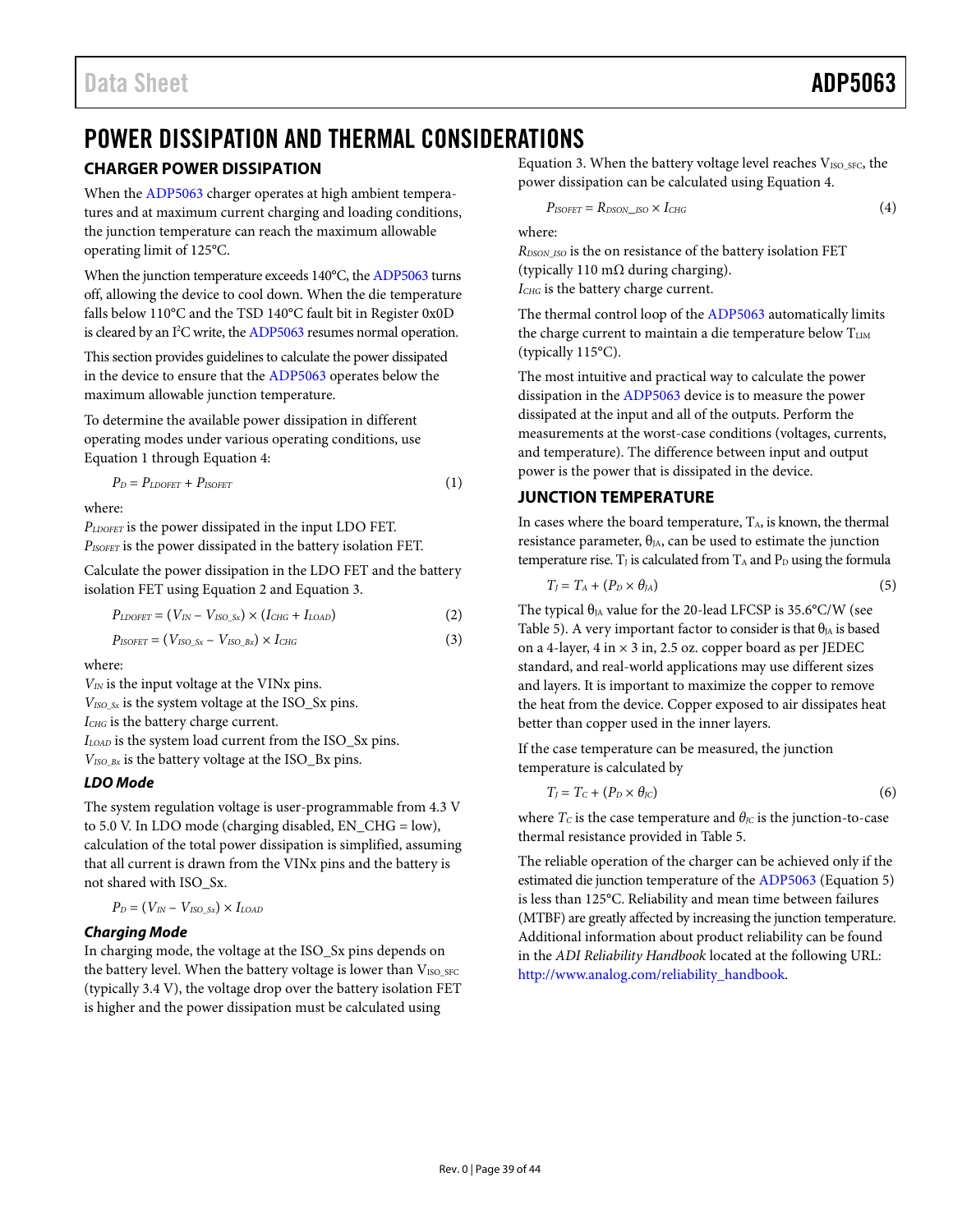# <span id="page-39-0"></span>FACTORY-PROGRAMMABLE OPTIONS **CHARGER OPTIONS**

<span id="page-39-1"></span>[Table 37](#page-39-3) t[o Table 49](#page-41-0) list the factory-programmable options of the [ADP5063.](http://www.analog.com/ADP5063?doc=ADP5063.pdf) In each of these tables, the selection column represents the default setting of Mode[l ADP5063A](http://www.analog.com/ADP5063?doc=ADP5063.pdf)CPZ-1-R7.

### <span id="page-39-3"></span>**Table 37. Default Termination Voltage**

|                | ັ                |
|----------------|------------------|
| <b>Option</b>  | <b>Selection</b> |
| $000 = 4.20 V$ |                  |
| $001 = 3.60 V$ | $001 = 3.60 V$   |
| $010 = 3.70 V$ |                  |
| $011 = 3.80 V$ |                  |
| $100 = 3.90 V$ |                  |
| $101 = 4.00 V$ |                  |
| $110 = 4.10 V$ |                  |
| $111 = 4.40 V$ |                  |

### **Table 38. Default Fast Charge Current**

| <b>Option</b>           | <b>Selection</b> |
|-------------------------|------------------|
| $000 = 500$ mA          |                  |
| $001 = 300 \text{ mA}$  |                  |
| $010 = 550$ mA          |                  |
| $011 = 600$ mA          |                  |
| $100 = 750 \text{ mA}$  | $100 = 750$ mA   |
| $101 = 900$ mA          |                  |
| $110 = 1300$ mA         |                  |
| $111 = 1300 \text{ mA}$ |                  |

### **Table 39. Default End of Charge Current**

| <b>Option</b>    | <b>Selection</b> |
|------------------|------------------|
| $000 = 52.5$ mA  | $000 = 52.5$ mA  |
| $001 = 72.5$ mA  |                  |
| $010 = 12.5$ mA  |                  |
| $011 = 32.5$ mA  |                  |
| $100 = 142.5$ mA |                  |
| $101 = 167.5$ mA |                  |
| $110 = 92.5$ mA  |                  |
| $111 = 117.5$ mA |                  |

### **Table 40. Default Trickle to Fast Charge Threshold**

| ັ                |
|------------------|
| <b>Selection</b> |
|                  |
| $01 = 2.0 V$     |
|                  |
|                  |
|                  |

### **Table 41. Default System Voltage**

| . .           |                  |
|---------------|------------------|
| <b>Option</b> | <b>Selection</b> |
| $000 = 4.3 V$ | $000 = 4.3 V$    |
| $001 = 4.4 V$ |                  |
| $010 = 4.5 V$ |                  |
| $011 = 4.6 V$ |                  |
| $100 = 4.7 V$ |                  |
| $101 = 4.8 V$ |                  |
| $110 = 4.9 V$ |                  |
| $111 = 5.0 V$ |                  |
|               |                  |

### **Table 42. Thermistor Resistance**

| Option                    | <b>Selection</b>         |
|---------------------------|--------------------------|
| $0 = 10 \text{ k}\Omega$  | $0 = 10 \text{ k}\Omega$ |
| $1 = 100 \text{ k}\Omega$ |                          |

### <span id="page-39-2"></span>**Table 43. Thermistor Beta Value**

| <b>Selection</b> |
|------------------|
| $0100 = 3150$    |
|                  |
|                  |
|                  |
|                  |
|                  |
|                  |
|                  |
|                  |

### **Table 44. DIS\_IC1 Mode Select**

| <b>Option</b>                                                                                         | <b>Selection</b>                                                                                  |
|-------------------------------------------------------------------------------------------------------|---------------------------------------------------------------------------------------------------|
| $0 = DIC$ IC1 mode select, VINx<br>current = $280 \mu A$ , ISO Bx can<br>float, no leak to ISO Bx     | $0 = DIC$ IC1 mode select, VINx<br>current = $280 \mu A$ , ISO_Bx can<br>float, no leak to ISO Bx |
| $1 = DIC$ IC1 mode select, VINx<br>current = $110 \mu A$ , supply switch<br>leaks from VINx to ISO Bx |                                                                                                   |

### **Table 45. Trickle or Fast Charge Timer Fault Operation**

| <b>Option</b>                                        | <b>Selection</b>                                     |  |
|------------------------------------------------------|------------------------------------------------------|--|
| $0 =$ after timeout LDO off,<br>charging off         |                                                      |  |
| $1 =$ after timeout LDO mode<br>active, charging off | $1 =$ after timeout LDO mode<br>active, charging off |  |
|                                                      |                                                      |  |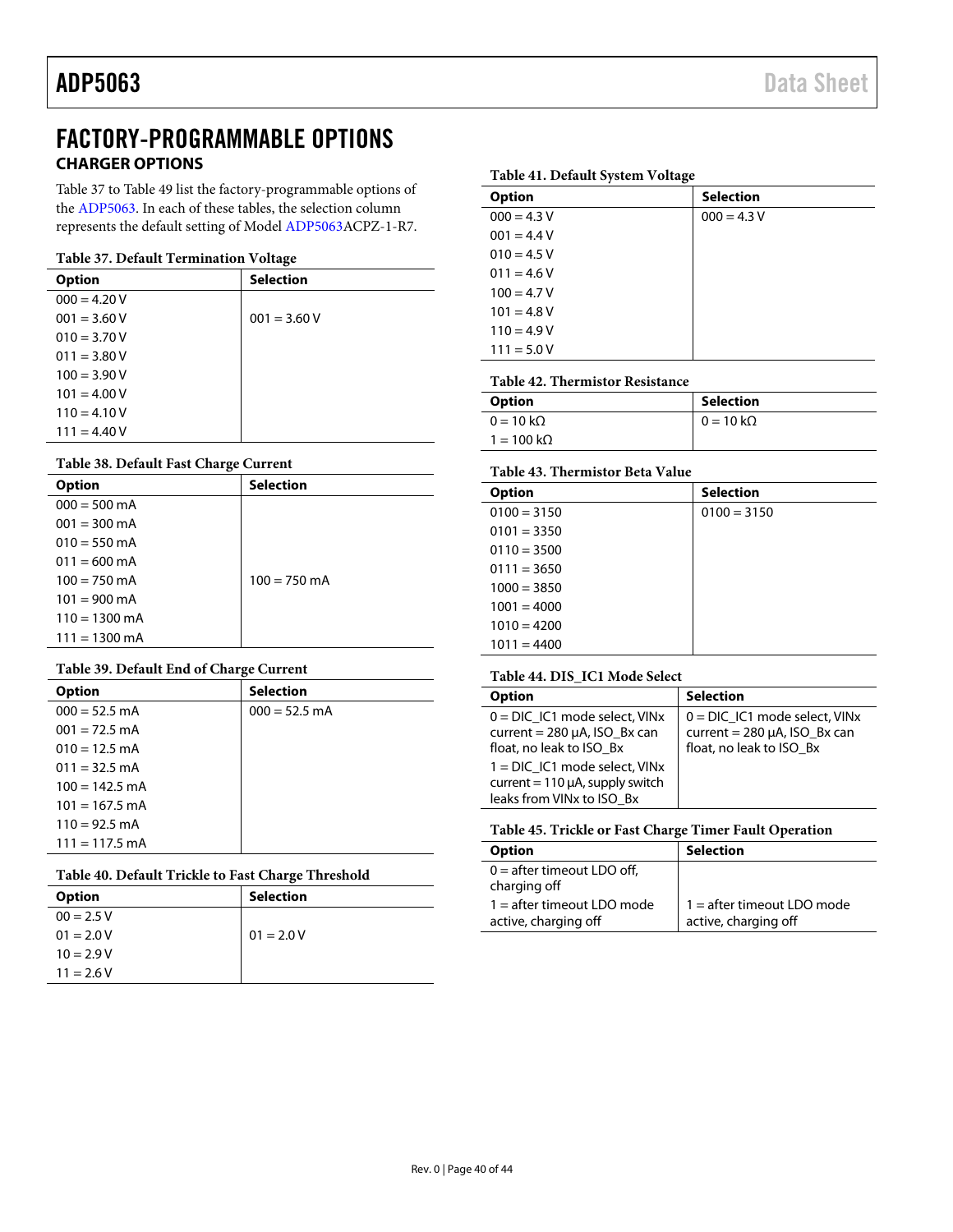# <span id="page-40-2"></span><span id="page-40-0"></span>**I 2 C REGISTER DEFAULTS**

### **Table 46. I2 C Register Default Settings**

| <b>Bit Name</b>  | <sup>12</sup> C Register Address, Bit Location | Option                                                     | <b>Selection</b>                                                |
|------------------|------------------------------------------------|------------------------------------------------------------|-----------------------------------------------------------------|
| CHG_VLIM[1:0]    | Address 0x03, Bits[1:0]                        | $0 =$ limit 3.2 V                                          | $0 =$ limit 3.2 V                                               |
|                  |                                                | $1 =$ limit 3.7 V                                          |                                                                 |
| DIS_RCH          | Address 0x05, Bit 7                            | $0 =$ recharge enabled                                     | $0 =$ recharge enabled                                          |
|                  |                                                | $1 =$ recharge disabled                                    |                                                                 |
| EN_WD            | Address 0x06, Bit 2                            | $0 =$ watchdog disabled                                    | $0 =$ disabled                                                  |
|                  |                                                | $1 =$ watchdog enabled                                     |                                                                 |
| DIS_IC1          | Address 0x07, Bit 6                            | $0 = not$ activated                                        | $0 = not$ activated                                             |
|                  |                                                | $1 =$ activated                                            |                                                                 |
| EN_CHG           | Address 0x07, Bit 0                            | $0 =$ charging disabled                                    | $0 =$ charging disabled                                         |
|                  |                                                | $1 =$ charging enabled                                     |                                                                 |
| EN_JEITA         | Address 0x08, Bit 7                            | $0 =$ JEITA function disabled                              | $0 = JEITA$ function disabled                                   |
|                  |                                                | $1 =$ JEITA function enabled                               |                                                                 |
| JEITA_SELECT     | Address 0x08, Bit 6                            | $0 = JEITA1$ charging                                      | $0 = JEITA1$ charging                                           |
|                  |                                                | $1 = JEITA2$ charging                                      |                                                                 |
| EN_CHG_VLIM      | Address 0x08, Bit 5                            | $0 =$ limit disabled                                       | $0 =$ limit disabled                                            |
|                  |                                                | $1 =$ limit enabled                                        |                                                                 |
| IDEAL_DIODE[1:0] | Address 0x08, Bits[4:3]                        | $00 =$ ideal diode operates when $V_{ISO_Sx} < V_{ISO_Bx}$ | $00 =$ ideal diode operates<br>when $V_{ISO\_Sx} < V_{ISO\_Bx}$ |
|                  |                                                | 01 = ideal diode operates when $V_{ISO_5x} < V_{ISO_5x}$   |                                                                 |
|                  |                                                | and $V_{BAT, SNS}$ > $V_{WEAK}$                            |                                                                 |
|                  |                                                | $10 =$ ideal diode is disabled                             |                                                                 |
|                  |                                                | $11 =$ ideal diode is disabled                             |                                                                 |

# <span id="page-40-1"></span>**DIGITAL INPUT AND OUTPUT OPTIONS**

**Table 47. I2 C Address 0x11, Bits[1:0], SYS\_EN\_SET Default**

| <b>Option</b>                                                                                                                       | <b>Selection (Default)</b> |
|-------------------------------------------------------------------------------------------------------------------------------------|----------------------------|
| $00 = SYS$ EN is activated when LDO is active and system voltage is available.                                                      | -00                        |
| $01 = SYS$ EN is activated by ISO_Bx voltage; battery charging mode.                                                                |                            |
| 10 = SYS_EN is activated and the isolation FET is disabled when the battery drops below $V_{WEAk}$ <sup>1</sup> .                   |                            |
| 11 = SYS_EN is active in LDO mode when the charger is disabled. SYS_EN is active in charging mode when $V_{ISO_Bx} \geq V_{WEAK}$ . |                            |

<sup>1</sup> This option is active when VINx = 0 V and the battery monitor is activated from Register 0x07, Bit D5 (EN\_BMON).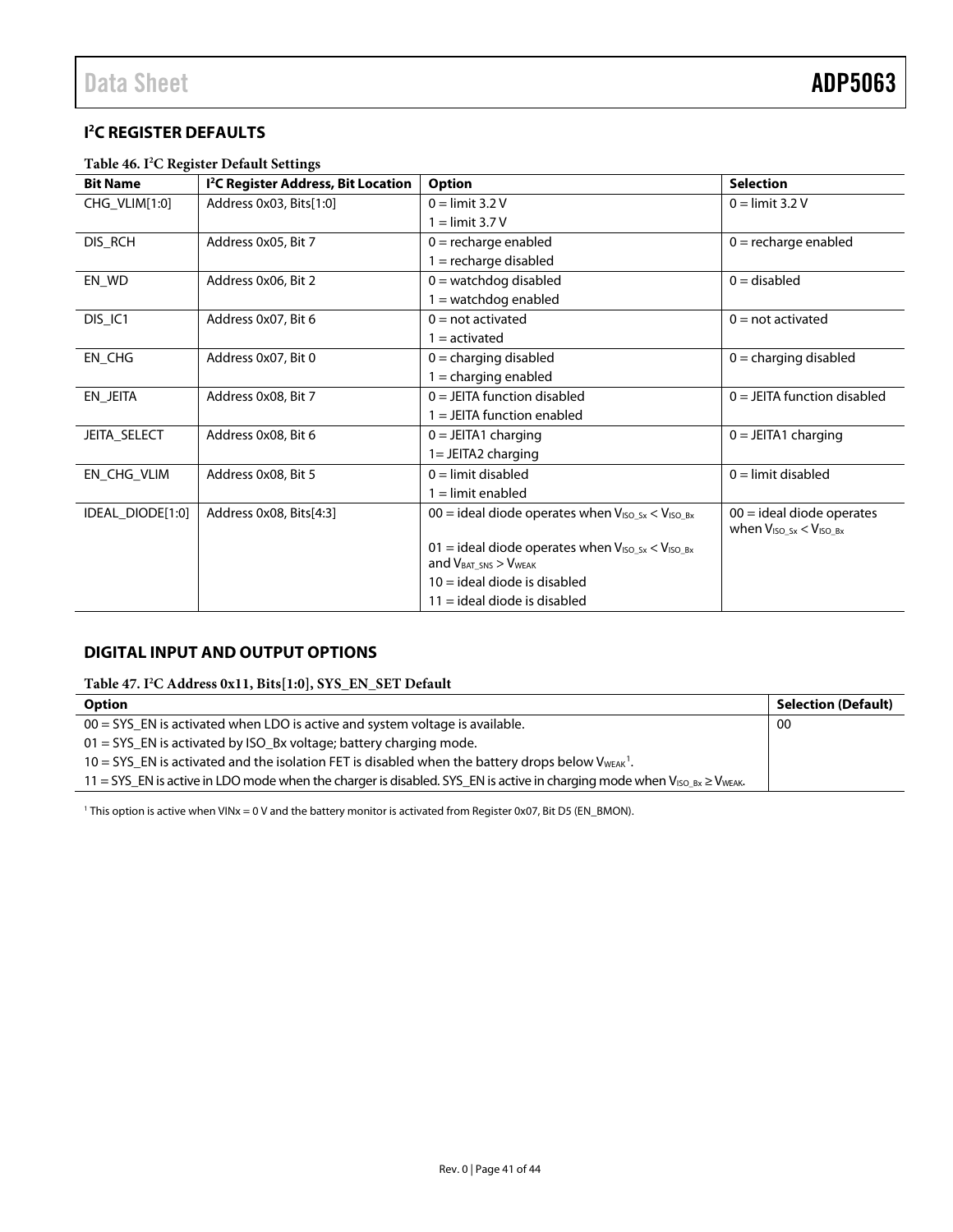# *DIG\_IO1, DIG\_IO2, and DIG\_IO3 Options*

## **Table 48. DIG\_IO1 Polarity**

| <b>Option</b>                                  | Selection         |
|------------------------------------------------|-------------------|
| $0 = DIG\_IO1$ polarity, high active operation | $0 =$ high active |
| $1 = DIG$ IO1 polarity, low active operation   |                   |

### <span id="page-41-0"></span>**Table 49. DIG\_IOx Options**

| <b>Option</b> | <b>DIG_IO1 Function</b>         | DIG_IO2 Function                   | DIG_IO3 Function          | <b>Selection</b> |
|---------------|---------------------------------|------------------------------------|---------------------------|------------------|
| 0000          | <b>I<sub>VINx</sub></b> limit   | Disable IC1                        | Charging disable/enable   |                  |
|               | $Low = 100 mA$                  | $Low = not activated$              | $Low = charging$ disable  |                  |
|               | $High = 500 mA$                 | $High = activated$                 | High = charging enabled   |                  |
| 0010          | <b>I</b> vinx limit             | <b>I</b> vinx limit                | Disable IC1               |                  |
|               | $Low = 100 mA$                  | Not applicable                     | $Low = not activated$     |                  |
|               | $High = 500 mA$                 | High = $I_{VINx}$ limit at 1500 mA | $High = activated$        |                  |
| 0011          | <b>I<sub>VINx</sub></b> limit   | <b>I</b> vinx limit                | Fast charge current       |                  |
|               | $Low = 100 \text{ mA}$          | Not applicable                     | $Low = ICHG[4:0]$         |                  |
|               | $High = 500 mA$                 | $High = I_{VINx}$ limit at 1500 mA | $High = ICHG[4:0] \div 2$ |                  |
| 0100          | $I_{VINx}$ limit                | I <sub>VINx</sub> limit            | <b>LDO</b>                |                  |
|               | $Low = 100 \text{ mA}$          | Not applicable                     | $Low = LDO$ active        |                  |
|               | $High = 500 mA$                 | High = $I_{VIN}$ limit at 1500 mA  | High = LDO disabled       |                  |
| 0101          | <b>I<sub>VINx</sub></b> limit   | I <sub>VINx</sub> limit            | Charging                  | 0101             |
|               | $Low = 100 \text{ mA}$          | Not applicable                     | $Low = charging$ disabled |                  |
|               | $High = 500 mA$                 | $High = I_{VINx}$ limit at 1500 mA | High = charging enabled   |                  |
| 0110          | I <sub>VINx</sub> limit         | Recharge                           | Charging                  |                  |
|               | $Low = 100 \text{ mA}$          | Not applicable                     | Low = charging disabled   |                  |
|               | $High = 500 mA$                 | High = disable recharge            | High = charging enabled   |                  |
| 0111          | Charging                        | Disable IC1                        | Recharge                  |                  |
|               | $Low = charging$ disabled       | $Low = not activated$              | Not applicable            |                  |
|               | High = charging enabled         | $High = activated$                 | High = disable recharge   |                  |
| 1000          | <b>I<sub>VINx</sub></b> limit   | <b>I</b> <sub>VINx</sub> limit     | Interrupt output          |                  |
|               | $Low = 100 mA$                  | Not applicable                     | Not applicable            |                  |
|               | $High = 500 mA$                 | High = $I_{VINx}$ limit 1500 mA    | Not applicable            |                  |
| 1001          | $I_{VINx}$ limit                | Charging                           | Interrupt output          |                  |
|               | $Low = 100 \text{ mA}$          | $Low = charging$ disabled          | Not applicable            |                  |
|               | $High = 500 mA$                 | High = charging enabled            | Not applicable            |                  |
| 1010          | <b>I</b> <sub>VINx</sub> limit  | Disable IC1                        | Interrupt output          |                  |
|               | $Low = 100 mA$                  | $Low = not activated$              | Not applicable            |                  |
|               | $High = 500 mA$                 | $High = activated$                 | Not applicable            |                  |
| 1011          | <b>I<sub>VINx</sub></b> limit   | Recharge                           | Interrupt output          |                  |
|               | $Low = 100 mA$                  | Not applicable                     | Not applicable            |                  |
|               | $High = 500 mA$                 | High = disable recharge            | Not applicable            |                  |
| 1100          | <b>I<sub>VINx</sub></b> limit   | Fast charge current                | Interrupt output          |                  |
|               | $Low = 100 mA$                  | $Low = ICHG$                       | Not applicable            |                  |
|               | $High = 500 mA$                 | $High = ICHG[4:0] \div 2$          | Not applicable            |                  |
| 1101          | <b>I<sub>VINx</sub></b> limit   | LDO                                | Interrupt output          |                  |
|               | $Low = 100 mA$                  | $Low = LDO$ active                 | Not applicable            |                  |
|               | $High = 500 mA$                 | High = LDO disabled                | Not applicable            |                  |
| 1110          | <b>I</b> vinx limit             | Charging                           | Interrupt output          |                  |
|               | Not applicable                  | $Low = charging$ disabled          | Not applicable            |                  |
|               | $High = I_{VINx}$ limit 1500 mA | High = charging enabled            | Not applicable            |                  |
| 1111          | Disable IC1                     | Charging                           | Interrupt output          |                  |
|               | $Low = not activated$           | Low = charging disabled            | Not applicable            |                  |
|               | $High = activated$              | High = charging enabled            | Not applicable            |                  |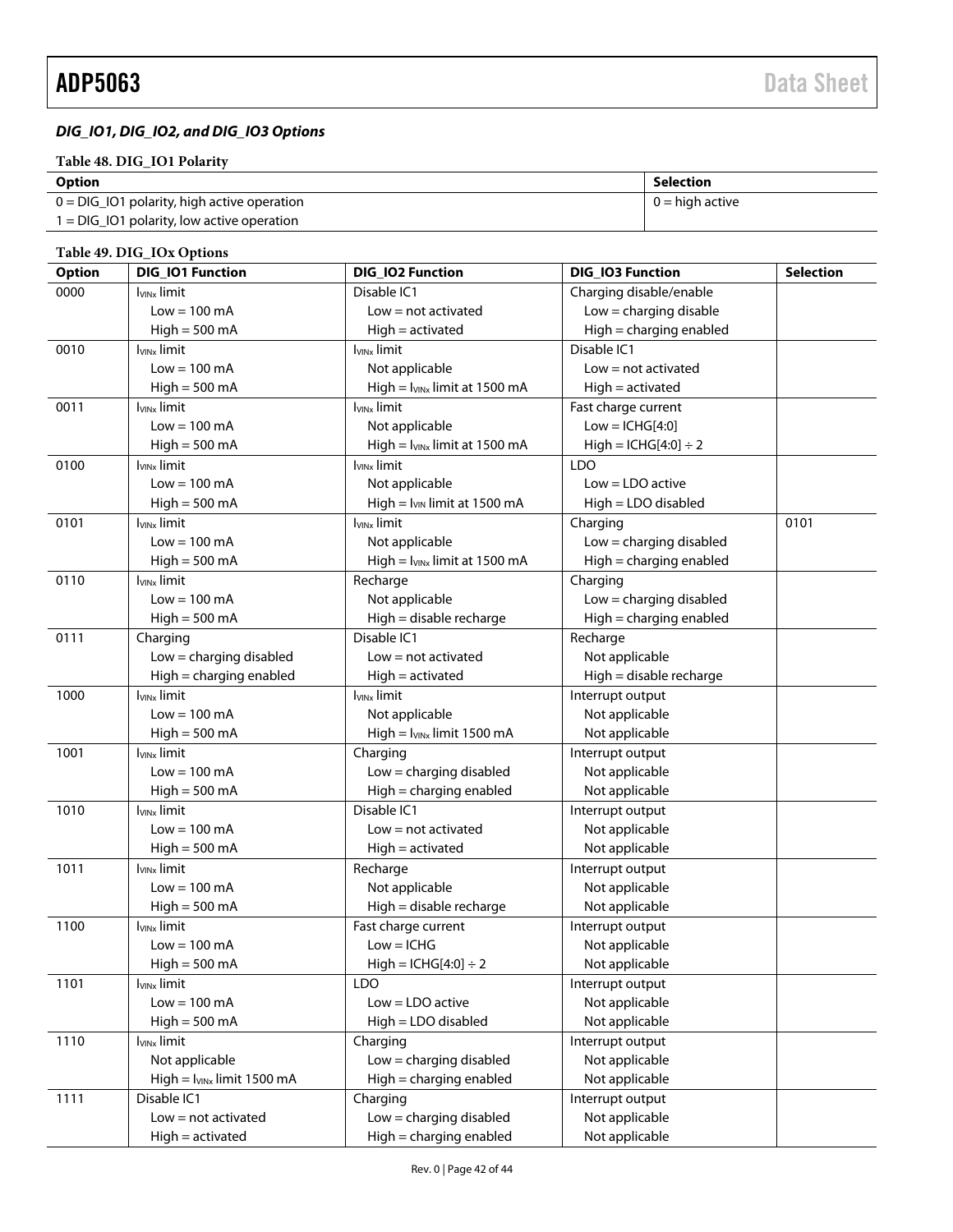# <span id="page-42-3"></span><span id="page-42-0"></span>PACKAGING AND ORDERING INFORMATION

# <span id="page-42-1"></span>**OUTLINE DIMENSIONS**



*Dimensions shown in millimeters*

## <span id="page-42-2"></span>**ORDERING GUIDE**

| Model $1/2$      | <b>Temperature Range (Junction)</b> | <b>Package Description</b>                       | <b>Package Option</b> |
|------------------|-------------------------------------|--------------------------------------------------|-----------------------|
| ADP5063ACPZ-1-R7 | $-40^{\circ}$ C to $+125^{\circ}$ C | 20-Lead Lead Frame Chip Scale Package [LFCSP WQ] | CP-20-8               |
| ADP5063CP-EVALZ  |                                     | <b>Evaluation Board</b>                          |                       |

 $1 Z =$  RoHS Compliant Part.

<sup>2</sup> For additional factory-programmable options, contact an Analog Devices, Inc., local sales or distribution representative.